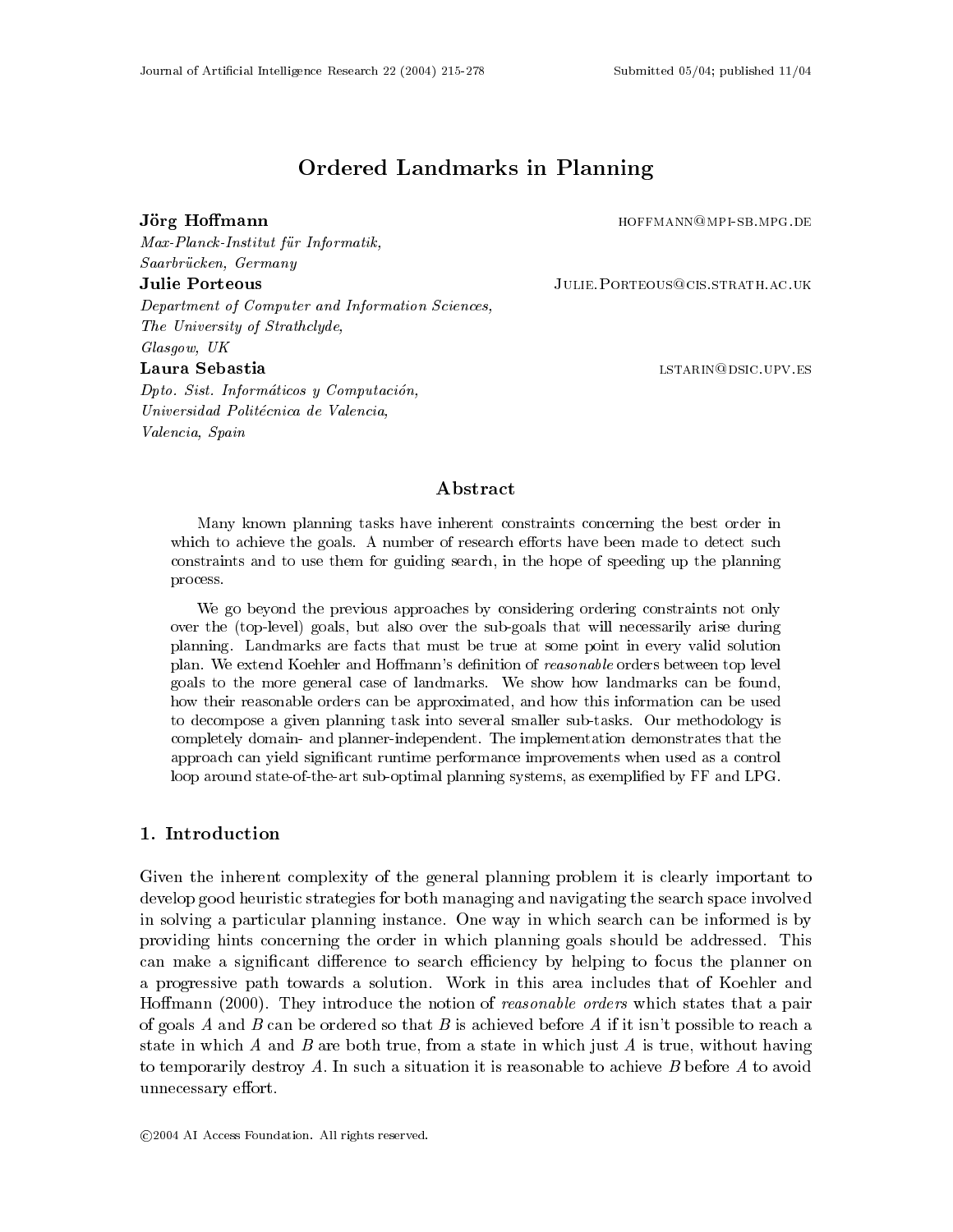The main idea behind the work discussed in this paper is to extend those previous ideas on orders by not only ordering the (top-level) goals, but also the sub-goals that will necessarily arise during planning, i.e., by also taking into account what we call the landmarks. The key feature of a landmark is that it must be true at some point on any solution path to the given planning task. Consider the Blocksworld task shown in Figure 1, which will be our illustrative example throughout the paper.



Figure 1: Example Blocksworld task.

For the reader who is weary of seeing toy examples like the one in Figure 1 in the literature, we remark that our techniques are not primarily motivated by this example. Our techniques are useful in much more complex situations. We use the depicted toy example only for easy demonstration of some of the important points. In the example,  $clear(C)$  is a landmark because it will need to be achieved in any solution plan. Immediately stacking B on D from the initial state will achieve one of the top level goals of the task but it will result in wasted effort if  $clear(C)$  is not achieved first. To order  $clear(C)$  before on  $(B\ D)$  is, however, not reasonable in terms of Koehler and Hoffmann's definition. First,  $clear(C)$  is not a top level goal so it is not considered by Koehler and Hoffmann's techniques. Second, there are states where B is on D and from which  $clear(C)$  can be achieved without unstacking B from D again (compare the definition of reasonable orders given above). But reaching such a state requires unstacking D from C, and thus achieving  $clear(C)$ , in the first place. This, together with the fact that  $clear(C)$  must be made true at some point, makes it sensible to order  $clear(C)$  before on  $(B D)$ .

We propose a natural extension of Koehler and Hoffmann's definitions to the more general case of landmarks (trivially, all top level goals are landmarks, too). We also revise parts of the original definition to better capture the intuitive meaning of a goal ordering. The extended and revised definitions capture, in particular, situations of the kind demonstrated with  $clear(C) \leq on(B D)$  in the toy example above. We also introduce a new kind of ordering that often occurs between landmarks: A can be ordered before B if all valid solution plans make A true before they make B true. We call such orders *necessary*. Typically, a fact is a landmark because it is necessarily ordered before some other landmark. For example,  $clear(C)$  is necessarily ordered before holding(C), and holding(C) is necessarily ordered before the top level goal on  $(C A)$ , in the above Blocksworld example.

Deciding if a fact is a landmark, and deciding about our ordering relations, is PSPACEcomplete. We describe pre-processing techniques that extract landmarks, and that approximate necessary orders between them. We introduce sufficient criteria for the existence of reasonable orders between landmarks. The criteria are based on necessary orders, and inconsistencies between facts.<sup>1</sup> Using an inconsistency approximation technique from the

<sup>1.</sup> Two facts are inconsistent if they are not true together in any reachable world state.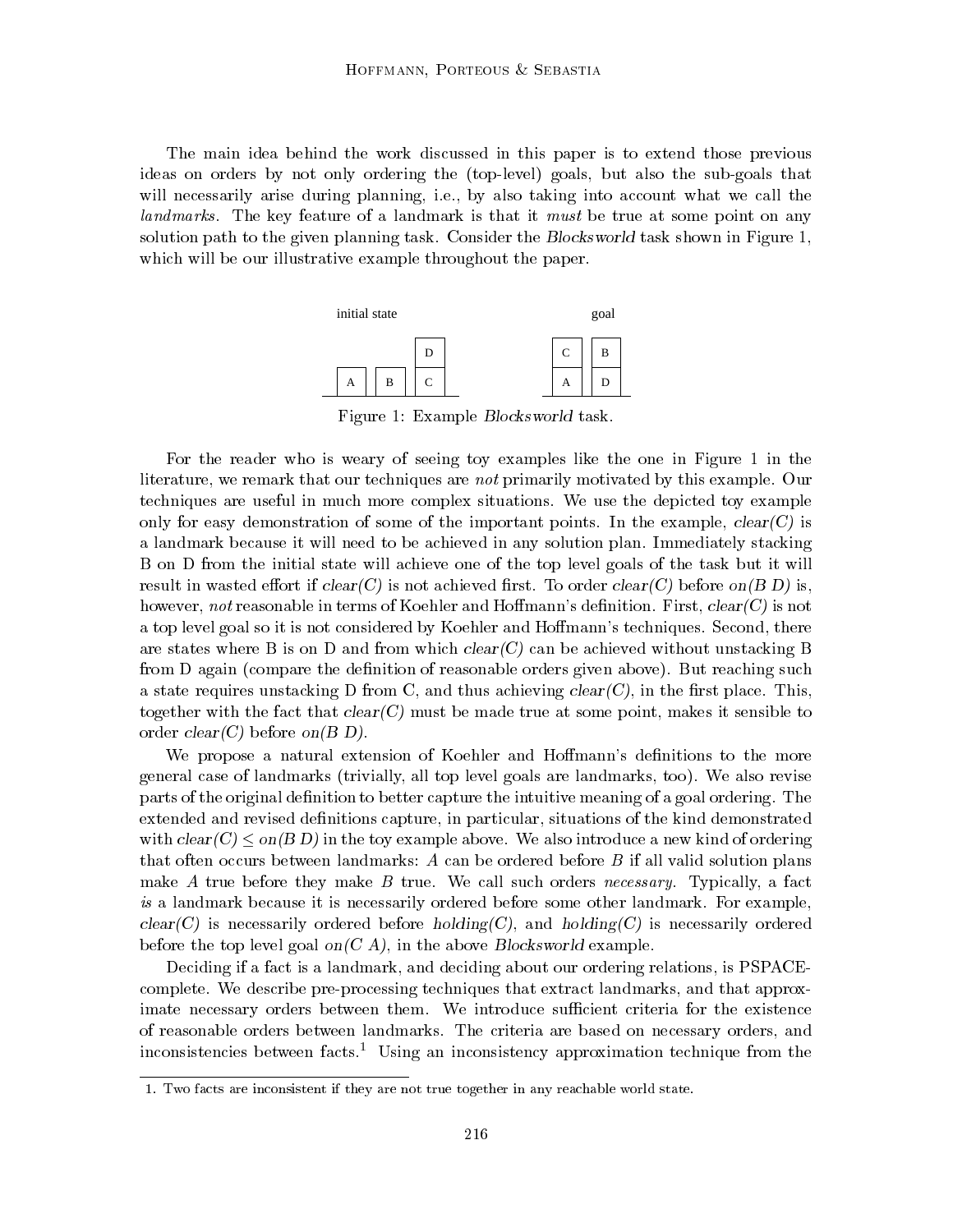literature, we approximate reasonable orders based on our sufficient criteria. After these pre-processes have terminated, what we get is a directed graph where the nodes are the found landmarks, and the edges are the orders found between them. We call this graph the landmark generation graph, short LGG. This graph may contain cycles because for some of our orders there is no guarantee that there is a plan, or even an action sequence, that obeys them.<sup>2</sup> Our method for structuring the search for a plan can not handle cycles in the LGG, so we remove cycles by removing edges incident upon them. We end up with a polytree structure.<sup>3</sup>

Once turned into a polytree, the LGG can be used to decompose the planning task into small chunks. We propose a method that does not depend on any particular planning framework. The landmarks provide a search control loop that can be used around any base planner that is capable of dealing with STRIPS input. The search control does not preserve optimality so there is not much point in using it around optimal planners such as Graphplan (Blum & Furst,1997) and its relatives. Optimal planners are generally outperformed by sub-optimal planners anyway. It does make sense, however, to use the control in order to further improve the runtime performance of sub-optimal approaches to planning. To demonstrate this, we used the technique for control of two versions of FF (Homann, 2000; Hoffmann & Nebel, 2001), and for control of LPG (Gerevini, Saetti, & Serina, 2003). We evaluated these planners across a range of 8 domains. We consistently obtain, sometimes dramatic, runtime improvements for the FF versions. We obtain runtime improvements for LPG in around half of the domains. The runtime improvement is, for all the planners, usually bought at the cost of slightly longer plans. But there are also some cases where the plans become shorter when using landmarks control.

The paper is organised as follows. Section 2 gives the basic notations. Section 3 defines what landmarks are, and in what relations between them we are interested. Exact computation of the relevant pieces of information is shown to be PSPACE-complete. Section 4 explains our approximation techniques, and Section 5 explains how we use landmarks to structure the search of an arbitrary base planner. Section 6 provides our empirical results in a range of domains. Section 7 closes the paper with a discussion of related work, of our contributions, and of future work. Most proofs are moved into Appendix A, and replaced in the text by proof sketches, to improve readability. Appendix B provides runtime distribution graphs as supplementary material to the tables provided in Section 6. Appendix C discusses some details regarding our experimental implementation of landmarks control around LPG.

### 2. Notations

We consider sequential planning in the propositional STRIPS (Fikes & Nilsson, 1971) framework. In the following, all sets are assumed to be finite. A *state s* is a set of logical facts (atoms). An action a is a triple  $a = (pre(a), add(a), del(a))$  where  $pre(a)$  are the action's preconditions,  $add(a)$  is its add list, and  $del(a)$  is its delete list, each a set of facts. The

<sup>2.</sup> Also, none of our ordering relations is transitive. We stick to the word "order" only because it is the most intuitive word for constraints on the relative points in time at which planning facts can or should be achieved.

<sup>3.</sup> Removing edges incident on cycles might, of course, throw away useful ordering information. Coming up with other methods to treat cycles, or with methods that can exploit the information contained in them, is an open research topic.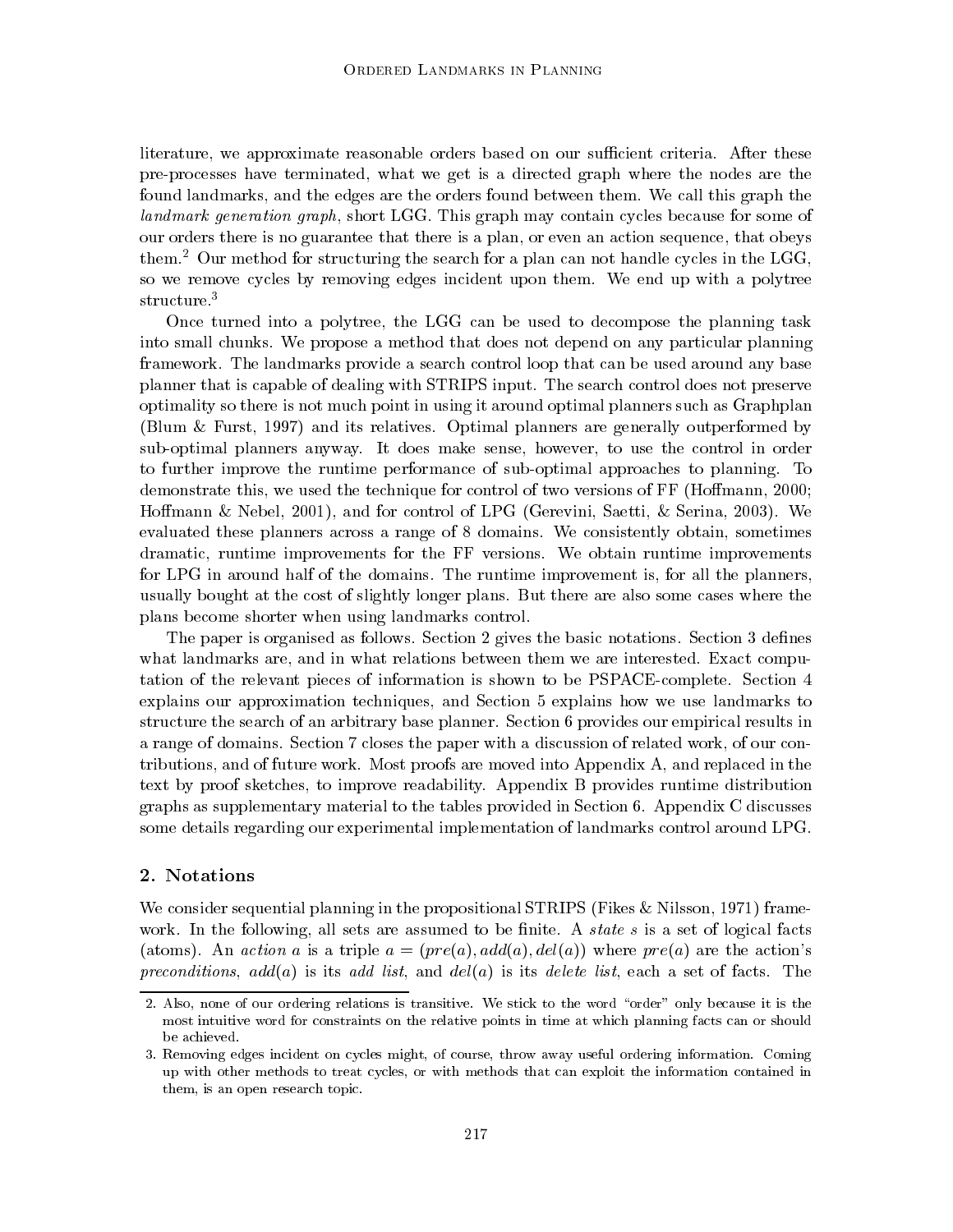result of applying (the action sequence consisting of) a single action  $a$  to a state  $s$  is:

$$
Result(s, \langle a \rangle) = \begin{cases} (s \cup add(a)) \setminus del(a) & pre(a) \subseteq s \\ \text{undefined} & \text{otherwise} \end{cases}
$$

The result of applying a sequence of more than one action to a state is recursively defined as  $Result(s, \langle a_1, \ldots, a_n \rangle) = Result(Result(s, \langle a_1, \ldots, a_{n-1} \rangle), \langle a_n \rangle).$  Applying an empty action sequence changes nothing, i.e.,  $Result(s, \langle \rangle) = s$ . A planning task  $(A, I, G)$  is a triple where A is a set of actions, and I (the initial state) and G (the goals) are sets of facts (we use the word "task" rather than "problem" in order to avoid confusion with the complexitytheoretic notion of decision problems). A plan, or solution, for a task  $(A, I, G)$  is an action sequence  $P \in A^*$  such that  $G \subseteq Result(I, P)$ .

#### 3. Ordered Landmarks: What They Are

In this section we introduce our framework. We define what landmarks are, and in what relations between them we are interested. We show that all the corresponding decision problems are PSPACE-complete. Section 3.1 introduces landmarks and necessary orders, Section 3.2 introduces reasonable orders, and Section 3.3 introduces obedient reasonable orders (orders that are reasonable if one has already committed to obey a given a-priori set of reasonable ordering constraints).

#### 3.1 Landmarks, and Necessary Orders

Landmarks are facts that must be true at some point during the execution of any solution plan.

**Definition 1** Given a planning task  $(A, I, G)$ . A fact L is a landmark if for all P = **Definition 1** Given a planning task  $(A, I, G)$ . A fact L is a landmark if for all  $P = \langle a_1, \ldots, a_n \rangle \in A^*, G \subseteq Result(I, P) : L \in Result(I, \langle a_1, \ldots, a_i \rangle)$  for some  $0 \le i \le n$ .

Note that in an unsolvable task *all* facts are landmarks (by universal quantification over the empty set of solution plans in the above definition). The definition thus only makes sense ifthe task at hand is solvable. Indeed, while our landmark techniques can help a planning algorithm to find a solution plan faster (as we will see later), they are not useful for proving unsolvability. The reasonable orders we will introduce are based on heuristic notions that make sense intuitively, but that are not *mandatory* in the sense that every solution plan obeys them, or even in the sense that there exists a solution plan that obeys them. Details on this topic are given with the individual concepts below. We remark that we make these observations only to clarify the meaning of our definitions. Given the way we use the landmarks information for planning, for our purposes it is not essential if or if not an ordering constraint is mandatory. Our search control loop only suggests to the planner what might be good to achieve next, it does not force the planner to do so (see Section 5).

Initial and goal facts are trivially landmarks: set i to 0 respectively n in Definition 1. In general, it is PSPACE-complete to decide whether a fact is a landmark or not.

**Theorem 1** Let LANDMARK denote the following problem: given a planning task  $(A, I, G)$ , and a fact  $L$ ; is  $L$  a landmark?

Deciding LANDMARK is PSPACE-complete.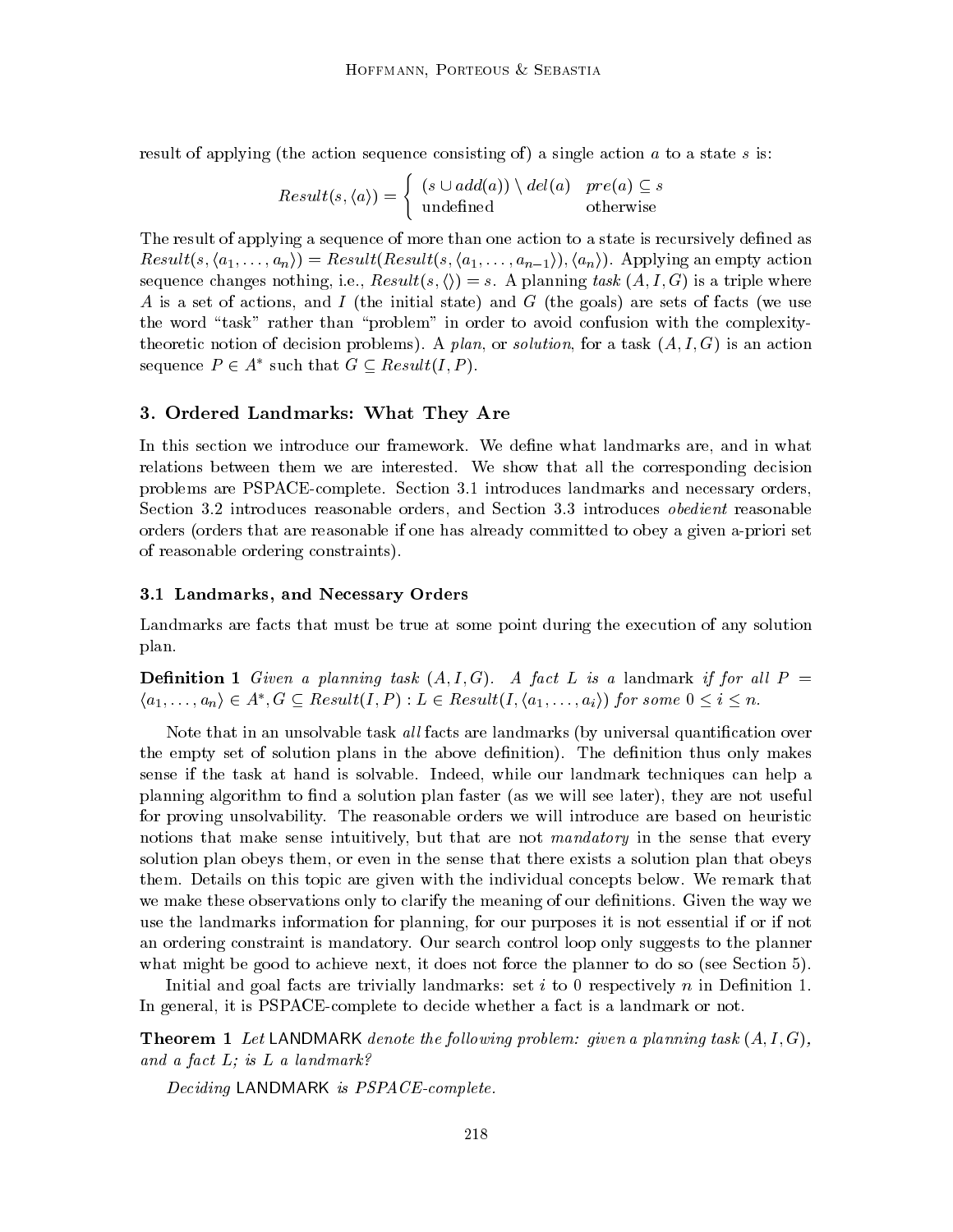Proof Sketch: PSPACE-hardness follows by a straightforward reduction of the complement of PLANSAT – the decision problem of whether there exists a solution plan to a given arbitrary STRIPS task (Bylander,  $1994$ ) – to the problem of deciding LANDMARK. PSPACE-membership follows vice versa. <sup>2</sup>  $\Box$ 

Full proofs are in Appendix A. One of the most elementary ordering relations between a pair L and L' of landmarks is the following. In any action sequence that makes  $L'$  true in some state, L is true in the immediate preceding state. Typically, a fact L is a landmark because it is ordered in this way before some other landmark  $L'$ . The reason is typically that L is a necessary prerequisite  $-$  a shared precondition  $-$  for achieving L'. We will exploit this for our approximation techniques in Section 4.

**Definition 2** Given a planning task  $(A, I, G)$ , and two facts L and L'. There is a necessary **Definition 2** Given a planning task  $(A, I, G)$ , and two facts L and L'. There is a necessary<br>order between L and L', written  $L \to_n L'$ , if L'  $\notin I$ , and for all  $P = \langle a_1, \ldots, a_n \rangle \in A^*$ : if  $L' \in Result(I, \langle a_1, \ldots, a_n \rangle)$  then  $L \in Result(I, \langle a_1, \ldots, a_{n-1} \rangle).$ 

The definition allows for arbitrary facts, but the case that we will be interested in is the case where L and L' are landmarks. Note that if  $L' \in Result(I, \langle a_1, \ldots, a_n \rangle)$  then  $n \geq 1$ as  $L' \notin I$ . The intention behind a necessary order  $L \rightarrow n L'$  is that one must have L true before one can have  $L'$  true. So it does not make sense to allow such orders for initial facts L'. It is important that L is postulated to be true directly before  $L'-$  this way, if two facts L and  $L''$  are necessarily ordered before the same fact  $L'$ , one can conclude that L and  $L''$ must be true *together* at some point. We make use of this observation in our approximation of reasonable orders (see Section 4.2).

We denote necessary orders, and all the other ordering relations we will introduce, as directed graph edges " $\rightarrow$ " rather than with the more usual " $\lt$ " symbol. We do this to avoid confusion about the meaning of our relations. As said earlier, none of the ordering relations we introduce is transitive. (Note that  $\rightarrow_n$  would be transitive if L was only postulated to hold sometime before  $L'$ , not directly before it.)

Necessary orders are mandatory. We say that an action sequence  $\langle a_1, \ldots, a_n \rangle$  obeys an order  $L \to L'$  if the sequence makes L true the first time before it makes L' true the first time. Precisely,  $\langle a_1,...,a_n \rangle$  obeys  $L \to L'$  if either  $L \in I$ , or  $min\{i \mid L \in add(a_i)\}$  $min\{i \mid L' \in add(a_i)\}\$  where the minimum over an empty set is  $\infty$ . That is, either L is true initially, or  $L'$  is not added at all, or L is added before  $L'$ . By definition, any action sequence obeys necessary orders. So one does not lose solutions if one forces a planner to obey necessary orders, i.e. if one disallows plans violating the orders. (We reiterate that this is a purely theoretical observation; as said above, our search control does not enforce the found ordering constraints.)

**Theorem 2** Let NECESSARY-ORD denote the following problem: given a planning task  $(A, I, G)$ , and two facts L and L'; does  $L \rightarrow_n L'$  hold?

Deciding NECESSARY-ORD is PSPACE-complete.

Proof Sketch: PSPACE-hardness follows by reducing the complement of PLANSAT to NECESSARY-ORD. PSPACE-membership follows with a non-deterministic algorithm that guesses action sequences and checks if there is a counter example to the ordering. <sup>2</sup>  $\Box$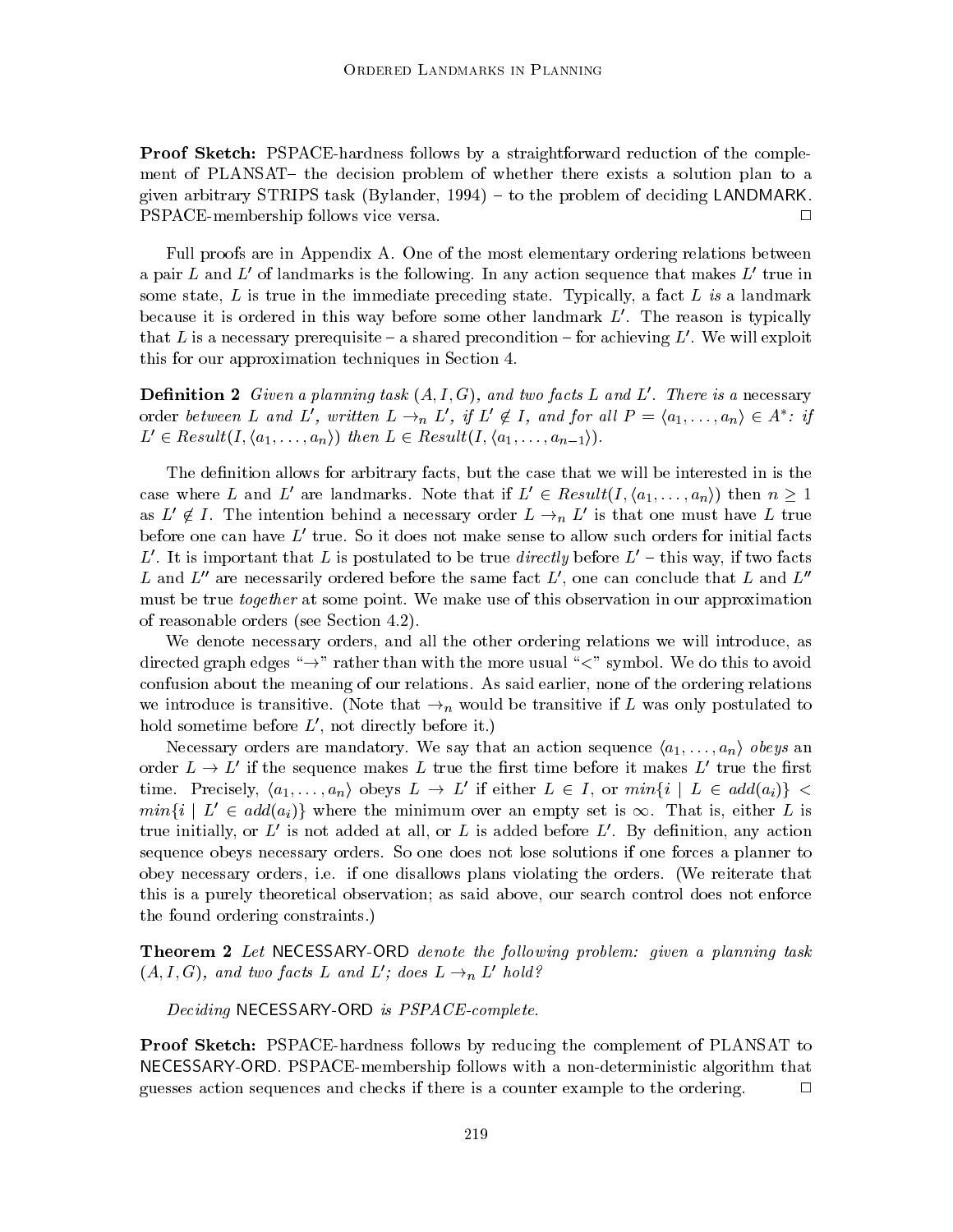Another interesting relation are *greedy necessary orders*, a slightly weaker version of the necessary orders above. We postulate not that L is true prior to  $L'$  in all action sequences, but only in those action sequences where  $L'$  is achieved for the first time. These are the orders that we actually approximate and use in our implementation (see Section 4).

**Definition 3** Given a planning task  $(A, I, G)$ , and two facts L and L'. There is a greedy **Definition 3** Given a planning task  $(A, I, G)$ , and two facts L and L'. There is a greedy necessary order between L and L', written  $L \rightarrow_{an} L'$ , if  $L' \notin I$ , and for all  $P = \langle a_1, \ldots, a_n \rangle \in I$  $A^*$ : if  $L' \in Result(I, \langle a_1, \ldots, a_n \rangle)$  and  $L' \notin Result(I, \langle a_1, \ldots, a_i \rangle)$  for  $0 \leq i \leq n$ , then  $L \in Result(I, \langle a_1, \ldots, a_{n-1} \rangle).$ 

Like above with the necessary orders, the action sequence achieving  $L'$  must contain at least one step as  $L' \notin I$ . Obviously,  $\rightarrow_n$  is stronger than  $\rightarrow_{qn}$ , that is, with  $L \rightarrow_n L'$  for two facts L and L',  $L \rightarrow_{qn} L'$  follows. Greedy necessary orders are still mandatory in the sense that every action sequence obeys them.

The definition of greedy necessary orders captures the fact that, really, what we are interested in is what happens when we directly achieve  $L'$  from the initial state, rather than in some remote part of the state space. The consideration of these more remote parts of the state space, which is inherent in the definition of the non-greedy necessary orders, can make us lose useful information. Consider the *Blocksworld* example in Figure 1. There is a greedy necessary order between  $clear(D)$  and  $clear(C)$ ,  $clear(D) \rightarrow_{qn} clear(C)$ , but not a necessary order, clear(D)  $\forall n$  clear(C). If we make clear(C) true the first time in an action sequence from the initial state, then the action achieving  $clear(C)$  will always be unstack(D) C), which requires  $clear(D)$  to be true. On the other hand, there can of course be action sequences which achieve  $clear(C)$  by different actions (unstack(A C), for example). But reaching a state where  $clear(C)$  can be achieved by such an action involves unstacking D from C, and thus achieving  $clear(C)$ , in the first place. We will see later (Section 4.2) that the order  $clear(D) \rightarrow_{qn} clear(C)$  can be used to make the important inference that  $clear(C)$ is reasonably ordered before on  $(B D)$ .

More generally, the definition of greedy necessary orders is made from the perspective that we are interested in ordering the *first occurence* of the facts  $L$  in our desired solution plan. All definitions and algorithms in the rest of this paper are designed from this same perspective. Since a fact might (have to) be made true several times in a solution plan, one could just as well focus on ordering the fact's last occurence, or any occurence, or several occurences of it. We chose to focus on the first occurences of facts mainly in order to keep things simple. It seems very hard to say anything useful a priori about exactly how often and when some fact will need to become true in a plan. The "greedy assumption" that our approach thus makes is that all the landmarks need to be achieved only once, and that it is best to achieve them as early as possible. Of course this assumption is not always justied, and may lead to difficulties, such as e.g. cycles in the generated LGG (see also Sections  $4.4$ and 6.8). Generalising our approach to take account of several occurences of the same fact is an open research topic.

**Theorem 3** Let GREEDY-NECESSARY-ORD denote the following problem: given a planning task  $(A, I, G)$ , and two facts L and L'; does  $L \rightarrow_{qn} L'$  hold?

Deciding GREEDY-NECESSARY-ORD is PSPACE-complete.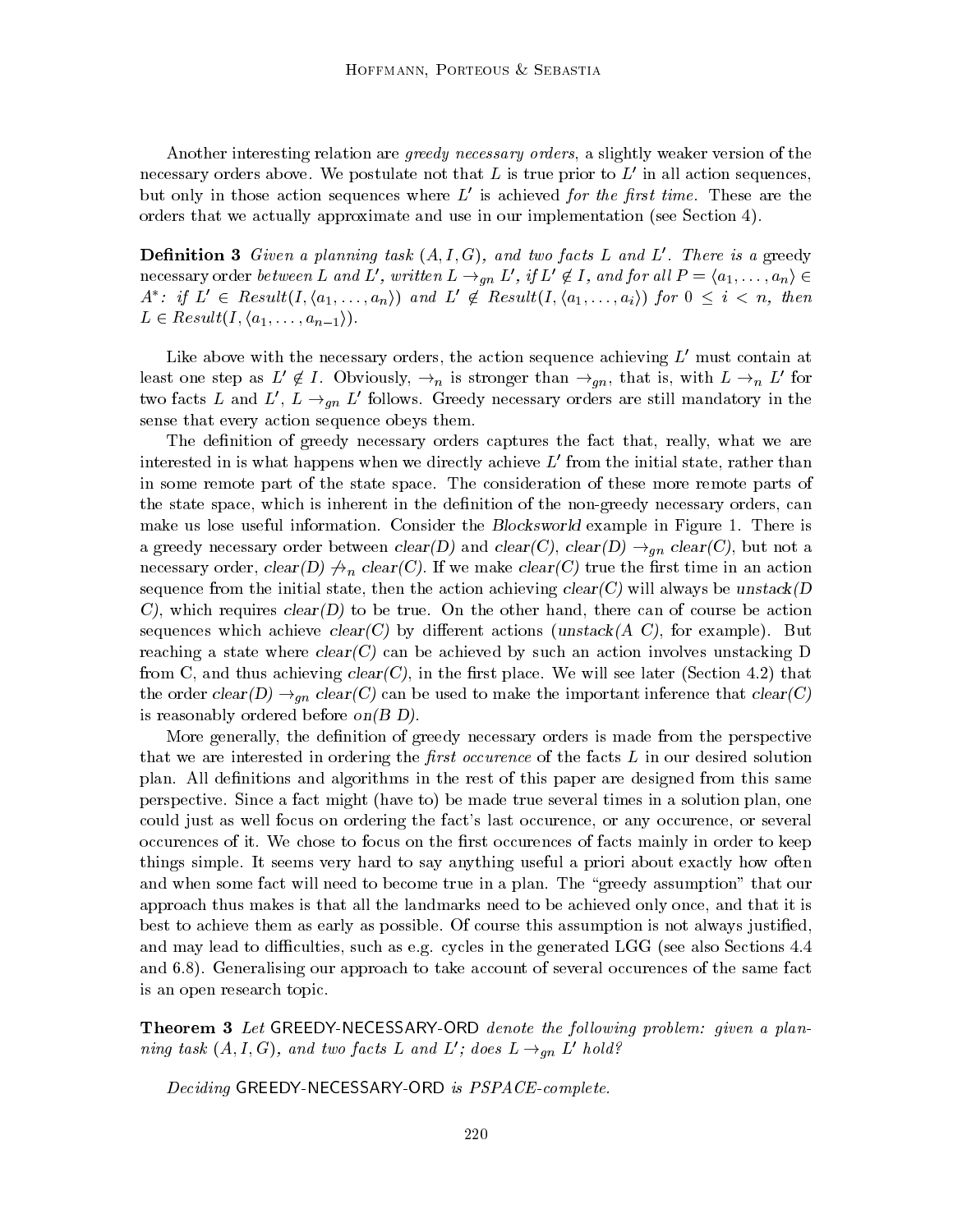**Proof Sketch:** By a minor modification of the proof to Theorem 2.  $\Box$ 

#### 3.2 Reasonable Orders

Reasonable orders were first introduced by Koehler and Hoffmann (2000), for top level goals. We extend their definition, in a slightly revised way, to landmarks.

Let us first reiterate what the idea of reasonable orders was originally. The idea introduced by Koehler and Hoffmann is this. If the planner is in a state  $s$  where one goal  $L<sup>'</sup>$  has just been achieved, but another goal L is still false, and  $L<sup>'</sup>$  must be destroyed in order to achieve  $L$ , then it might have been better to achieve  $L$  first: to get to a goal state from s, the planner will have to delete and re-achieve  $L'$ . If the same situation arises in all states s where L<sup>'</sup> has just been achieved but L is false, then it seems reasonable to generally

introduce an ordering constraint  $L \to L'$ , indicating that L should be achieved prior to  $L'$ .<br>The classical example for two facts with a reasonable ordering constraint are on relations in Blocksworld, where on(B, C) is reasonably ordered before on(A, B) whenever the goal is to have both facts true in the goal state. Obviously, if one achieves  $on(A, B)$  first then one has to unstack A again in order to achieve on $(B, C)$ .

Think about an unmodified application of Koehler and Hoffmann's definition to the case of landmarks. Consider a state s where we have a landmark  $L'$ , but not another landmark L, and achieving L involves deleting  $L'$ . Does it matter? It might be that we do not need to achieve L from s anyway. It might also be that we do not need  $L'$  anymore once we have achieved L. In both cases, there is no need to delete and re-achieve  $L'$ , and it does not appear reasonable to introduce the constraint  $L \to L'$ . The question is, under which circumstances is it reasonable? The answer is given by the two mentioned counter-examples. The situation matters if 1. we need to achieve L from s, and 2. we must re-achieve L' again afterwards. Both conditions are trivially fulfilled when  $L$  and  $L'$  are top level goals. Our definition below makes sure they hold for the landmarks  $L$  and  $L'$  in question.

We say that there is a reasonable ordering constraint between two landmarks L and  $L<sup>1</sup>$ if, starting from any state where  $L'$  was achieved before L:  $L'$  must be true at some point later than the achievement of L; and one must delete  $L'$  on the way to L. Formally, we first define the "set of states where  $L'$  was achieved before  $L''$ , then we define what it means that " $L'$  must be true at some point later than the achievement of  $L$ ", then based on that we define what reasonable orders are.

**Definition 4** Given a planning task  $(A, I, G)$ , and two facts L and L'.

- **Example 1.** By  $S_{(L', -L)}$ , we denote the set of states s such that there exists  $P = \langle a_1, \ldots, a_n \rangle \in A^*$ ,  $s = Result(I, P), L' \in add(a_n), and L \notin Result(I, \langle a_1, \ldots, a_i \rangle)$  for  $0 \leq i \leq n$ .
- 2. L' is in the aftermath of L if, for all states  $s \in S_{(L', -L)}$ , and all solution plans L' is in the aftermath of L if,<br> $P = \langle a_1, \ldots, a_n \rangle \in A^*$  from s, C  $P = \langle a_1, \ldots, a_n \rangle \in A^*$  from s,  $G \subseteq Result(s, P)$ , there are  $1 \leq i \leq j \leq n$  such that  $L \in Result(s, \langle a_1, \ldots, a_i \rangle)$  and  $L' \in Result(s, \langle a_1, \ldots, a_i \rangle).$
- 3. There is a reasonable order between L and L', written  $L \rightarrow_r L'$ , if L' is in the aftermath of L, and :  $L \in Result(s, P) \Rightarrow \exists a \in P : L' \in del(a)$

$$
\forall s \in S_{(L', \neg L)} : \forall P \in A^* : L \in Result(s, P) \Rightarrow \exists a \in P : L' \in del(a)
$$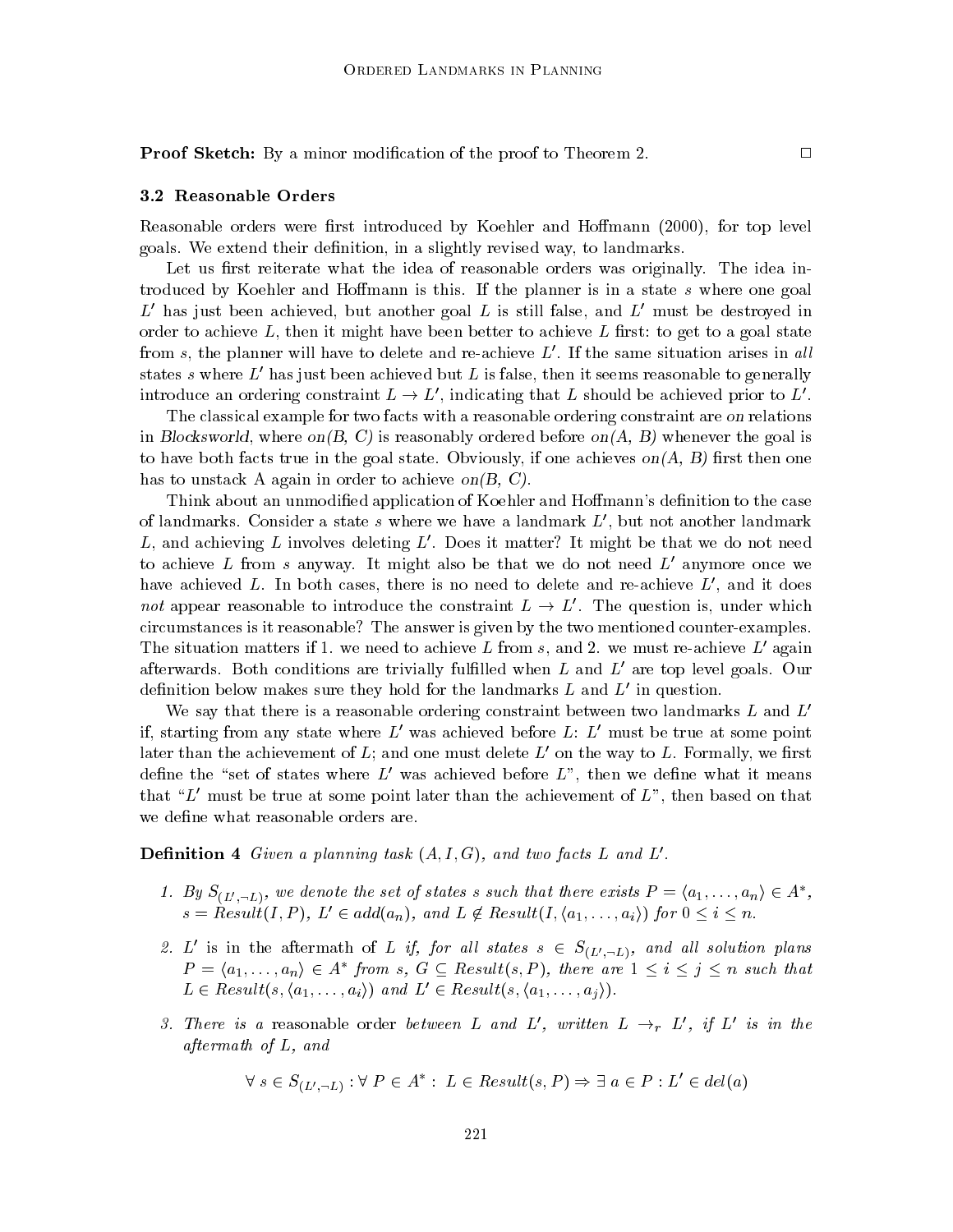Let us explain this definition, and how it differs from Koehler and Hoffmann's original one.

- 1.  $S_{(L', -L)}$  contains the states where L' was just added, but L was not true yet. These are the states we consider: we are interested to know if, from every state  $s \in S_{(L', \neg L)}$ , we will have to delete and re-achieve  $L'$ . In Koehler and Hoffmann's original definition.  $S_{(L', \neg L)}$  contained more states, namely all those states s where L' was just added but  $L \notin s$ . This definition allowed cases where L was achieved already but was deleted again. Our revised definition captures better the intuition that we want to consider all states where  $L'$  was achieved *before L*. The revised definition also makes sure that, for a landmark L, any solution plan starting from  $s \in S_{(L',-L)}$  must achieve L at some point.
- 2. The definition of the aftermath relation just says that, in a solution plan starting from  $s \in S_{(L', \neg L)}, L'$  must be true simultaneously with L, or at some later time point. Koehler and Hoffmann didn't need such a definition since this condition is trivially fulfilled for top level goals.
- 3. The definition of  $L \rightarrow_r L'$  then says that, from every  $s \in S_{(L',\neg L)}$ , every action sequence achieving  $L$  deletes  $L'$  at some point. With the additional postulation that L' is in the aftermath of L, this implies that from every  $s \in S_{(L',\neg L)}$  one needs to delete and re-achieve  $L'$ . Koehler and Hoffmann's definition here is identical except that they do not need to postulate the aftermath relation.

Because in their definition  $S_{(L',\neg L)}$  contains more states, and top level goals are trivially in the aftermath of each other, Koehler and Hoffmann's  $\rightarrow_r$  definition is stronger than ours, i.e.  $L \rightarrow r L'$  in the Koehler and Hoffmann sense implies  $L \rightarrow r L'$  as defined above (we give an example below where our, but not the Koehler and Hoffmann  $L \rightarrow r L'$  relation holds).<sup>4</sup>

It is important to note that reasonable orders are not mandatory. An order  $L \rightarrow_r L'$ only says that, if we achieve  $L'$  before  $L$ , we will need to delete and re-achieve  $L'$ . This might mean that achieving  $L'$  before L is wasted effort. But there are cases where, in the process of achieving some landmark L, one has no other choice but to achieve, delete, and re-achieve a landmark  $L'$ . In the Towers of Hanoi domain, for example, this is the case for nearly all pairs of top level goals – namely, for all those pairs of goals that say that  $(L')$ disc i must be located on disc  $i+1$ , and  $(L)$  disc  $i+1$  must be located on disc  $i+2$ . In such a situation, forcing a planner to obey the order  $L \rightarrow r L'$  cuts out all solution paths. One can also easily construct cases where  $L \rightarrow_r L'$  and  $L' \rightarrow_r L$  hold for goals L and L' (that can not be achieved simultaneously). Consider the following example. There are the

<sup>4.</sup> Note that an order  $L \rightarrow r L'$  intends to tell us that we should not achieve L' before L. This leaves open the option to achieve L and  $L'$  simultaneously. In that sense, our definition (given above in Section 3.1) of what it means to obey an order  $L \to L'$ , namely to add L strictly before  $L'$ , is a bit too restrictive. In our experience, the restriction is irrelevant in practice. In none of the many benchmarks we tried did we observe facts that were reasonably ordered (ordered at all, in fact) relative to each other and that could be achieved with the same action – remember that we consider the sequential planning setting. We remark that one can easily adapt our framework to take account of simultaneous achievement of L and  $L'$ . No changes are needed except in the approximation of obedient reasonable orders, which would become slightly more complicated, see Section 4.3.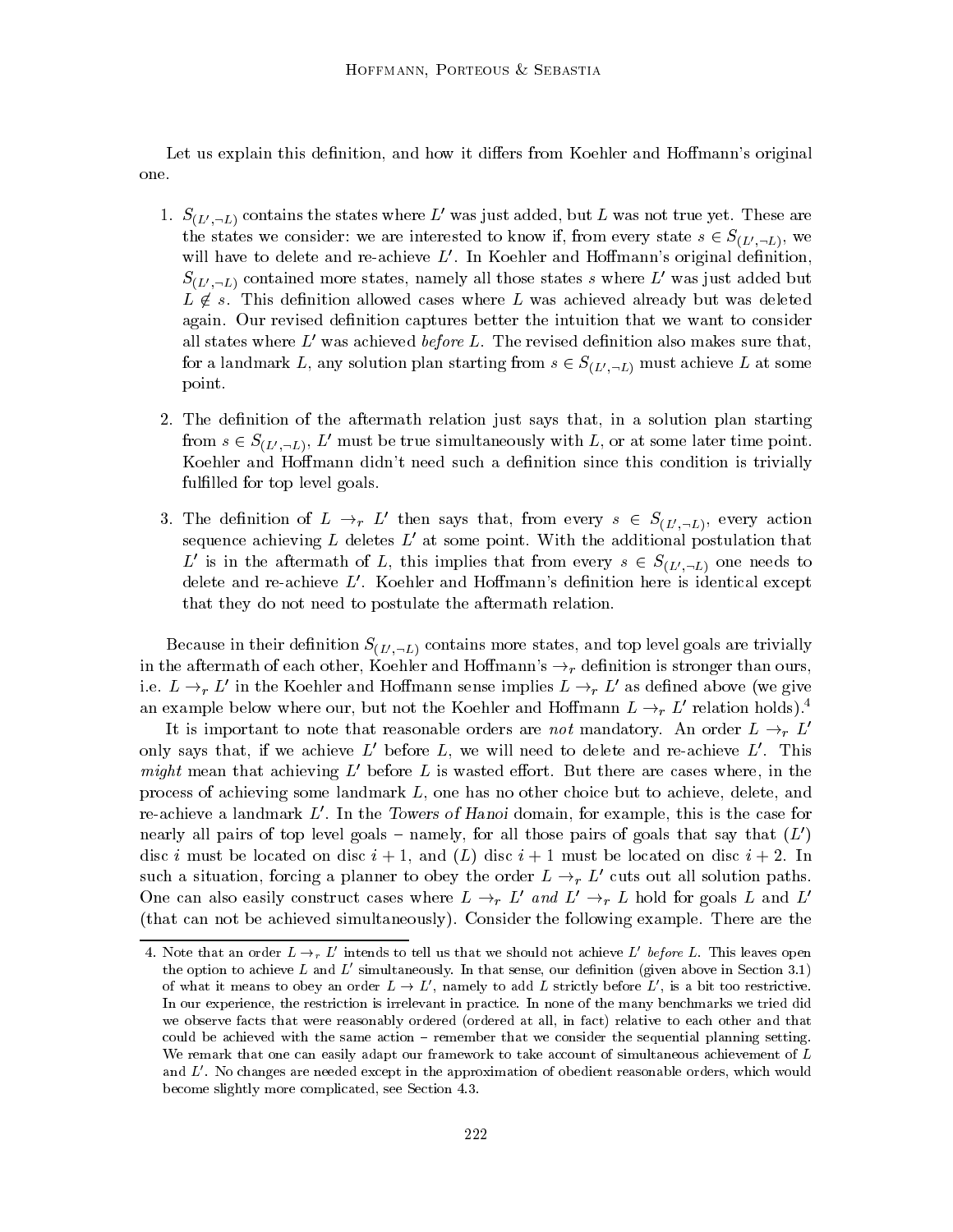seven facts L, L',  $P_1$ ,  $P_2$ ,  $P'_2$ ,  $P_3$ , and  $P'_3$ . Initially only  $P_1$  is true, and the goal is to have L and  $L'$ . The actions are:

| name                   |                       | $(\text{pre}, \text{add}, \text{add})$ | del)            |  |
|------------------------|-----------------------|----------------------------------------|-----------------|--|
| ${\bf o} {\bf p} L_1$  | $= \quad (\{P_1\},\$  | ${L, P_2},$                            | $\{P_1\}$       |  |
| ${\bf o} {\bf p} L_1'$ |                       | $= \{ \{P_1\}, \{L', P_2'\},\}$        | $\{P_1\}$       |  |
|                        |                       | $opL_2 = (\{P'_2\}, \{L, P_3\},$       | $\{L', P_2'\}\$ |  |
|                        |                       | $op L'_2 = (\{P_2\}, \{L', P'_3\},$    | $\{L, P_2\}\$   |  |
| ${\bf o} {\bf p} L_3$  | $=$ $({P'_3},$        | $\{L\},\$                              | $\{P_3'\}\$     |  |
|                        | $op L'_3 = (\{P_3\},$ | $\{L'\},\$                             | $\{P_3\}$       |  |

Figure 2 shows the state space of the example. There are exactly two solution paths,  $\langle$  $\textbf{op}L_1$ ,  $\textbf{op}L_2'$ ,  $\textbf{op}L_3$  and  $\langle \textbf{op}L_1', \textbf{op}L_2, \textbf{op}L_3' \rangle$ . The first of these paths achieves, deletes, and re-achieves L, the second one does the same with L'.  $S_{(L',-L)}$  contains the single state that results from applying  $opL'_{1}$  to the initial state. From that state, one has to apply  $opL_{2}$ in order to achieve L, deleting  $L'$ , so  $L \rightarrow r L'$  holds. Similarly, it can be seen that  $L' \rightarrow r L$ holds. Note that either solution path disobeys one of the two reasonable orders.

$$
\{P_1\} \xrightarrow{\text{opt}_1} \{L, P_2\} \xrightarrow{\text{opt}_2} \{L', P'_3\} \xrightarrow{\text{opt}_3} \{L, L'\}
$$
  

$$
\{P_1\} \xrightarrow{\text{opt}_1} \{L', P'_2\} \xrightarrow{\text{opt}_2} \{L, P_3\} \xrightarrow{\text{opt}_3} \{L, L'\}
$$

Figure 2: State space of the example.

We reiterate that the above are purely theoretical observations made to clarify the meaning of our definitions. Our search control does not enforce the found ordering constraints, it only suggests them to the planner.

While reasonable orders  $L \rightarrow r L'$  are not mandatory, they can help to reduce search effort in those cases where achieving  $L'$  before L does imply wasted effort. Our Blocksworld example from Figure 1 constitutes such a case. In the example, it makes no sense to stack B onto D while D is still located on C, because C has to end up on top of A. By Definition 4,  $clear(C) \rightarrow_r on(B D)$  holds:  $S_{(on(BD),\neg clear(C))}$  contains only states where B has been stacked onto  $D$ , but  $D$  is still on top of  $C$ . From these states, one must delete on(B D) in order to achieve clear(C). Further, on(B D) is a top-level goal so it is in the aftermath of  $clear(C)$ , and  $clear(C) \rightarrow_r on(B D)$  follows. The order does not hold in terms of Koehler and Hoffmann's definition, because there the  $S_{(on(BD),\neg clear(C))}$  state set also contains states where  $D$  was already removed from  $C$ .

Like the previous decision problems, those related to the aftermath relation and to reasonable orders are PSPACE-complete.

**Theorem 4** Let AFTERMATH denote the following problem: given a planning task  $(A, I, G)$ , and two facts L and  $L'$ ; is  $L'$  in the aftermath of  $L$ ?

Deciding AFTERMATH is PSPACE-complete.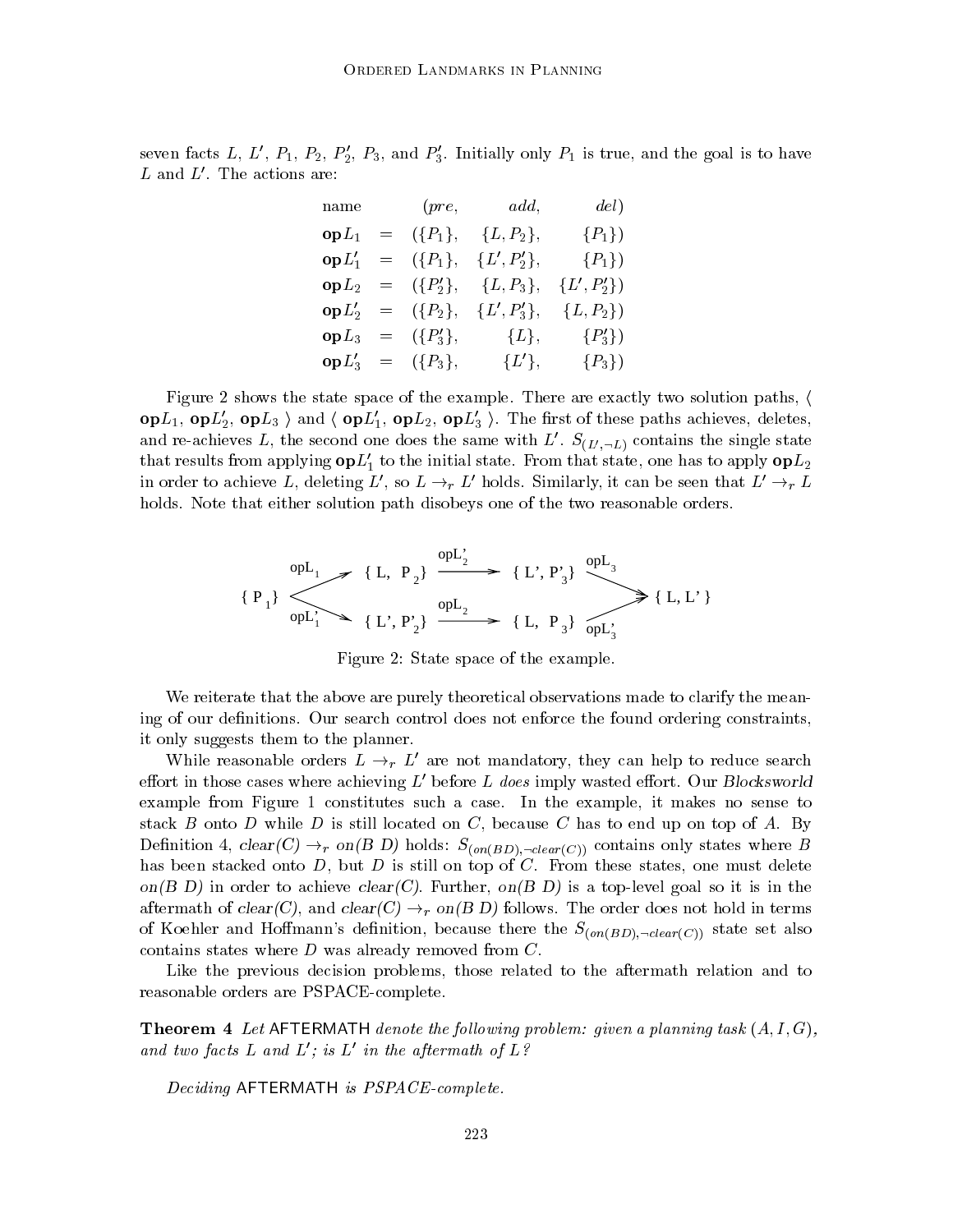Proof Sketch: PSPACE-hardness follows by reducing the complement of PLANSAT to AFTERMATH. PSPACE-membership follows by a non-deterministic algorithm that guesses  $\Box$ counter examples.  $\Box$ 

Theorem 5 Let REASONABLE-ORD denote the following problem: given a planning task  $(A, I, G)$ , and two facts L and L' such that L' is in the aftermath of L; does L  $\rightarrow_r L'$  hold?

Deciding REASONABLE-ORD is PSPACE-complete.

Proof Sketch: PSPACE-hardness follows by reducing the complement of PLANSAT to REASONABLE-ORD, with the same construction as used by Koehler and Homann (2000) for the original definition of reasonable orders. PSPACE-membership follows by a nondeterministic algorithm that guesses counter examples.  $\Box$ 

#### 3.3 Obedient Reasonable Orders

Say we already have a set O of reasonable ordering constraints  $L \rightarrow_r L'$ . The question we focus on in the section at hand is, if a planner commits to obey all the constraints in  $O$ , do other reasonable orders arise? The answer is, yes, there might.

Consider the following situation. Say we got landmarks  $L$  and  $L'$ , such that we must delete L' in order to achieve L. Also, there is a third landmark  $L''$  such that  $L' \rightarrow_n L''$ and  $L \rightarrow_r L''$ . Now, if the order  $L \rightarrow L''$  was necessary,  $L \rightarrow_n L''$ , then we would have a reasonable order  $L \rightarrow r L'$ : L and L' would need to be true together immediately prior to the achievement of  $L''$ , so  $L'$  would be in the aftermath of L. However, the ordering constraint  $L \to L''$  is "only" reasonable so there is no guarantee that a solution plan will obey it. A plan can choose to achieve  $L'$  before  $L''$  before L, and thereby avoid deletion and re-achievement of L'. But if we enforce the ordering constraint  $L \rightarrow r L''$ , disallowing plans that do not obey it, then achieving  $L'$  before L leads to deletion and re-achievement of  $L'$  and is thus not reasonable.

With the above, the idea we pursue now is to define a weaker form of reasonable orders, which are obedient in the sense that they only arise if one commits to a given set O of (previously computed) reasonable ordering constraints. In our experiments, using (an approximation of) such obedient reasonable orders, on top of the reasonable orders themselves, resulted in signicantly better planner performance in a few domains (such asthe Blocksworld), and made no difference in the other domains. Summarised, what we do is, we start from the set O of reasonable orders already computed by our approximations, and then insert new orders that are reasonable given one commits to obey the constraints in O. We do this just once, i.e. we do not compute a fixpoint. The details are in Section 4.3. Right now, we define what obedient reasonable orders are.

The definition of obedient reasonable orders is almost the same as that of reasonable orders. The only difference lies in that we consider only action sequences that are *obedient* in the sense that they obey all ordering constraints in the given set  $O$ . The definition of when an action sequence  $\langle a_1,\ldots,a_n \rangle$  obeys an order  $L \to L'$  was already given above: if either  $L \in I$ , or  $min\{i \mid L \in add(a_i)\} \le min\{i \mid L' \in add(a_i)\}$  where the minimum over an empty set is  $\infty$ .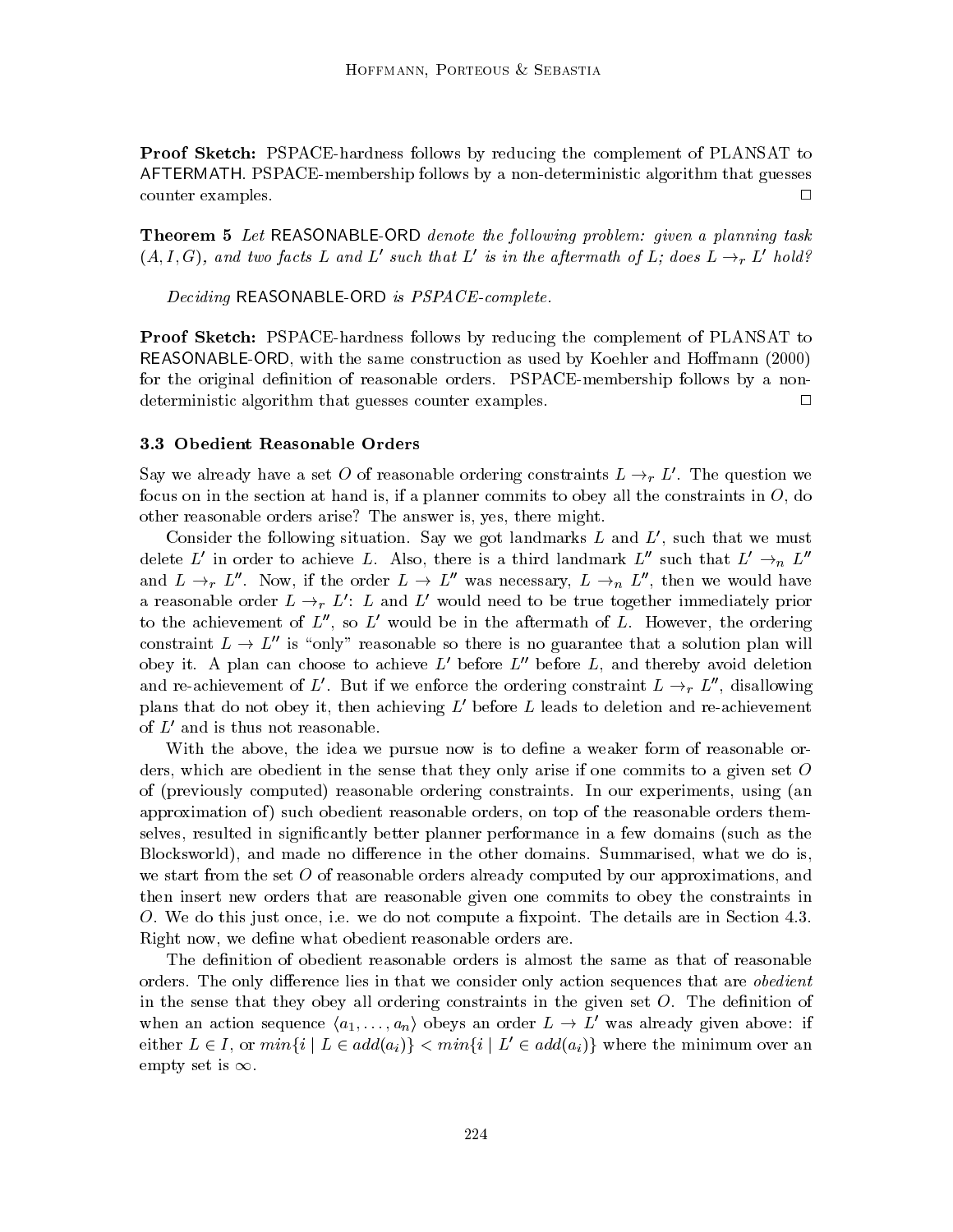**Definition 5** Given a planning task  $(A, I, G)$ , a set O of reasonable ordering constraints, and two facts  $L$  and  $L'$ .

- 1. By  $\mathcal{S}_{(L',-L)},$  we aenote the set of states s such that there exists an obeaient action sequence  $P = \langle a_1, \ldots, a_n \rangle \in A^*$ , with  $s = Result(I, P)$ ,  $L' \in add(a_n)$ , and  $L \notin$  $Result(I, \langle a_1, \ldots, a_i \rangle)$  for  $0 \leq i \leq n$ .
- 2. L' is in the obedient aftermath of L if, for all states  $s \in S^{\mathcal{O}}_{(L', \neg L)}$ , and all obedient solu-L' is in the obedient aftermath of L if, for<br>tion plans  $P = \langle a_1, \ldots, a_n \rangle \in A^*$ ,  $G \subseteq Res$ tion plans  $P = \langle a_1, \ldots, a_n \rangle \in A^*, G \subseteq Result(I, P),$  where  $s = Result(I, \langle a_1, \ldots, a_k \rangle),$ there are  $k \le i \le j \le n$  such that  $L \in Result(I, \langle a_1,...,a_i \rangle)$  and  $L' \in Result(I,$  $\langle a_1,\ldots,a_j \rangle$ .
- 3. There is an obedient reasonable order between L and L', written  $L \rightarrow_r^O L'$ , if and only if  $L'$  is in the obedient aftermath of  $L$ , and nath of L, and<br>
: L  $\in$  Result(s, P)  $\Rightarrow$   $\exists a \in P : L' \in del(a)$

$$
\forall s \in S_{(L', \neg L)}^{O} : \forall P \in A^* : L \in Result(s, P) \Rightarrow \exists a \in P : L' \in del(a)
$$

This definition is very similar to Definition 4 and thus should be self-explanatory, in its formal aspects. The definition of the aftermath relation looks a little more complicated because the solution plan  $P$  starts from the initial state, not from  $s$  as in Definition 4, and reaches s with action  $a_k$ . This is just a minor technical device to cover the case where, for some of the  $L_1 \rightarrow_r L_2$  constraints in O,  $L_1$  is contained in s already (and thus does not need to be added after s in order to obey  $L_1 \rightarrow r L_2$ ). Note that, in part 3 of the definition. the action sequences  $P$  achieving  $L$  are not required to be obedient. While it would make sense to impose this requirement, our approximation techniques (that will be introduced in Section 4.3) only take account of  $O$  in the computation of the aftermath relation anyway. It is an open question how our other approximation techniques could be made to take account of  $O$ .<br>We remark that the modified definitions do not change the computational complexity

of the corresponding decision problems.<sup>5</sup> As a quick illustration of the new definitions, reconsider the situation described above. There,  $L'$  is not in the aftermath of  $L$ , but in the obedient aftermath of L because all action sequences that obey the constraint  $L \rightarrow r L''$ make  $L'$  true at a point simultaneously with or behind L (namely immediately prior to  $L''$ , assuming that there is no action that adds both  $L$  and  $L'$ ). As  $L'$  must be deleted in order to achieve L, we obtain the ordering  $L \to_{r}^{\{L \to rL''\}} L'$ . That is, if the planner obeys the constraint  $L \rightarrow_r L''$  then it is reasonable to also order L before L'.

Just like the reasonable orders, the obedient reasonable orders are not mandatory. Enforcing an obedient reasonable order can cut out all solution paths. The reason is the same as for the reasonable orders. An order  $L \rightarrow_r^O L'$  only says that, given we want to obey O, achieving  $L'$  before L implies deletion and re-achievement of  $L'$ . If this really means that achieving  $L'$  before L is wasted effort, the order tells us nothing about. Consider the following example. There are the ten facts L, L', L'', P,  $A_1$ ,  $A_2$ ,  $A_3$ ,  $B_1$ ,  $B_2$ , and  $B_3$ .

<sup>5.</sup> For the obedient aftermath relation, minor modifications of the proof to Theorem 4 suffice. PSPACEhardness follows by using the empty set of ordering constraints. PSPACE-membership follows by extending the non-deterministic decision algorithm with ags that check if the ordering constraints are adhered to. Similarly for obedient reasonable orders and the proof to Theorem 5.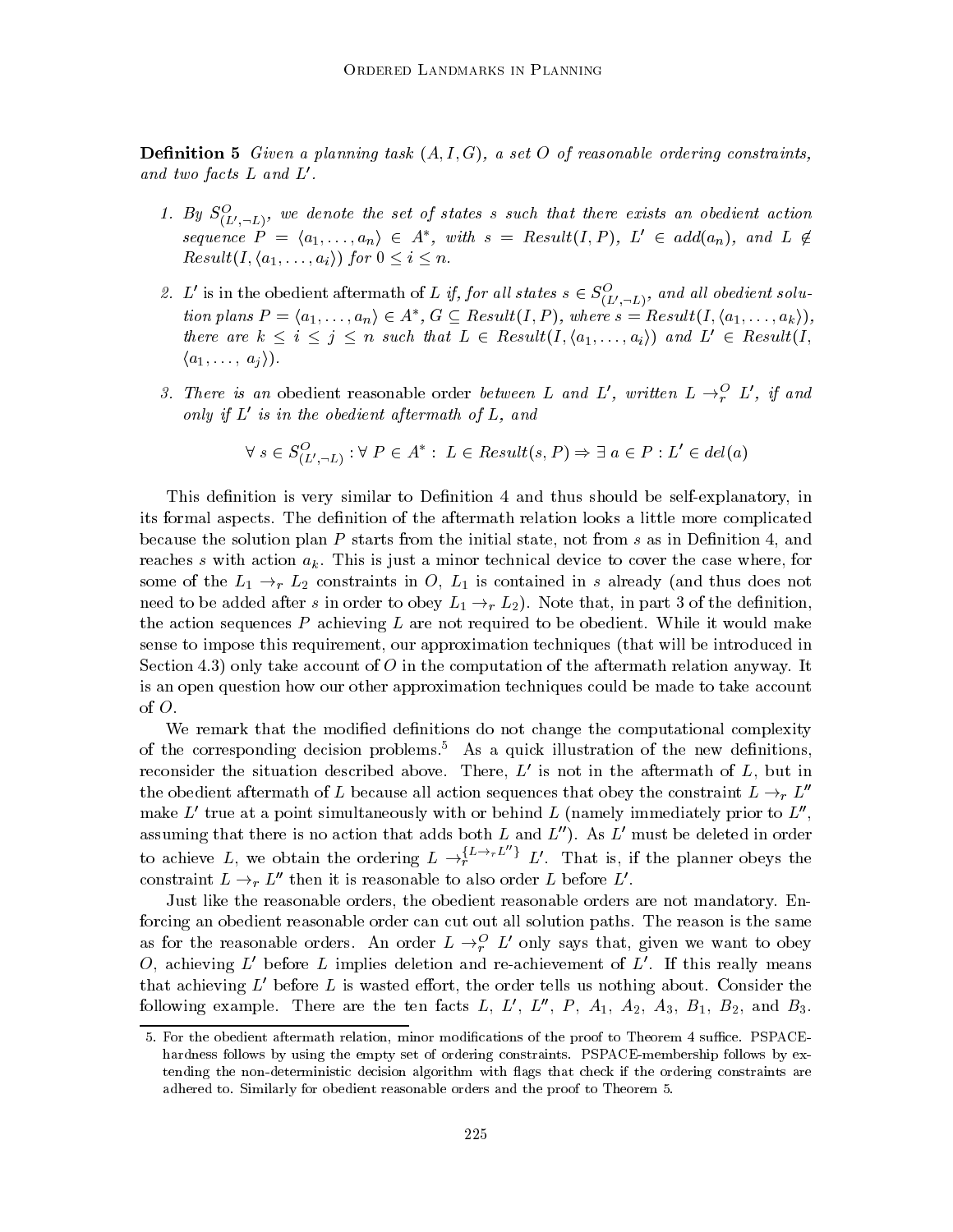Initially only P is true, and the goal is to have  $L, L'$ , and  $L''$ . The construction is made so that  $L \to_r L''$ , and  $L \not\to_r L'$  but  $L \to_r^{L \to_r L''} L'$ . Enforcing  $L \to_r^{L \to_r L''} L'$  renders the task unsolvable. The actions are:

| name                | (pre,                       | add,                               | del)                    |  |
|---------------------|-----------------------------|------------------------------------|-------------------------|--|
| $\mathbf{op} A$     | $=$ $({P},$                 | $\{A_1\},\$                        | $\{P\}$                 |  |
|                     | $opB = (\lbrace P \rbrace,$ | ${B_1},$                           | $\{P\}$                 |  |
| $opA_1$             |                             | $= \{ \{A_1\}, \{L', L'', A_2\},\$ | ${A_1}$                 |  |
| $opA_2$             | $=$ $({A_2},$               |                                    | ${L, A_3}, {L'', A_2}$  |  |
|                     | $op A_3 = (\{A_3\},$        | $\{L''\},\$                        | ${A_3}$                 |  |
| $opB_1$             | $= \{B_1\},\$               | ${L', B_2},$                       | $\{B_1\}$               |  |
| ${\bf o}{\bf p}B_2$ | $= \{B_2\},\$               |                                    | ${L, B_3}, \{L', B_2\}$ |  |
|                     | $opB_3 = (\{B_3\},$         | $\{L',L''\},\$                     | $\{B_3\}$               |  |

Figure 3 shows the state space of the example. One has to choose one out of two options. First, one applies  $\mathbf{op} A$  to the initial state and then proceeds with  $\mathbf{op} A_1$ ,  $\mathbf{op} A_2$ , and  $\mathbf{op} A_3$ . Second, one applies  $\mathbf{op}B$  to the initial state and proceeds with  $\mathbf{op}B_1$ ,  $\mathbf{op}B_2$ , and  $\mathbf{op}B_3$ . The first option is the only one where  $L''$  becomes true before L. One has to delete  $L''$  with op $A_2$ , and re-achieve it with op $A_3$ . For this reason, the order  $L \rightarrow r L''$  holds. The order  $L \rightarrow r L'$  does not hold because if one chooses the first option then L' becomes true prior to L, and is never deleted. However, committing to the order  $L \rightarrow_r L^{\prime\prime}$  means excluding the first option. In the second option,  $L'$  becomes true before  $L$ , and must then be deleted and re-achieved, so we get the order  $L \rightarrow_t^{\{L \rightarrow_r L''\}} L'$ . But there is no solution plan that obeys this order because there is no way to make  $L$  true before (or, even, simultaneously with)  $L'.$ 

$$
\{P\} \longrightarrow \{A_1\} \xrightarrow{\text{op } A_1} \{L', L'', A_2\} \xrightarrow{\text{op } A_2} \{L, L', A_3\} \xrightarrow{\text{op } A_3} \{L, L', L''\}
$$

$$
\{P\} \longrightarrow \{B_1\} \xrightarrow{\text{op } B_1} \{L', B_2\} \xrightarrow{\text{op } B_2} \{L, B_3\} \xrightarrow{\text{op } B_3} \{L, L', L''\}
$$

Figure 3: State space of the example.

#### 4. How to Find Ordered Landmarks

We now describe our methods to find landmarks in a given planning task, and to approximate their inherent ordering constraints. The result of the process is a directed graph in the obvious way, the landmarks generation graph  $(LGG)$ . Section 4.1 describes how we find landmarks, and how we approximate greedy necessary orders between them. Section 4.2 gives a sufficient criterion for reasonable orders, based on greedy necessary orders and fact inconsistencies, and describes how we use the criterion for approximating reasonable orders. Section 4.3 adapts this technology to obedient reasonable orders. Section 4.4 describes our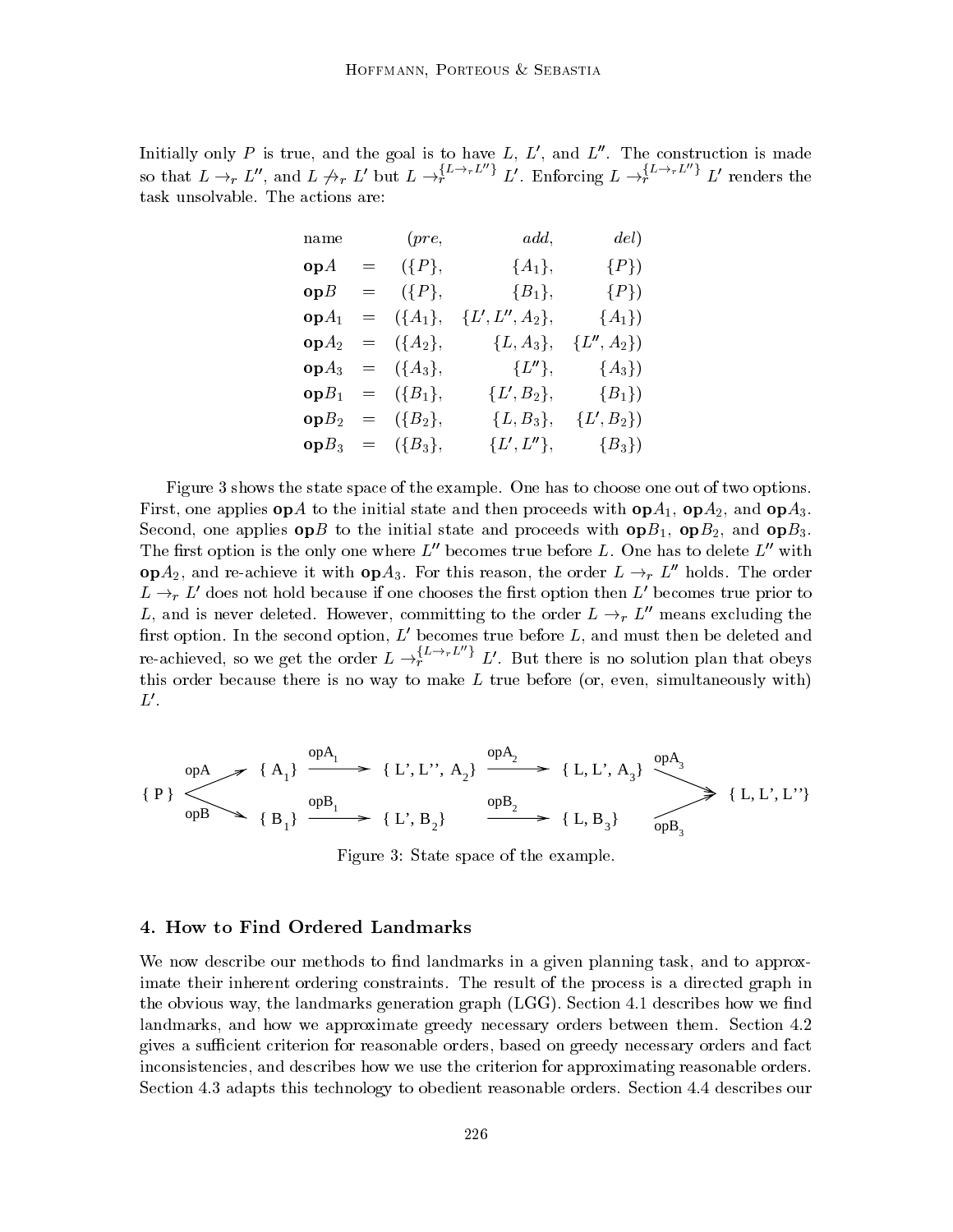handling of cycles in the LGG, and Section 4.5 describes a preliminary form of "lookahead" orders that we have also implemented and used.

## 4.1 Finding Landmarks and Approximating Greedy Necessary Orders

We find (a subset of the) landmarks in a planning task, and approximate the greedy necessary orders between them, both in one process. The process is split into two parts:

- 1. Compute an LGG of landmark candidates together with approximated greedy necessary orders between them. This is done with a backchaining process. The goals form the first landmark candidates. Then, for any candidate  $L'$ , the "earliest" actions that can be used to achieve  $L'$  are considered. Here, "early" is a greedy approximation of reachability from the initial state. The actions are analysed to see if they have shared precondition facts  $L -$  facts that must be true before executing any of the actions. These facts  $L$  become new candidates if they have not already been processed, and the orders  $L \rightarrow_{qn} L'$  are introduced. The process is iterated until there are no new candidates. (Due to the greedy selection of actions,  $L/\text{the order}$ )  $L \rightarrow_{an} L'$  is not proved to be a landmark/a greedy necessary order.)
- 2. Remove from the LGG the candidates (and their incident edges) that can not be proved to be landmarks. This is done by evaluating a sufficient condition on each candidate L in the LGG. The condition ignores all actions that add  $L$ , and asks if a relaxed version of the task is still solvable. If not,  $L$  is proved to be a landmark. (Any relaxation can be used in principle; we use the relaxation that ignores delete lists as in McDermott, 1999 and Bonet & Geffner, 2001.)

The next two subsections focus on these two steps in turn.

## 4.1.1 LANDMARK CANDIDATES

We give pseudo-code for our approximation algorithm below. As said, we make the algorithm greedy by using an approximation of reachability from the initial state. The approximation we use is a *relaxed planning graph* (Hoffmann  $\&$  Nebel, 2001), short RPG. Let us explain this data structure first. An RPG is built just like a planning graph (Blum  $\&$  Furst, 1997), except that the delete lists of all actions are ignored; as a result, there are no mutex relations in the graph. The RPG thus is a sequence  $P_0$ ,  $A_0$ ,  $P_1$ ,  $A_1$ ,  $\ldots$ ,  $P_{m-1}$ ,  $A_{m-1}$ ,  $P_m$  of proposition sets (layers)  $P_i$  and action sets (layers)  $A_i$ .  $P_0$  contains the facts that are true in the initial state,  $A_0$  contains those actions whose preconditions are reached (contained) in  $P_0$ ,  $P_1$  contains  $P_0$  plus the add effects of the actions in  $A_0$ , and so on. We have  $P_i \subseteq P_{i+1}$ and  $A_i \subseteq A_{i+1}$  for all i. If the relaxed task (without delete lists) is unsolvable, then the RPG reaches a fixpoint before reaching the goal facts, thereby proving unsolvability. If the relaxed task is solvable, then eventually a layer  $P_m$  containing the goal facts will be reached.6

<sup>6.</sup> Note that the RPG thus decides solvability of the relaxed planning task. Indeed, building an RPG is a variation of the algorithm given by Bylander (1994) to prove that plan existence is polynomial in the absence of delete lists.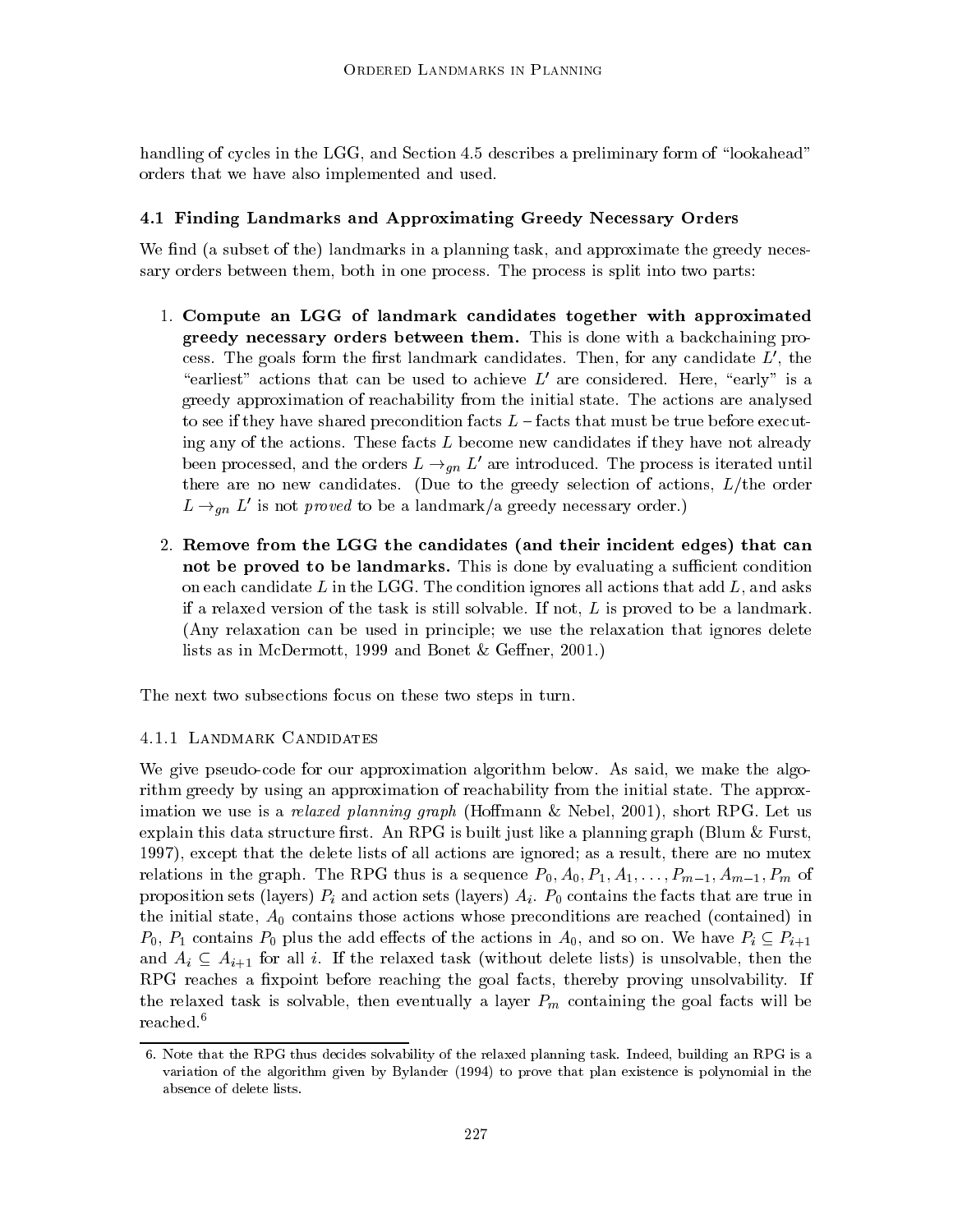An RPG encodes an over-approximation of reachability in the planning task. We define the level of a fact/action to be the index of the first proposition/action layer that contains the fact/action. Then, if the level of a fact/action is l, one must apply at least l parallel action steps from the initial state before the fact becomes true/the action becomes applicable. (The fact/action level corresponds to the " $h^{1}$ " heuristic defined by Haslum & Geffner, 2000.) We use this over-approximation of reachability to insert some greediness into our approximation of "greedy" necessary orders (more below). The approximation process proceeds as shown in Figure 4.

```
initialise the LGG to (G, \emptyset), and set C := Gwhile C \neq \emptyset do
     set C' := \emptysetfor all L' \in C, level(L') \neq 0 do
           let A be the set of all actions a such that L' \in add(a), and level(a) = level(L') - 1 (*)<br>
for all facts L such that \forall a \in A : L \in pre(a) do<br>
if L is not yet a node in the LGG, set C' := C' \cup \{L\}for all facts L such that \forall a \in A : L \in pre(a) do
                if L is not yet a node in the LGG, then insert that node
                 if L \rightarrow_{\textit{an}} L is not yet an edge in the LGG, then insert that edge
           endfor
     endfor
     set C := C'endwhile
```
Figure 4: Landmark candidate generation.

The set of landmark candidates is initialised to comprise the goal facts. Each iteration of the while-loop processes all "open" candidates  $L'$  - those  $L'$  in C. Candidates  $L'$  with level 0, i.e., initial facts, are not used to produce greedy necessary orders and new landmark candidates, because after all such  $L'$  are already true. For the other open candidates  $L'$ . the set A comprises all those actions at the level below  $L'$  that can be used to achieve  $L^{\prime}$ . Note that these are the earliest possible achievers of  $L^{\prime}$  in the RPG, or else the level of  $L'$  would be lower. We take as the new landmark candidates those facts  $L$  that every action in A requires as a precondition, and update the LGG and the set of open candidates accordingly. Independently of the  $(*)$  step, the algorithm terminates because there are only finitely many facts. Because we use the RPG level test in step  $(*)$ , the levels of the new candidates L are strictly lower than the level of  $L'$ , and the while-loop terminates after at most m iterations where m is the index of the topmost proposition layer in the RPG.

If we skipped the test for the RPG level at the point in the algorithm marked  $(*)$ , then the new candidates  $L$  would be proved landmarks, and the generated orders would be proved to be necessary and thus also greedy necessary. Obviously, if all actions that can achieve a landmark  $L'$  require L to be true, then L is a landmark that must be true immediately prior to achieving  $L'$ . Restricting the choice of  $L'$  achievers with the RPG level test, the found landmarks and orders may be unsound. Consider the following example, where we want to move from city A to city D on the road map shown in Figure 5, using a standard move operator.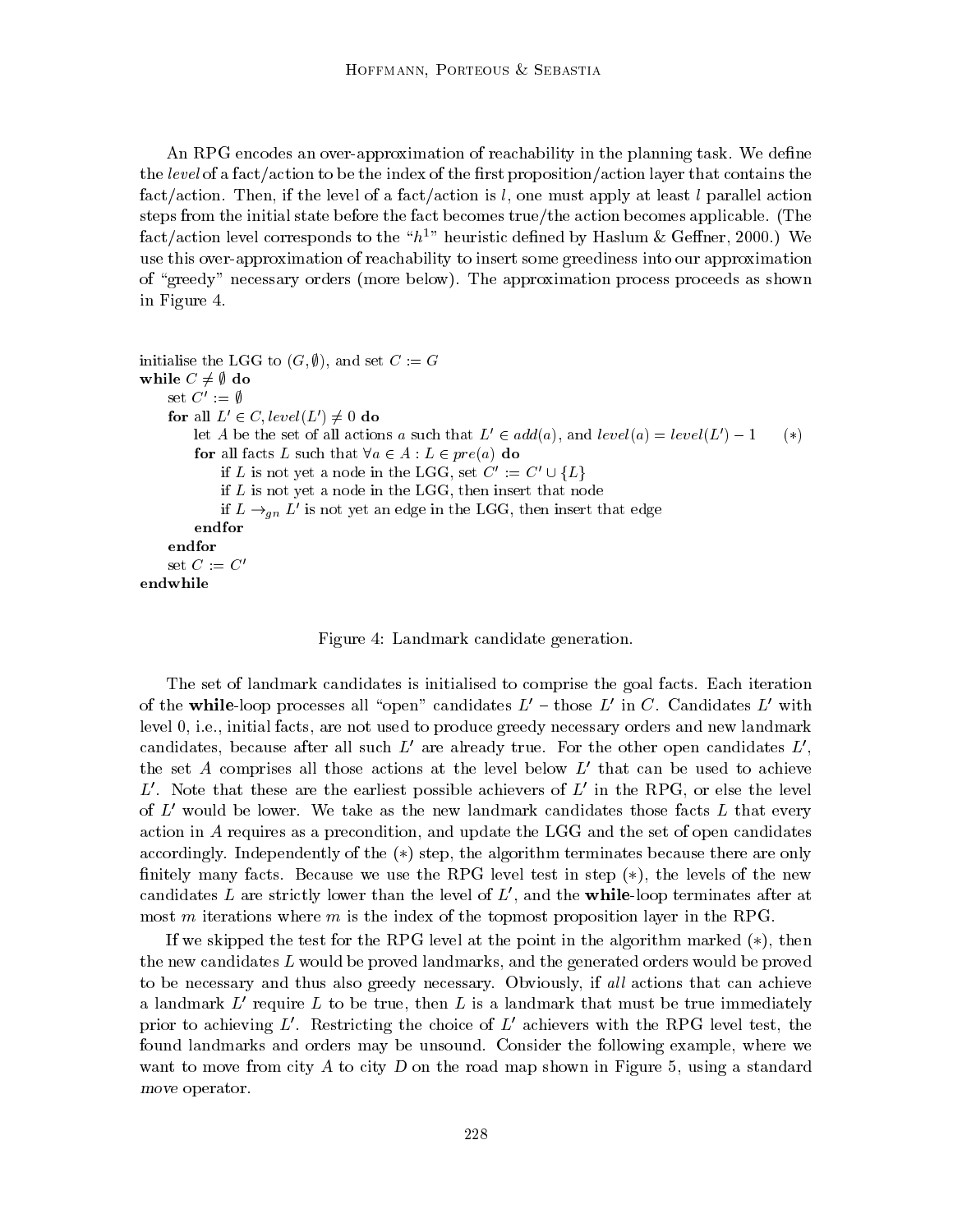

Figure 5: An example road map.

The above algorithm will come up with the following LGG:  $\{at(A), at(E), at(D)\}, \{at(A)$  $\rightarrow_{gn}$  at(E), at(E)  $\rightarrow_{gn}$  at(D)} – the RPG is only built until the goals are reached the first time, which happens in this example before move  $(C D)$  comes in. However, the action sequence  $\langle \text{move}(A \ B), \text{move}(B \ C), \text{move}(C \ D) \rangle$  achieves  $at(D)$  without making  $at(E)$  true. Therefore,  $at(E)$  is not really a landmark, and  $at(E) \rightarrow_{qn} at(D)$  is not really a greedy necessary order.

By restricting our choice of  $L'$  achievers with the RPG level test at step  $(*)$  in Figure 4. as said we intend to insert greediness into our approximation of greedy necessary orders. The generated orders  $L \rightarrow_{qn} L'$  are only guaranteed to be sound if, in the RPG, the set of earliest achievers of  $L'$  contains all actions that can be used to make  $L'$  true for the first time from the initial state. Of course, it is hard to exactly compute that latter set of actions, and also it is highly non-trivial  $-$  if possible at all  $-$  to find general conditions on when the earliest achievers in the RPG contain all these actions. In the road map example above, the actions that can achieve  $at(D)$  for the first time are move  $(C D)$  and move  $(E D)$ , but the only earliest achiever in the RPG is move  $(E D)$ . This leads to the unsound  $at(E)$  $\rightarrow_{\text{an}}$  at(D) order. In the following example taken from the well-known Logistics domain, the earliest achievers of  $L^{\prime}$  do contain all actions that can make  $L^{\prime}$  true for the first time. Say  $L' = at(P A)$  requires package P to be at the airport A of its origin city, and P is not at this airport initially. The actions that can achieve  $L'$  are to unload P from the local truck T, or to unload it from any airplane. The only earliest achiever in the RPG is the unload from T, and indeed that's the only action that can achieve  $L'$  for the first time – in order to get the package into an airplane, the package has to arrive at the airport in the first place. Our approximation process correctly generates the new landmark candidate  $\text{in}(P \, T)$  as well as the greedy necessary order in(P T)  $\rightarrow_{gn}$  at(P A). Note that in(P T)  $\nrightarrow_n$  at(P A).

We show below in Section 4.1.2 how we re-establish the soundness of the landmark candidates, removing candidates (and their associated orders) that are not provably landmarks. We did not find a way to provably re-establish the soundness of the generated greedy necessary orders, and unsound orders may stay in the LGG, potentially also causing the inference of unsound reasonable/obedient reasonable orders (see the sections below). We did observe such unsoundness in a few domains during our experiments (individual discussions are in Section 6). We remark the following.

- 1. While unsound approximated  $L \rightarrow_{gn} L'$  orders are not valid with respect to Definition 3, they still make some sense intuitively. They are generated because  $L$  is in the preconditions of all actions that are the first ones in the RPG to achieve  $L'$ . This means that going to  $L'$  via  $L$  is probably a good option, in terms of distance from the initial state.
- 2. Unless L is a landmark for some other reason (than for the unsound order  $L \rightarrow_{qn} L'$ ), landmark verification will remove L, and in particular the order  $L \rightarrow_{qn} L'$ , from the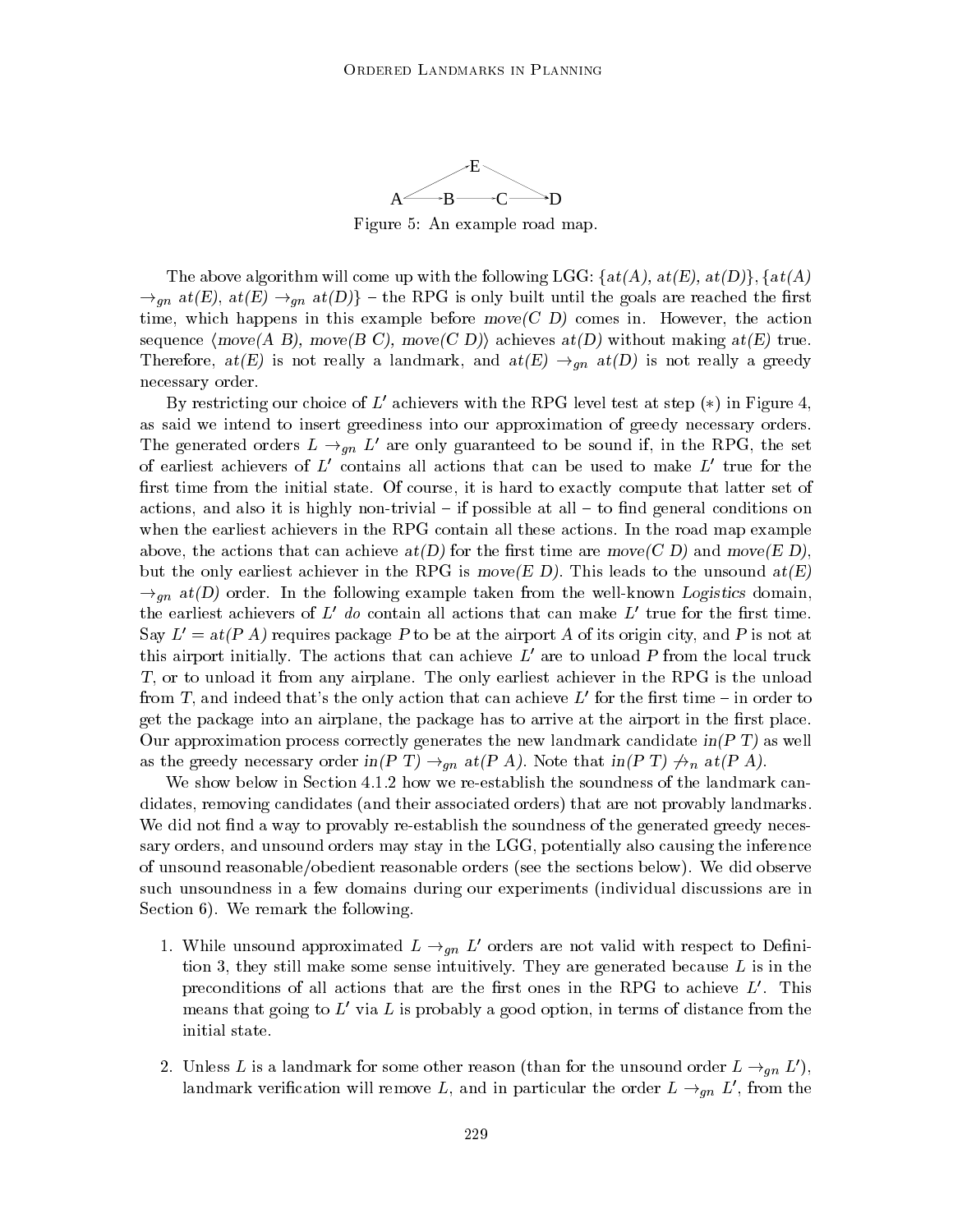LGG (see the discussion of the Figure 5 example below in the section about landmark verification).

- 3. As said before, our search control does not enforce the orders in the LGG, it only suggests them to the planner. So even if there is no plan that obeys an order in the LGG, this does not mean that our search control will make the planner fail.
- 4. If we were to extract only provably necessary orders, by not using the RPG level test, we would miss the information that lies in those  $\rightarrow_{qn}$  orders that are not  $\rightarrow_{n}$  orders.

For these reasons, in particular for the last one, we concentrated on the potentially unsound RPG-based approximation in our experiments. We also ran some comparative tests to the "safe" strategy without the RPG level test, in domains where the RPG produced unsound orders. See the details in Section 6.

One case where an  $\rightarrow_{qn}$  order, that is not an  $\rightarrow_{n}$  order, contains potentially useful information, is the Logistics example given above. Another case is the aforementioned order  $clear(D) \rightarrow_{qn} clear(C)$  in our running Blocksworld example from Figure 1. To conclude this subsection, let us have a look at what our approximation algorithm from Figure 4 does in that example. The RPG for the example is summarised in Figure 6.

| $P_0$                | Αn              | $P_1$      | A1                                             | $P_2$                                | A <sub>2</sub>   | $P_3$                |
|----------------------|-----------------|------------|------------------------------------------------|--------------------------------------|------------------|----------------------|
| on-table $(A)$       | $pick-up(A)$    | holding(A) | stack(B A)                                     | on $(B \ A)$                         | stack $(C \ A)$  | on $(C \; A)$        |
| on-table $(B)$       | pick-up $(B)$   | holding(B) | stack(B D)                                     | on $(B\ D)$                          | stack(C B)       | on(C B)              |
| on-table $(C)$       | unstack $(D C)$ | holding(D) | stack(B C)                                     | on $(B \ C)$                         | stack(C D)       | on(C, D)             |
| $on(D \nC)$          |                 | clear(C)   | $put-down(B)$                                  | $\sim$ $\sim$ $\sim$                 | $\sim$ 10 $\sim$ | $\sim$ $\sim$ $\sim$ |
| clear(A)             |                 |            | $\mathbf{a} \cdot \mathbf{a} \cdot \mathbf{a}$ |                                      |                  |                      |
| clear(B)             |                 |            | pick-up $(C)$                                  | holding(C)                           |                  |                      |
| clear(D)             |                 |            | $\mathbf{r} \rightarrow \mathbf{r}$            | $\mathbf{a}=\mathbf{a}+\mathbf{a}$ . |                  |                      |
| $arm\text{-}empty()$ |                 |            |                                                |                                      |                  |                      |

Figure 6: Summarised RPG for the illustrative Blocksworld example from Figure 1.

As we explained above, the extraction process starts by considering the goals on  $(C \Lambda)$ and on(B D) as landmark candidates. The RPG level of on(C A) is 3, the level of on(B D) is 2. There is only one action with level 2 that achieves on  $(C \ A)$ : stack  $(C \ A)$ . So, holding  $(C)$ (level 2) and  $clear(A)$  (level 0) are new candidates. The new LGG is:  $({on(C A),on(B A))}$ D),holding(C),clear(A)}, {holding(C)  $\rightarrow_{gn}$  on(C A), clear(A)  $\rightarrow_{gn}$  on(C A)}). Processing on  $(B\,D)$ , we find that its only earliest achiever is stack  $(B\,D)$ , and we generate the new candidates holding(B) (level 1) and clear(D) (level 0) with the respective edges. In the next iteration, holding(C) (level 2) produces the new candidates  $clear(C)$  (level 1), on-table(C) (level 0), and arm-empty() (level 0) by the achiever pick-up(C); and holding(B) (level 1) produces the new candidates on-table(B) (level 0) and clear(B) (level 0) by the achiever pick-up(B). In the third and final iteration of the algorithm, clear(C) (level 1) produces the new candidate on(D C) (level 0) by the achiever unstack(D C). The process ends up with the LGG as shown in Figure 7 (the edges in the depicted graph are all directed from bottom to top). Fact sets of which our LGG suggests that they have to be true together at some point – because they are either top level goals, or  $\rightarrow_{qn}$  ordered before the same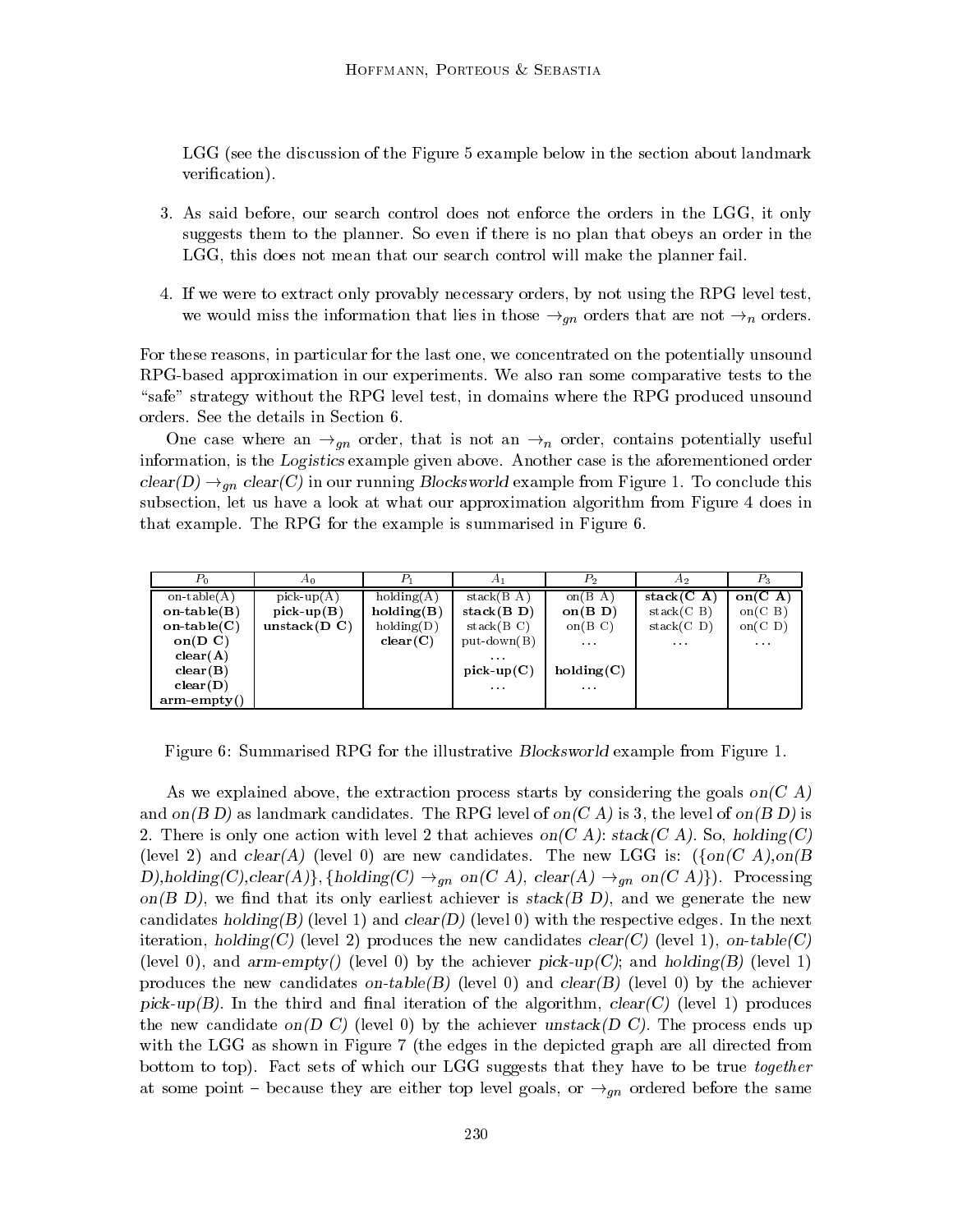fact – are grouped together in boxes. As said before, this information is important for the approximation of reasonable orders described below.



Figure 7: LGG for the illustrative Blocksworld task, containing the found landmarks and  $\rightarrow_{gn}$  orders.

#### 4.1.2 Landmark Verification

As said before, we verify landmark candidates by evaluating a sufficient condition on them, and throwing away those candidates where the condition fails. The condition we use is the following.

**Proposition 1** Given a planning task  $(A, I, G)$ , and a fact L. Define a modified action set  $A_L$  as follows.

$$
A_L := \{ (pre(a), add(a), \emptyset) \mid (pre(a), add(a), del(a)) \in A, L \notin add(a) \}
$$

If  $(A_L, I, G)$  is unsolvable, then L is a landmark in  $(A, I, G)$ .

Note that the inverse direction of the proposition does not hold  $-$  that is, if L is a landmark in  $(A, I, G)$  then  $(A<sub>L</sub>, I, G)$  is not necessarily unsolvable – because ignoring the delete lists simplifies the achievement of the goals. As mentioned earlier, deciding about solvability of planning tasks with empty delete lists can be done in polynomial time by building the RPG. The task is unsolvable iff the RPG can't reach the goals. So our landmark verification process looks at all landmark candidates in turn. Candidates that are top level goals or initial facts are trivially landmarks, so they need not be veried. For each of the other candidates L, the RPG corresponding to  $(A_L, I, G)$  is built, and if that RPG reaches the goals, then  $L$  and its incident edges are removed from the LGG.

Reconsider the road map example depicted in Figure 5. The LGG built will be  $\{at(A),$  $at(E), at(D)$ },  $\{at(A) \rightarrow_{gn} at(E), at(E) \rightarrow_{gn} at(D)\}$ . But  $at(E)$  is not really a landmark because the action sequence  $(move(A,B), move(B,C), move(C,D))$  achieves  $at(D)$ . When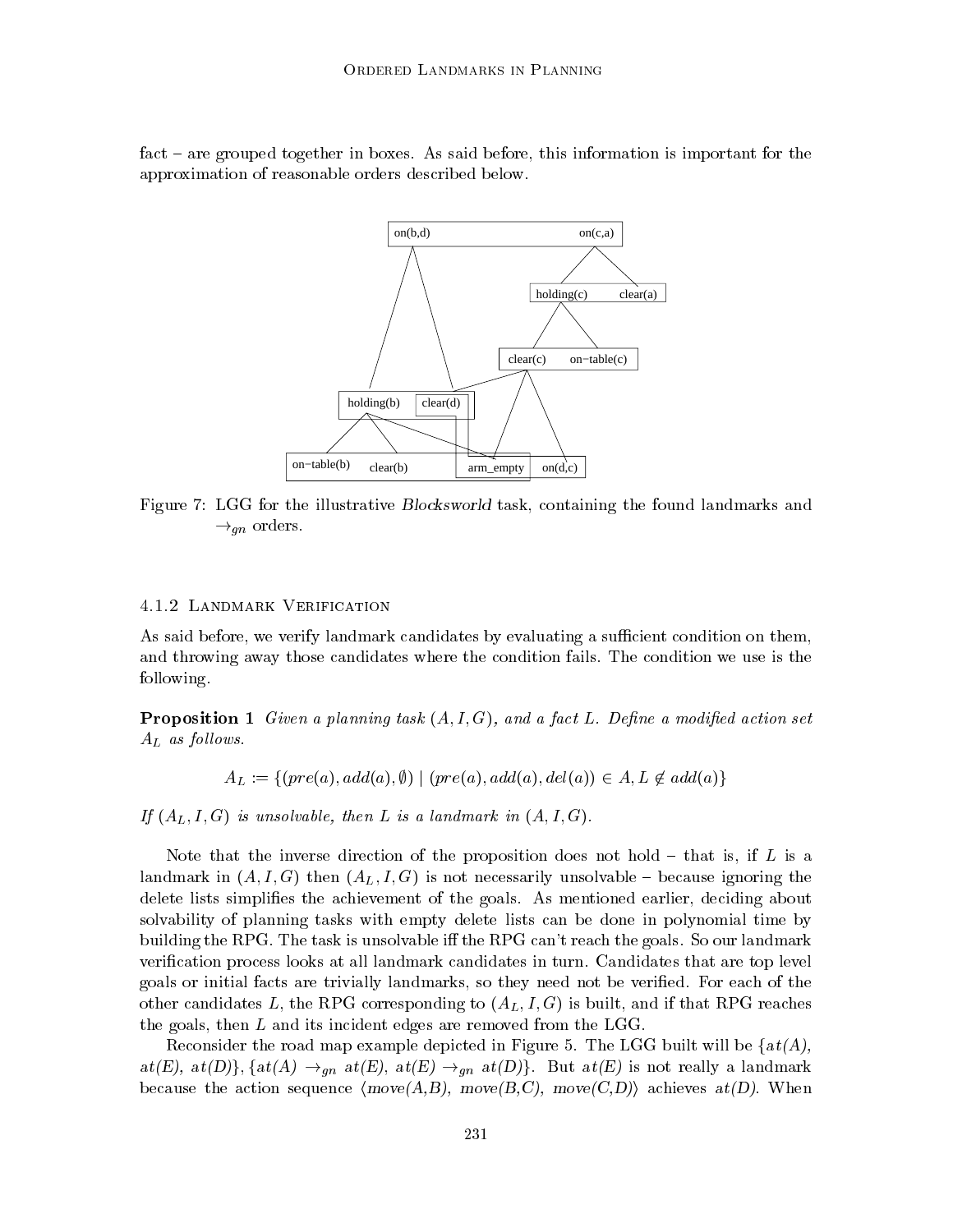verifying  $at(E)$ , we detect this. In the RPG, when ignoring all actions that achieve  $at(E)$ , move $(A,B)$ , move $(B,C)$ , and move $(C,D)$  stay in and so the goal remains reachable. Thus  $at(E)$  and its edges (in particular, the invalid edge  $at(E) \rightarrow_{qn} at(D)$ ) are removed, yielding the final (trivial) LGT with node set  $\{at(A), at(D)\}\$ and empty edge set. Note that, if  $at(E)$ was a landmark for some other reason than reaching D (like, if one had to pick up some object at  $E$ ), then  $at(E)$  would not be removed by landmark verification and the invalid order  $at(E) \rightarrow_{gn} at(D)$  would stay in.

In the Blocksworld example from Figure 1, landmark verification does not remove any candidates, and the LGG remains unchanged as depicted in Figure 7.

#### 4.2 Approximating Reasonable Orders

Our process to approximate reasonable orders starts from the LGG as computed by the methods described above, and enriches the LGG with new edges corresponding to the approximated reasonable orders. The process has two main aspects:

- 1. We approximate the aftermath relation based on the LGG. This is done by evaluating a sufficient condition that covers certain cases when greedy necessary orders imply the aftermath relation.
- 2. We combine the aftermath relation with interference information to ap**proximate reasonable orders.** For each pair of landmarks  $L'$  and  $L$  such that  $L'$  is in the aftermath of  $L$  according to the previous approximations, a sufficient condition is evaluated. The condition covers certain cases when L interferes with  $L'$ , i.e., when achieving L (from a state in  $S_{(L',-L)}$ ) involves deleting L'. If the condition holds, a reasonable order  $L \rightarrow_r L'$  is introduced.

The next two subsections focus on these two aspects in turn. In our implementation, the computation of the aftermath relation is interleaved with its combination with interference information. Pseudo-code for the overall algorithm is given in the second subsection, Figure 8.

#### 4.2.1 Aftermath Relation

The sufficient condition that we use to approximate the aftermath relation is the following.

**Lemma 1** Given a planning task  $(A, I, G)$ , and two landmarks L and L'. If either

- 1.  $L' \in G$ , or
- 2. there are landmarks  $L = L_1, \ldots, L_{n+1}, n \geq 1, L_n \neq L'$ , such that  $L_i \rightarrow_{qn} L_{i+1}$  for  $1 \leq i \leq n$ , and  $L' \rightarrow_{\text{an}} L_{n+1}$ ,

then  $L'$  is in the aftermath of  $L$ .

**Proof Sketch:** If  $L' \in G$  then L' is trivially in the aftermath of L. Otherwise, under the given circumstances,  $L'$  and  $L_n$  must be true together at some point in any action sequence achieving the goal from a state in  $S_{(L',-L)}$ , namely directly prior to achievement of  $L_{n+1}$ .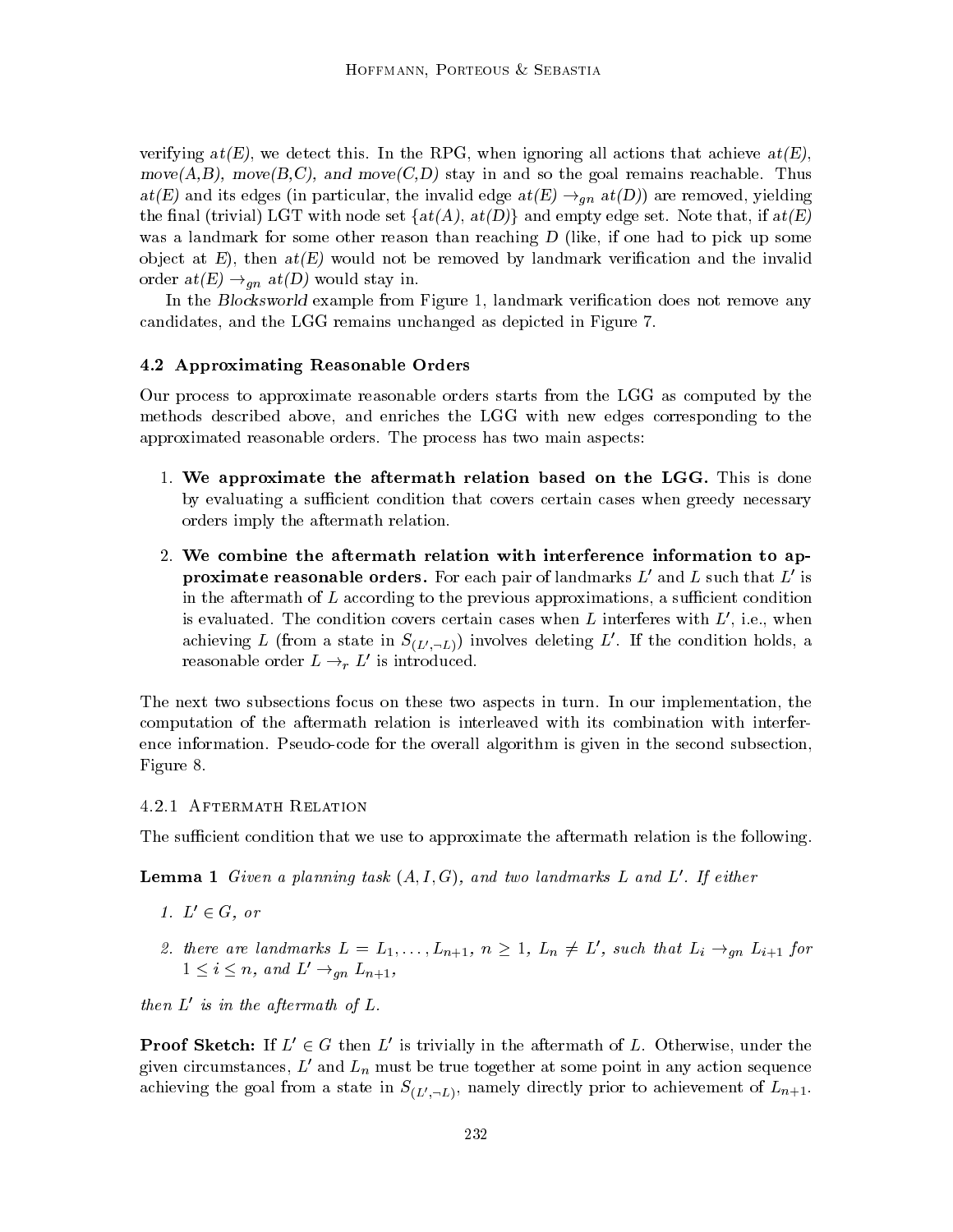As L has a path of  $\rightarrow_{qn}$  orders to L<sub>n</sub>, it has to be true prior to (or simultaneously with, if  $n = 1)$   $L'$ .

Note that this lemma just captures the property we mentioned before, when we can tell from the LGG that several facts must be true together at some point. In the second case of the lemma, these facts are L' and  $L_n$ . L' and  $L_n$  are both ordered  $\rightarrow_{qn}$  before  $L_{n+1}$ and so must be true together before achieving that fact. The first case of the lemma can be understood this way as implicitly assuming  $L_n$  as some other top-level goal that L has a path of  $\rightarrow_{qn}$  orders to. (In our implementation, L must have such a path in the LGG or it would not have been generated as a landmark candidate.) If  $L'$  and  $L_n$  must be true together, and we additionally know that  $L$  must be true sometime before  $L_n$ , then we know that  $L'$  is in the aftermath of  $L^7$ .

The most straightforward idea to make use of Lemma 1 would be to simply enumerate all pairs of nodes (landmarks) in the LGG, and evaluate the lemma, collecting the pairs  $L$  and  $L'$  of landmarks where the lemma condition holds. While this would probably not be prohibitively runtime-costly, one can do better by having a closer look at the lemma condition. Consider each node L' in the LGG in turn. If L' is a top level goal, then  $L'$ is in the aftermath of all other nodes L. If  $L'$  is not a top level goal, then consider all nodes  $L_n \neq L'$  such that  $L'$  and  $L_n$  both have a  $\rightarrow_{gn}$  order before some other node  $L_{n+1}$ . The nodes L in the LGG that have an (possibly empty) outgoing  $\rightarrow_{gn}$  path to such an  $L_n$ are exactly those for which  $L'$  is in the aftermath of  $L$  according to Lemma 1. As said, pseudo-code for our overall approximation of reasonable orders is given below in Figure 8.

Note that the inputs to Lemma 1 are  $\rightarrow_{gn}$  orders, while in practice we evaluate the lemma on the edges in the LGG as generated by the processes described above in Section 4.1. As we discussed above, the edges in the LGG may be unsound, i.e. they do not provably correspond to  $\rightarrow_{qn}$  orders. In effect, neither can we guarantee that our approximation to the aftermath relation is sound.

#### 4.2.2 Reasonable Orders

We approximate reasonable orders by considering all pairs  $L$  and  $L'$  where  $L'$  is in the aftermath of L according to the above approximation. We test if L interferes with  $L<sup>1</sup>$ according to the definition directly below. If the test succeeds, we introduce the order  $L \rightarrow_r L'.$ 

**Definition 6** Given a planning task  $(A, I, G)$ , and two facts L and L'. L interferes with  $L'$  if one of the following conditions holds:

- 1. L and  $L'$  are inconsistent;
- 2. there is a fact  $x \in \bigcap_{a \in A, L \in add(a)} add(a), x \neq L$ , such that x is inconsistent with  $L'$ ;
- 3.  $L' \in \bigcap_{a \in A, L \in add(a)} del(a);$
- 4. or there is a landmark x inconsistent with L' such that  $x \rightarrow_{qn} L$ .

<sup>7.</sup> In theory, one could also allow  $L' = L_n \neq L$  in Lemma 1. In this case, L has a path of  $\rightarrow_{gn}$  orders to  $L'$ , which trivially implies that  $L'$  is in the aftermath of L. But in fact, it is then impossible to achieve  $L'$  before L so an order  $L \rightarrow r L'$  would be meaningless.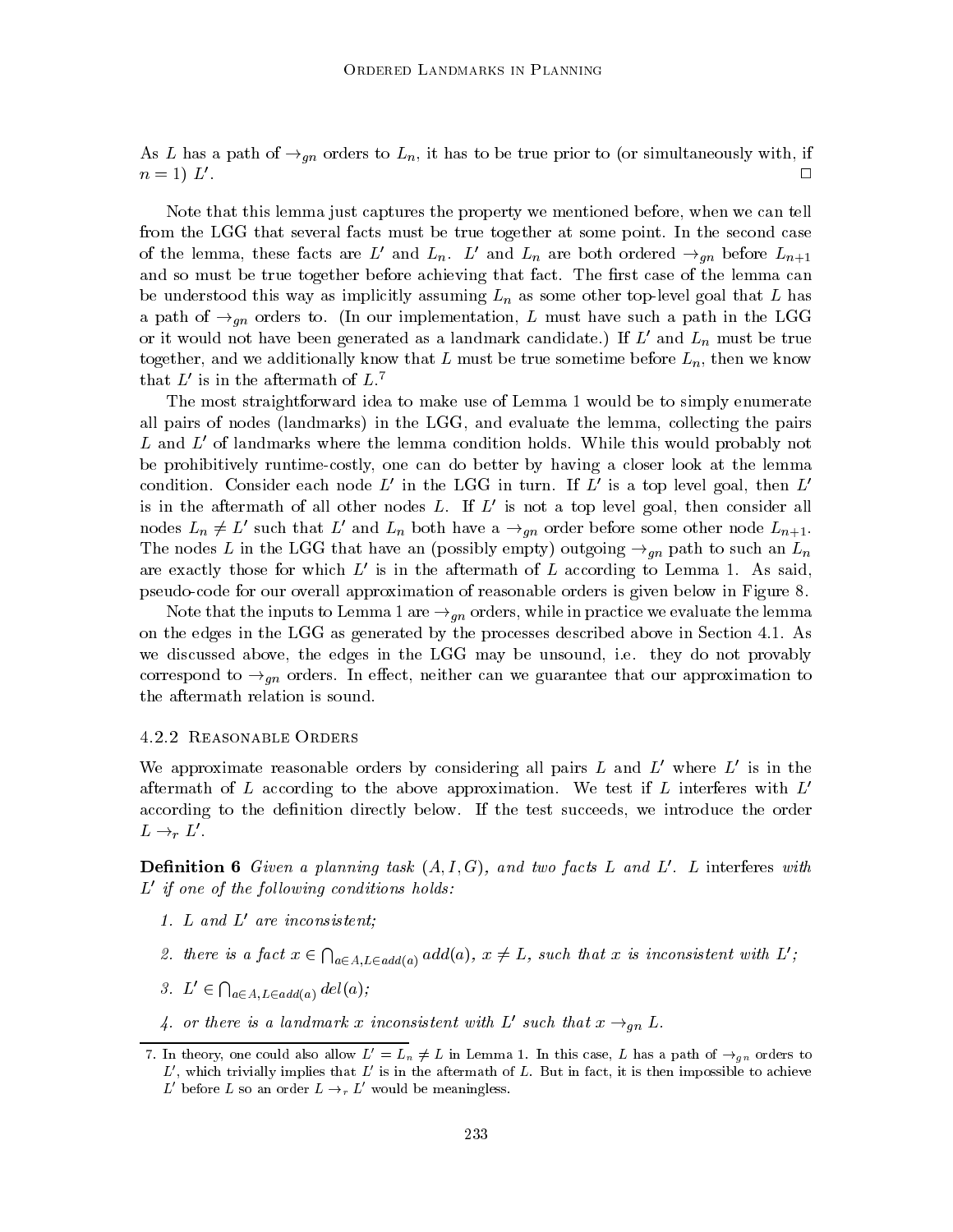As said before, our (standard) definition of inconsistency is that facts  $x$  and  $y$  are inconsistent in a planning task if there is no reachable state in the task that contains both x and  $y$ <sup>8</sup>. Note that the conditions 1 to 4 of Definition 6, while they may look closely related at first sight (and presumably are related in many practical examples), indeed cover different cases of when achieving L involves deleting  $L'$ . More formally expressed, for each condition i there are cases where i holds but no condition  $i \neq i$  holds. For example, consider condition 2. In the following example, there is a reasonable order  $L \rightarrow r L'$ , and L interferes with  $L'$  due to condition 2 only. There are the six facts L, L', x, P<sub>1</sub>, P<sub>2</sub>, and P'. Initially only  $P'$  is true, and the goal is to have L and L'. The actions are:

| name | (pre,               | add,                                               | del)           |  |
|------|---------------------|----------------------------------------------------|----------------|--|
|      | $opL' = (\{P'\},$   |                                                    | ${L'}$ , ${x}$ |  |
|      | $opP_1 = (\{P'\},\$ | $\{P_1\}, \{L', P'\}\$                             |                |  |
|      |                     | $opP_2 = (\{P'\}, \{P_2\}, \{L', P'\})$            |                |  |
|      |                     | $opL_1 = (\{P_1\}, \{L, x, P'\}, \{P_1\})$         |                |  |
|      |                     | <b>op</b> $L_2 = (\{P_2\}, \{L, x, P'\}, \{P_2\})$ |                |  |

In this example, the only action sequences that are possible are of the form  $(\mathbf{op}L' \parallel$ op $P_1 \circ \textbf{op} L_1 \parallel \textbf{op} P_2 \circ \textbf{op} L_2)^*$ , in BNF-style notation. In effect,  $L \rightarrow_r L'$  because if we achieve L' first, we have to apply one of  $opP_1$  and  $opP_2$ , which both delete L'. Condition 2 holds: x is inconsistent with L' and added by both  $opL_1$  and  $opL_2$ . As for condition 1, L and L' are not inconsistent because one can apply  $opL'$  after, e.g.,  $opL_1$ . Condition 3 is obviously not fulfilled, and condition 4 is not fulfilled because there are two options to achieve L so no fact has a  $\rightarrow_{qn}$  order before L.

Interference together with the aftermath relation implies reasonable orders between landmarks.

**Theorem 6** Given a planning task  $(A, I, G)$ , and two landmarks L and L'. If L interferes with  $L'$ , and either

- 1.  $L' \in G$ , or
- 2. there are landmarks  $L = L_1, \ldots, L_{n+1}, n \geq 1, L_n \neq L'$ , such that  $L_i \rightarrow_{gn} L_{i+1}$  for  $1 \leq i \leq n$ , and  $L' \rightarrow_{qn} L_{n+1}$ ,

then there is a reasonable order between L and  $L', L \rightarrow_r L'$ .

**Proof Sketch:** By Lemma 1,  $L'$  is in the aftermath of L. Let us look at the four possible reasons for interference. If L is inconsistent with  $L'$  then obviously achieving L involves deleting  $L'$ . If all actions that achieve L add a fact that is inconsistent with  $L'$ , the same argument applies. The case where all actions that achieve L delete  $L'$  is obvious. As for

<sup>8.</sup> Deciding about inconsistency is obviously PSPACE-hard. Just imagine a task where we insert one of the facts into the initial state, and the other fact such that it can only be made true once the original goal has been achieved. We approximate inconsistency with a sound but incomplete technique developed by Maria Fox and Derek Long (1998), see below.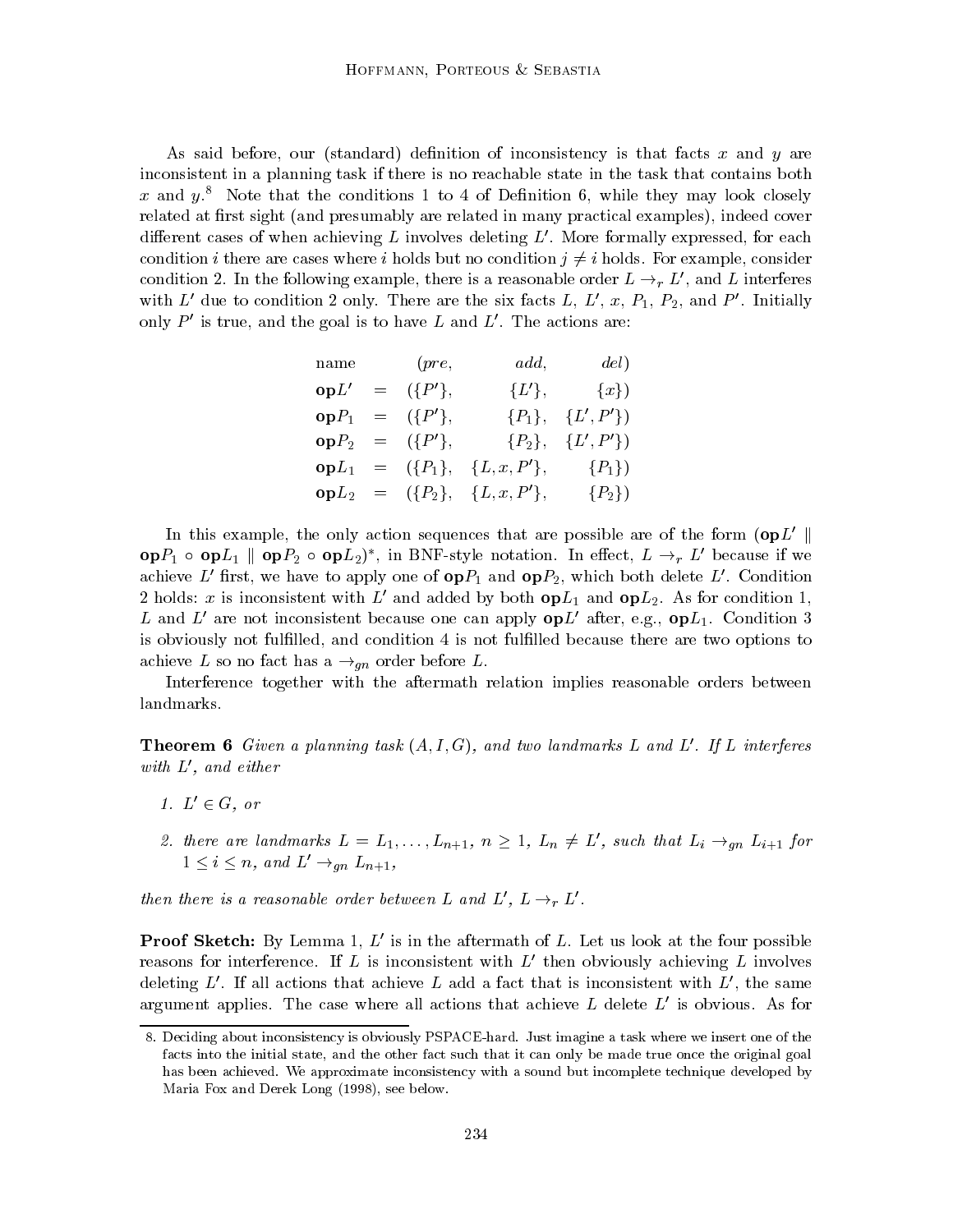the last case, say we are in a state  $s \in S_{(L',-L)}$ . Then x is not in s (because L' is). Due to  $x \rightarrow_{gn} L$ , x must be achieved directly prior to L, and thus L' will be deleted.

Overall, our method for approximating reasonable orders based on the LGG works as specied in Figure 8. With what was said above, the algorithm should be self-explanatory except for the interference tests. When doing these tests, we need information about fact inconsistencies, and, for condition 4 of Definition 6, about  $\rightarrow_{gn}$  orders. Our approximation to the latter pieces of information are, as before, the (approximate)  $\rightarrow_{qn}$  edges in the LGG. Our approximation to the former piece of information is a technique from the literature (Fox & Long, 1998), the TIM API. This provides a function  $\mathit{TIM} \mathit{inconsistent}(x,y)$  that, for facts x and y, returns TRUE only if x and y are inconsistent. The function is incomplete, i.e., it can return FALSE even if x and y are inconsistent.

```
for all nodes L' in the LGG do
   if L' \in G then
      for all nodes L \neq L' in the LGG do
          if L interferes with L , then insert the edge L \rightarrow_r L into the LGG
      endfor
   else
      for all nodes L_n \neq L_0 in the LGG
             s.t. there are a node L_{n+1} and edges L' \rightarrow_{gn} L_{n+1}, L_n \rightarrow_{gn} L_{n+1} in the LGG do
          for all nodes L in the LGG
                  s.t. L has an (possibly empty) outgoing path of \rightarrow_{an} edges to L_n do
               if L interferes with L , then insert the edge L \rightarrow_{r} L -filto the LGG
          endfor
      endfor
endfor
```


Note that the algorithm from Figure 8 might generate orders  $L \rightarrow_r L'$  in cases where L already has a path of  $\rightarrow_{qn}$  edges to L'. As noted earlier, in this case L' can not be achieved before L so the order  $L \rightarrow r L'$  is meaningless. One could avoid such meaningless orders by an additional check to see, for every generated pair L and L', if L has an outgoing  $\rightarrow_{qn}$  path to  $L'$ . We do this in our implementation only for the easy-to-check special cases where the length of the  $\rightarrow_{qn}$  path from L to L' is 1 or 2. Note that the superfluous  $\rightarrow_r$  orders don't hurt anyway; in fact they don't change our search process (Section 5.1) at all. The only purpose of our special case test is to avoid some unnecessary evaluations of Denition 6.

Because the inputs to our approximation algorithm are  $\rightarrow_{gn}$  edges in the LGG, and as discussed before these edges are not provably sound, the resulting  $\rightarrow_r$  orders are not provably sound (which they otherwise would be by Theorem 6).

Let us finish off our running Blocksworld example, by showing how the order  $clear(C)$  $\rightarrow_r$  on(B D), our motivating example from the introduction, is found. Have a look at the LGG in Figure 7. Say the process depicted in Figure 8 considers, in its outermost for-loop, the LGG node  $L' = on(B D)$ . L' is a top level goal so all other nodes L in the LGG, in particular  $L = clear(C)$ , are considered in the inner for-loop. Now,  $clear(C)$  interferes with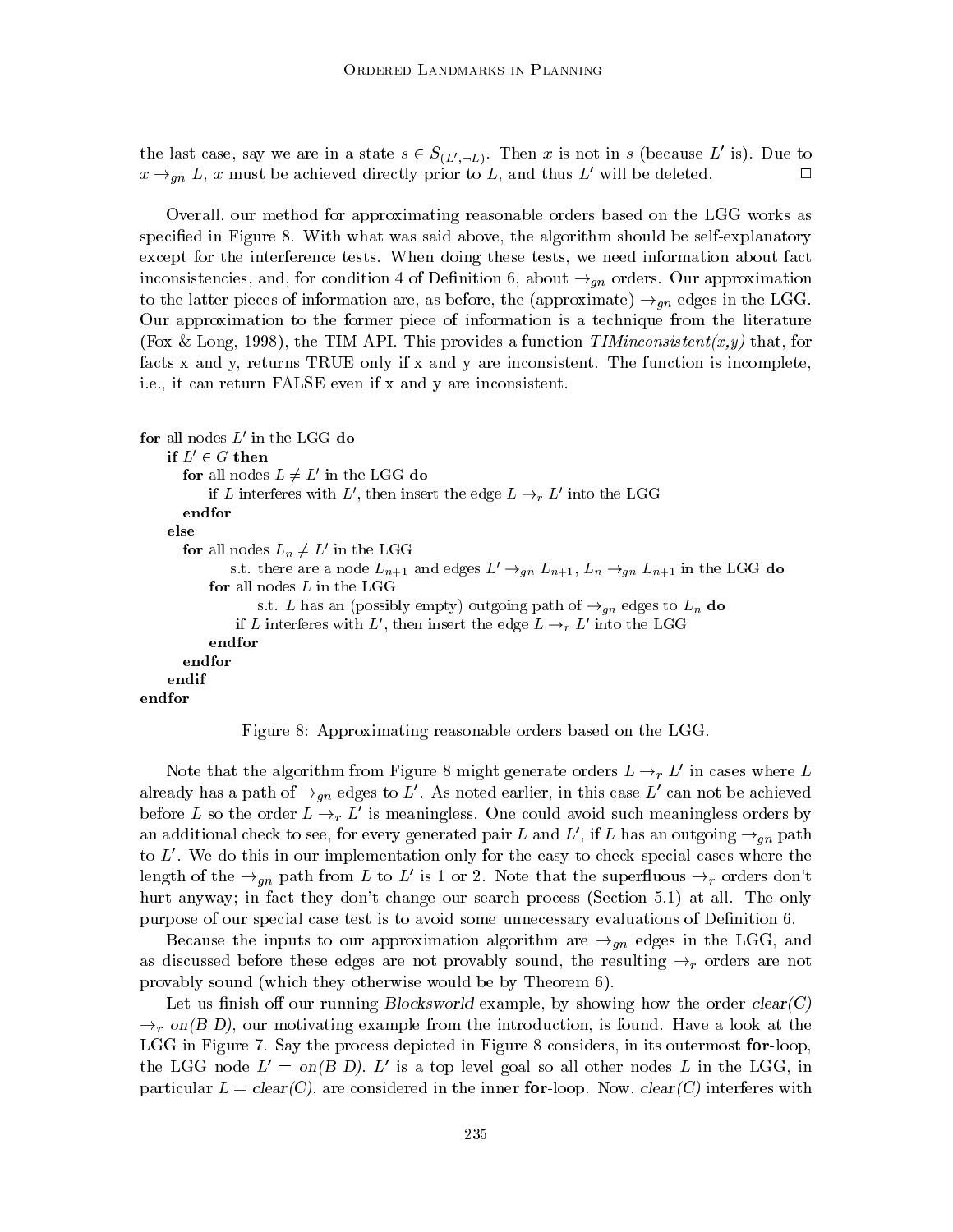on  $(B\,D)$  because of condition 4 in Definition 6:  $clear(D)$  is inconsistent with on  $(B\,D)$ , and has an edge clear(D)  $\rightarrow_{qn}$  clear(C) in the LGG. Consequently the order clear(C)  $\rightarrow_{r}$  on(B) D) is inferred and introduced into the LGG. Note that, to make this inference, we need the edge  $clear(D) \rightarrow_{qn} clear(C)$  which is not a  $\rightarrow_{n}$  order.

#### 4.3 Approximating Obedient Reasonable Orders

The process that approximates obedient reasonable orders starts from the LGG already containing the approximated reasonable orders, and inserts new orders that are reasonable given one commits to the  $\rightarrow_r$  orders already present in the LGG. The technology is very similar to the technology we use to approximate reasonable orders. Largely, we do the same thing as before and just treat the  $\rightarrow_r$  edges as if they were additional  $\rightarrow_{qn}$  edges. Formally, the difference lies in the sufficient criterion for the, now obedient, aftermath relation.

**Lemma 2** Given a planning task  $(A, I, G)$ , a set O of reasonable ordering constraints, and two landmarks  $L$  and  $L'$ . If either

- 1.  $L' \in G$ , or
- 2. there are landmarks  $L = L_1, \ldots, L_{n+1}, n \geq 1, L_n \neq L'$ , such that  $L_i \rightarrow_{gn} L_{i+1}$  or  $L_i \rightarrow_r L_{i+1} \in O$  for  $1 \leq i \leq n$ , and  $L' \rightarrow_{qn} L_{n+1}$ ,

then  $L'$  is in the obedient aftermath of  $L$ .

**Proof Sketch:** By a simple modification of the proof to Lemma 1. The first case is obvious, in the second case L' must be true one step before  $L_{n+1}$  becomes true, and L must be true sometime before that.  $\Box$ 

Note that the proved property does not hold if there is only a reasonable order between L' and  $L_{n+1}$ ,  $L' \rightarrow_r L_{n+1}$  instead of  $L' \rightarrow_{gn} L_{n+1}$ , even if we have committed to obey  $L' \rightarrow_r L_{n+1}$ . It is essential that L' must be true directly before  $L_{n+1}$ .

The parts of our technology that do not depend on the aftermath relation remain unchanged. Interference is defined exactly as before. Together with the obedient aftermath relation, it implies obedient reasonable orders between landmarks.

**Theorem 7** Given a planning task  $(A, I, G)$ , a set O of reasonable ordering constraints, and two landmarks  $L$  and  $L'$ . If  $L$  interferes with  $L'$ , and either

- 1.  $L' \in G$ , or
- 2. there are landmarks  $L = L_1, \ldots, L_{n+1}, n \geq 1, L_n \neq L'$ , such that  $L_i \rightarrow_{gn} L_{i+1}$  or  $L_i \rightarrow_r L_{i+1} \in O$  for  $1 \leq i \leq n$ , and  $L' \rightarrow_{\text{an}} L_{n+1}$ ,

then there is an obedient reasonable order between L and L',  $L \rightarrow_{r}^{O} L'$ .

<sup>9.</sup> If obeying an oder  $L_1 \rightarrow r L_2$  is defined to include the case where  $L_1$  and  $L_2$  are achieved simultaneously, the lemma does not hold. The facts  $L_1,\ldots,L_{n+1}$  could then all be achieved with a single action, given the orders between them are all (only) taken from the set  $O$ . One can "repair" the lemma by requiring that, for at least one of the *i* where  $L_i \nrightarrow_{gn} L_{i+1}$  but  $L_i \nrightarrow_r L_{i+1} \in O$ , there is no action that has both Li and Li+1 in its add list.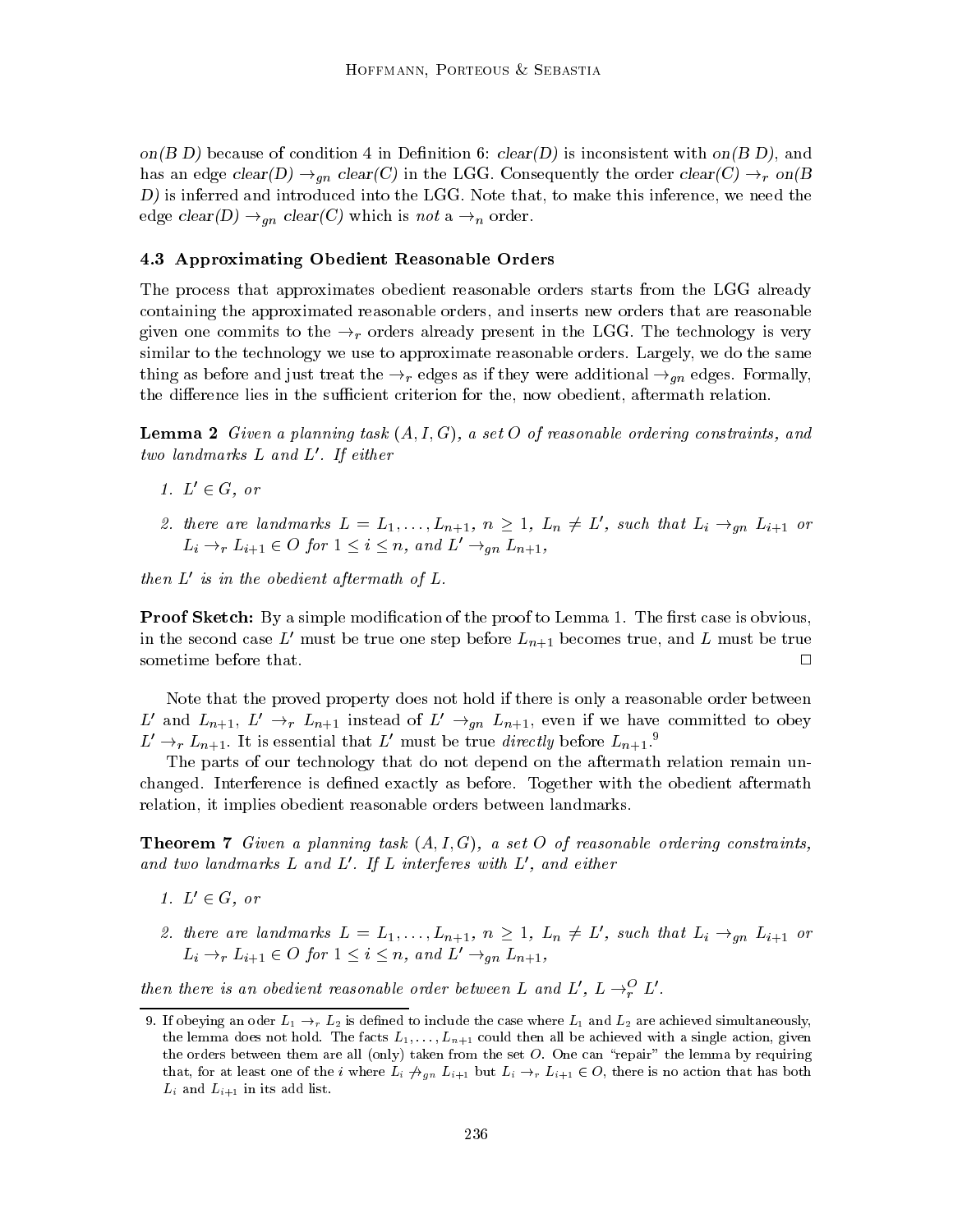**Proof Sketch:** By Lemma 2 and the same arguments as in the proof to Theorem 6.  $\Box$ 

Our overall method for approximating obedient reasonable orders based on the LGG is depicted in Figure 9. Compare the algorithm to the one depicted in Figure 8. Similarly to before, the new process enumerates all fact pairs L and  $L'$  where  $L'$  is in the obedient aftermath of L according to the  $\rightarrow_{qn}$  and  $\rightarrow_{r}$  edges in the LGG, and Lemma 2. Those pairs L and L' where L' is a top level goal are skipped  $-$  these pairs have all already been considered by the process from Figure 8. When  $L'$  is not a top level goal, the more generous applicability condition of Lemma 2, see the lines marked  $(*)$  in Figure 9, may allow us to find more facts L that  $L'$  is in the, now obedient, aftermath of. The generated pairs are tested for interference and, if the test succeeds, an order  $L \rightarrow^{\mathcal{O}}_r L'$  is introduced. The test for interference is exactly the same as before. The TIM API (Fox & Long, 1998) delivers the inconsistency approximation, and condition 4 of Definition 6 uses the approximated  $\rightarrow_{qn}$ orders in the LGG. Note here that the  $x \rightarrow_{gn} L$  order in condition 4 of Definition 6 can not be replaced by an  $x \rightarrow_r L$  order even if we have committed to obey the latter order. The validity of the condition depends on the fact that, with  $x \rightarrow_{qn} L$ , x must be true directly before L.

```
for all nodes L' in the LGG, L' \notin G do
    for all nodes L_n \neq L in the LGG
           s.t. there are a node L_{n+1}, an edge L' \rightarrow_{gn} L_{n+1}, and
            either L_n \rightarrow_{gn} L_{n+1} or L_n \rightarrow_r L_{n+1} in the LGG do (*)
        for all nodes L in the LGG
                s.t. L has an (possibly empty) outgoing path of \rightarrow_{an} or \rightarrow_r edges to L_n do (*)
             if L interferes with L, then insert the edge L \rightarrow_{r}^{\sim} L into the LGG
                                                                  rendfor
    endfor
endfor
```
Figure 9: Approximating obedient reasonable orders based on the LGG.

Note that the approximation algorithm for  $L \rightarrow_{r}^{O} L'$  orders only makes use of the  $\rightarrow_{qn}$ and  $\rightarrow_r$  edges in the LGG as computed previously, not of the newly generated  $L \rightarrow_r^O L'$ edges. One could, in principle, allow also these latter edges in the conditions marked  $(*)$ in Figure 9, and install a fixpoint loop around the whole algorithm. This way one would generate obedient reasonable orders, and obedient obedient reasonable orders, and so on until a fixpoint occurs. We did not try this, but our intuition is that it typically won't help to improve performance. It seems questionable if, in examples not especially constructed to provoke this, useful orders will come up in fixpoint iterations later than the first one.

Taking the LGG as input, our approximated  $\rightarrow_{\tilde{r}}$  orders, like the approximated  $\rightarrow_{r}$ orders, inherit the potential unsoundness of the approximated  $\rightarrow_{\text{an}}$  orders.

#### 4.4 Cycle Handling

As mentioned earlier, the final LGG including an  $\rightarrow_{qn}$ ,  $\rightarrow_{r}$ , and  $\rightarrow_{\tilde{r}}$  orders may contain cycles. An example for facts L and L' where both  $L \rightarrow r L'$  and  $L' \rightarrow r L$  hold was given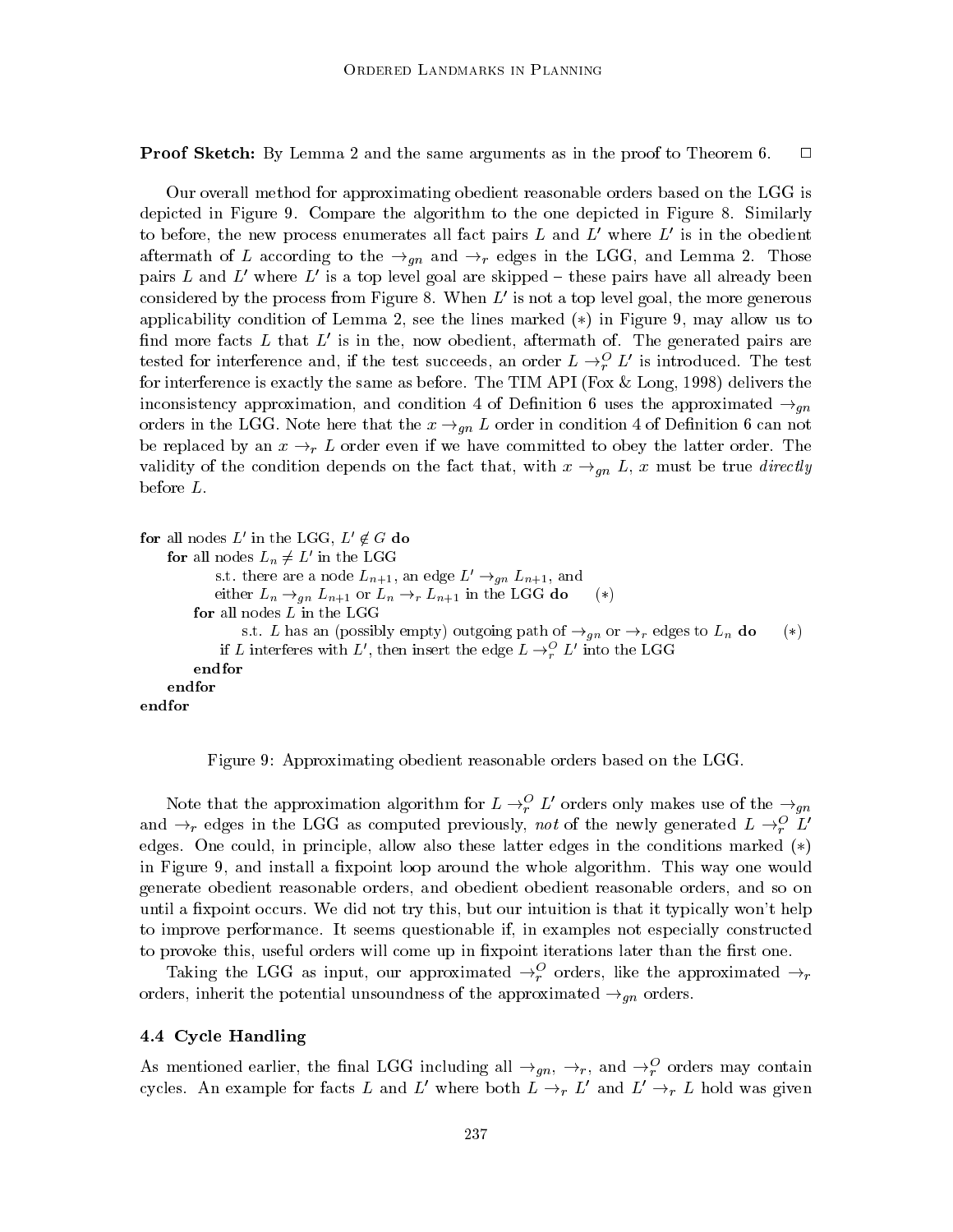in Section 3.2. Also, cycles  $L \rightarrow_{gn} L'$  and  $L' \rightarrow_r L$  might arise if a landmark must be achieved more than once in a solution plan (in the Blocksworld domain, cycles of this kind sometimes arise for the fact  $arm\text{-}empty()$ . In our current implementation, any cycles in the LGG are removed since the search process can't handle them. The cycles are removed by removing edges – ordering constraints – that participate in cycles. Obviously, one would like to remove as few edges as possible. But figuring out the smallest edge set sufficient to break all cycles is NP-hard (FEEDBACK ARC SET, see Garey & Johnson, 1979). We experimented with a variety of methods that greedily remove edges until there are no more cycles. In these experiments, done over a range of benchmark domains, we generally found that there was little to be gained by the different methods. We settled on the following simple removal scheme: first remove all  $\rightarrow_{r}^{\infty}$  edges incident on cycles, then, if any cycles remain, remove all  $\rightarrow_r$  edges incident on cycles. After this, the cycles are all removed because  $\rightarrow_{qn}$  edges alone can not form cycles due to the way they are computed.

We prioritise to keep (greedy) necessary over reasonable over obedient reasonable ordering constraints in the LGG. This makes intuitive sense due to the stronger theoretical justification of the different types of orders. Of course, there are other methods one can try to treat cycles. One possible approach (suggested to us by one of the anonymous reviewers) would be to collapse all the cycles, i.e., to compute the acyclic directed graph of the strongly connected components of the LGG, and say that  $L \to L'$  iff there is a path from L to L<sup>i</sup> in that graph of components. One could then use this \meta"-order as input to the search control. Another idea would be to try to analyse the cycles for useful search information, or at least for hints as to what edges may be best to remove. Exploring such alternative approaches is an open research topic.

#### 4.5 Lookahead Orders

We have implemented another form of orders, to overcome certain shortcomings of the technology described so far. As said, our approximation of (greedy) necessary orders is based on intersecting action preconditions. We get an order  $L \rightarrow_{qn} L'$  if all achievers (in the earliest RPG level) of  $L'$  share the precondition L. Now, there are situations where the immediate achievers of  $L'$  do not have a shared precondition, but the achievers that are (at least) two steps away have one. We observed this in the Logistics domain. Let us use this domain for illustration. Say we are facing a Logistics task where there are two planes and a package to be moved from la-post-office to boston-post-office. While extracting landmarks, we will find that  $L' = at(pack1$  boston-airport) is a landmark (a landmark candidate, at this point in the algorithm). L' is achieved by the two actions  $a_1 = \text{unload}(\text{pack1 planet})$ boston-airport) and  $a_2 = \text{unload}(\text{pack1 plane2} \text{ boston-airport})$ . The preconditions of  $a_1$  are at(plane1 boston-airport) and in(pack1 plane1), those of  $a_2$  are at(plane2 boston-airport) and  $in(pack1 plane2)$ . The intersection of these preconditions is empty, so the landmark extraction process described above would stop right here. But no matter if we use  $a_1$  or  $a_2$ to achieve  $L'$ , the package has to be in a plane beforehand; and all the earliest actions in the RPG that achieve such an in relation share the precondition  $L = \frac{at(pack1 \text{ la-airport})}{L}$ . (The actions are load(pack1 plane1 la-airport) and load(pack1 plane2 la-airport)). Thus at(pack1 la-airport) is a landmark, which can't be found by our above approximation techniques.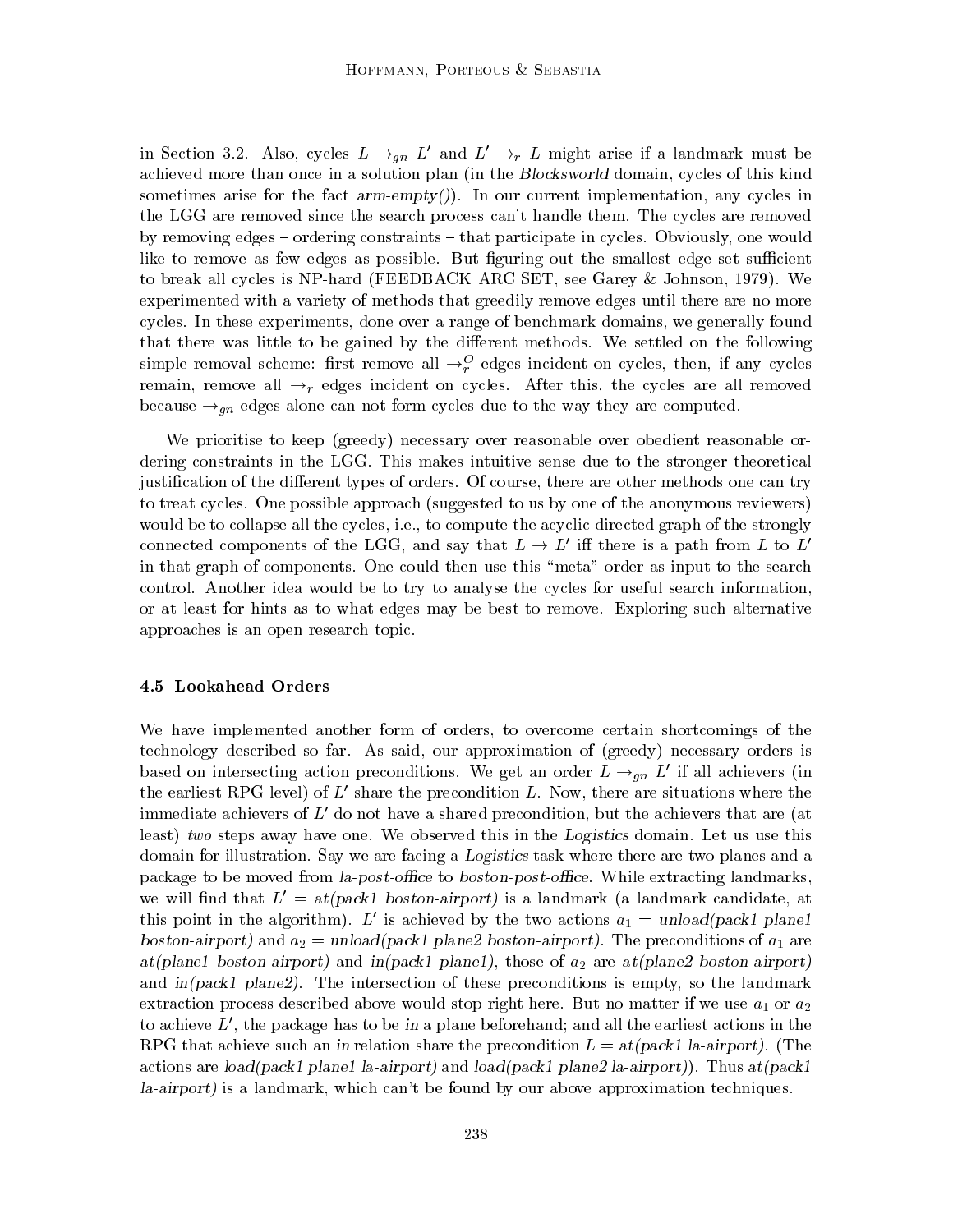We designed a preliminary technique implementing a limited lookahead, during the landmarks extraction process, in order to overcome the difficulty exemplified above. The general situation where we can introduce a *lookahead necessary* order  $L \rightarrow_{ln} L'$  between facts L and L' is this. Say L' is a landmark, and can be achieved by the actions  $a_1,\ldots,a_n$ . Say  $\{L_1,\ldots,L_m\}$  is a set of facts such that the precondition of each action  $a_i, 1 \leq i \leq n$ , contains at least one fact  $L_j$ ,  $1 \leq j \leq m$ . Then the disjunction  $L_1 \vee \ldots \vee L_m$  is a landmark in the sense that one of these facts must be true at some point on every solution plan. Now, if all actions that achieve any of the facts  $L_j$  share some precondition fact  $L$ , then it follows that L is a landmark  $-$  a landmark that has to be true (at least) two steps before  $L<sup>'</sup>$  becomes true. When intersecting preconditions not over all actions but only over the earliest achievers in the RPG, we can apply this general principle to the Logistics example above: L' is at(pack1 boston-airport),  $L_1$  and  $L_2$  are in(pack1 plane1) and in(pack1 plane2), and  $L$  is at (pack1 la-airport).

The idea is to test, given a landmark candidate  $L'$ , if there is an intermediate fact set  $\{L_1,\ldots,L_m\}$  as above such that the intersection of the preconditions of all achievers of facts in the set is non-empty. Candidates for such intermediate fact sets can be generated by selecting one precondition from each achiever of  $L'$ . The obvious difficulty is that the number of such candidates is exponential in the number of different achievers of  $L'$ . We implemented an incomplete solution by restricting the test to candidate sets where all facts are based on the same predicate – as the in predicate in  $in(pack1$  plane1) and  $in(pack1)$ plane2) above. If there is such a fact set  $\{L_1,\ldots,L_m\}$ , then we check if there is a shared precondition L of the actions achieving the facts  $L_j$  at the respective earliest points in the RPG. If the test succeeds, L becomes a new landmark candidate. If, during landmark verification, both  $L$  and  $L'$  turn out to really be landmarks, then we introduce the order  $L \rightarrow_{ln} L'$  into the LGT.

When approximating reasonable or obedient reasonable orders, the  $\rightarrow_{ln}$  orders are only used atthose points where the aftermath relation is checked. More precisely, the second case of Lemma 1 can be updated to say:

If there are landmarks  $L = L_1, \ldots, L_{n+1}, n \geq 1, L_n \neq L'$ , such that  $L_i \rightarrow_{gn} L_{i+1}$  or  $L_i \rightarrow_{ln} L_{i+1}$  for  $1 \leq i \leq n$ , and  $L' \rightarrow_{gn} L_{n+1}$ , then  $L'$  is in the aftermath of L.

The second case of Lemma 2 can be updated to say:

If there are landmarks  $L = L_1, \ldots, L_{n+1}, n \geq 1, L_n \neq L'$ , such that  $L_i \rightarrow_{gn} L_{i+1}$  or  $L_i \rightarrow_r L_{i+1} \in O$  or  $L_i \rightarrow_{ln} L_{i+1}$  for  $1 \leq i \leq n$ , and  $L' \rightarrow_{gn} L_{n+1}$ , then L' is in the obedient aftermath of L.

The approximation algorithms from Figures 8 and 9 are updated accordingly, by allowing  $\rightarrow_{ln}$  edges in the respective conditions (in Figure 9, marked with (\*)). Note that Lemmas 1 and 2 do not remain valid when allowing  $L' \rightarrow_{gn} L_{n+1}$  to be a  $\rightarrow_{ln}$  order, because it is important that  $L'$  must be true *directly* before  $L_{n+1}$ .

We found our implementation of this preliminary technique to work well in the Logistics domain, see also Section 6.8. From a more general point of view, the technique opens up two interesting lines of future research, regarding *disjunctive landmarks* and k-lookaheads. We say more on these topics in the discussion, Section 7.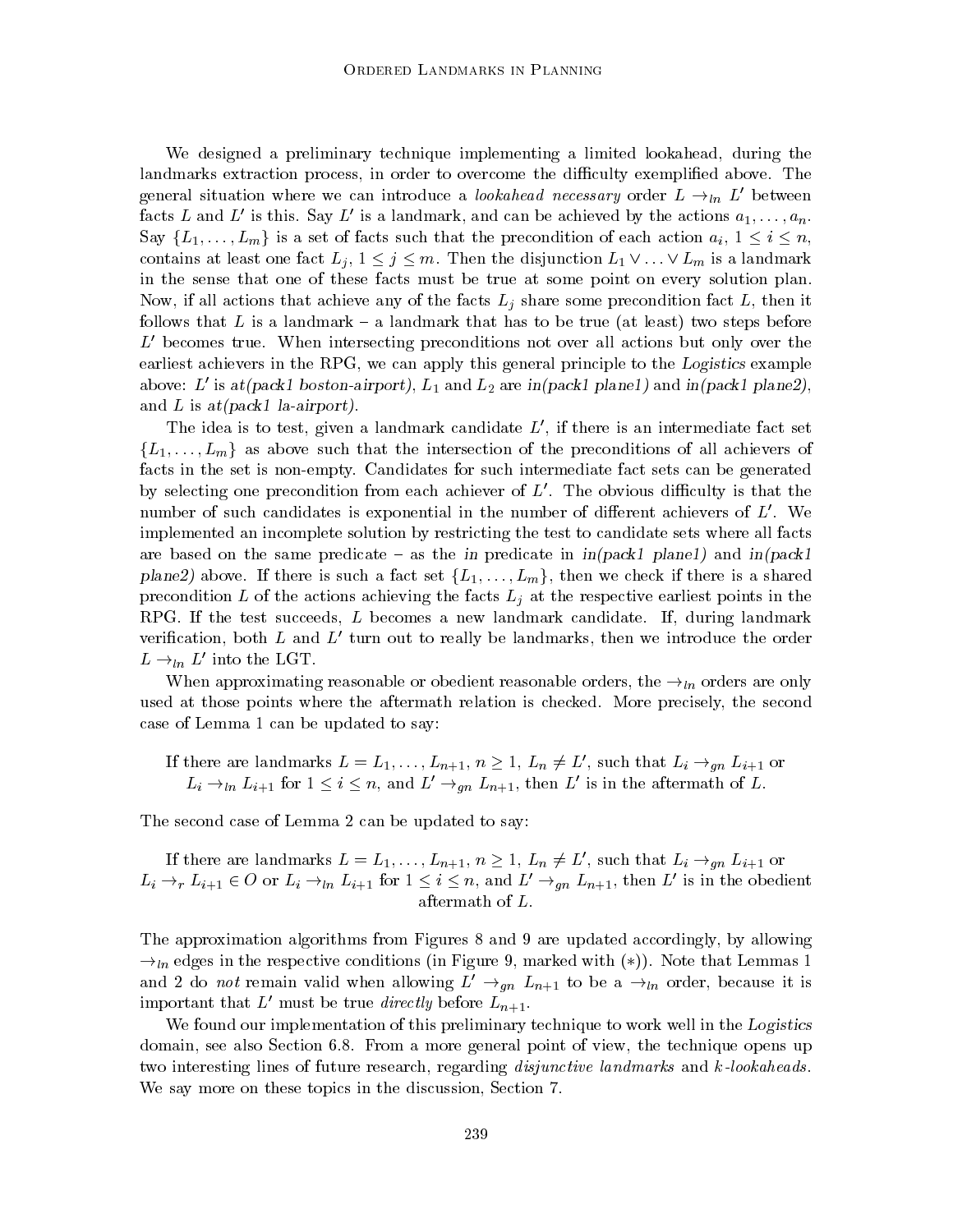#### 5. How to Use Ordered Landmarks

Having settled on algorithms for computing the LGG, there is still the question of how to use this information to speed up planning. Porteous and Sebastia (2000) proposed a method that forces the planner to obey all constraints in the LGG. The method is applicable (only) in forward state space search. By a leaf in a directed graph we mean, in what follows, a node that has no incoming edges. In Porteous and Sebastia's approach, if applying an action achieves a landmark  $L$  that is not a leaf of the current LGG, then they disallow that action. If an action achieves a landmark L that is a leaf, then they remove L (and all ordering relations it participates in) from the LGG. In short, they do not allow achieving a landmark unless all of its predecessors have been achieved already. Note that the approach assumes, like the approach we will describe below, that there are no cycles in the LGG  $$ otherwise, there are nodes in the LGG that will never become leaves.

Apart from its restriction to a forward search, the performance improvements obtainable by Porteous and Sebastia's approach appear rather limited. In many domains there are no improvements at all.<sup>10</sup> Here, we explore an alternative idea that uses landmarks in a more constructive manner, by ways of a decomposition method. Rather than telling the planner what is probably *not* a good thing to do next, the landmarks now tell the planner what probably is a good thing to do next. This yields performance improvements in domains that were previously unaffected, and is not restricted to any particular kind of planning approach.

Section 5.1 introduces our decomposition method. Section 5.2 makes some remarks about theoretical properties of the method, and Section 5.3 discusses a few variations of the method that we have tried (and found to not work as well in practice).

#### 5.1 Disjunctive Search Control

We use the LGG to decompose the planning task into a series of smaller sub-tasks. The decomposition takes place in the form of a search control algorithm that is wrapped around some  $-$  any  $-$  planning algorithm, called *base planner* in what follows. Similar to before (Porteous & Sebastia, 2000), the core technique is to consider the leaf nodes in an incrementally updated LGG. First, read in the task and compute the LGG. Then, in any search iteration, consider the leaf nodes of the current LGG and hand these leaves over to the base planner as a goal. When the base planner has returned a plan, update the LGG by removing the achieved leaf nodes, and iterate. The main difficulty with this idea is that the leaf nodes of the LGG can often not be achieved as a conjunction. Our solution is to pose the leaf nodes as a disjunctive goal instead. See the algorithm in Figure 10.

The depicted algorithm keeps track of the current state  $s$ , the current plan prefix  $P$ , and the current disjunctive goal  $Disj$ , which is always made up out of the current leaf nodes of the LGG.<sup>11</sup> The initial facts are immediately removed because they are true anyway. When

<sup>10.</sup> By this kind of search control one does not get any benet out of the necessary orders, as these will be obeyed by the forward search anyway. But in many domains (like Logistics-type problems) there are no or hardly no ordering constraints other than the necessary ones.

<sup>11.</sup> Note that, in leaf removal, the plan fragment  $P'$  is not processed sequentially, i.e. it is not checked what new LGG nodes become leaves as one applies the actions. While one could of course do the latter, this does not seem to be relevant in practice. We never observed plan fragments that achieved LGG nodes that were not yet leaves.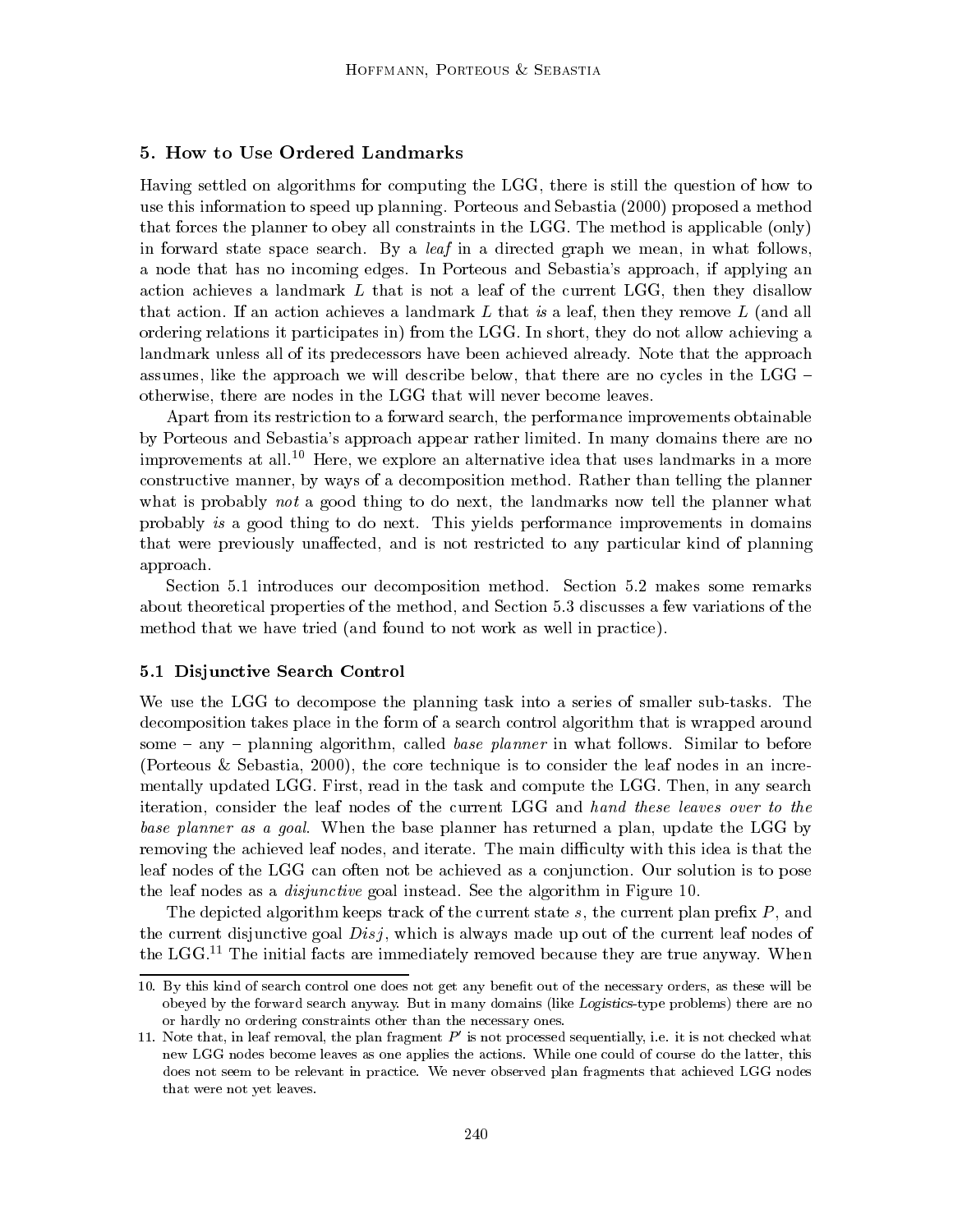$s := I, P := \langle \ \rangle$ 

remove from LGG all initial facts and their edges

repeat

 $Disj :=$  leaf nodes of LGG call base planner with actions A, initial state s and goal condition  $\bigvee Disj$ if base planner did not find a solution  $P'$  then fail endif  $P := P \circ P'$ ,  $s := \text{result of executing } P' \text{ in } s$ remove from LGG all  $L \in Disj$  with  $L \in add(o)$  for some o in P' until LGG is empty call base planner with actions A, initial state s and goal  $\bigwedge G$ if base planner did not find a solution  $P'$  then fail endif  $P := P \circ P'$ , output P

Figure 10: Disjunctive search control algorithm for a planning task  $(A, I, G)$ , repeatedly calling an arbitrary planner on a small sub-task.

the LGG is empty  $-$  all landmarks have been processed  $-$  then the algorithm stops, and calls the underlying base planner from the current state with the original (top level) goals. The search control fails if at some point the base planner did not find a solution. A disjunctive goal can be simulated by using an artificial new fact  $G$  as the goal, and adding one action for each disjunct L, where the action's precondition is  $\{L\}$  and the add list is  $\{G\}$  (this was first described by Gazen & Knoblock, 1997). So our search control can be used around any base planner capable of dealing with STRIPS input. Note that, as all top-level goals are landmarks, an empty LGG means that all goals have been achieved atleast once. So unless they have been destroyed again, the initial state for the last call of the base planner will already contain the goals (some more on this below).

Note that the search control is completely unaware of destructive interactions between different parts of the overall planning task. It may be, for example, that a landmark  $L_1$  is needed for (necessarily ordered before) another landmark  $L_1'$ , that  $L_2$  is needed for  $L_2'$ , that  $L_1$  and  $L_2$  are both leaves, and that  $L_1$  and  $L_2$  are inconsistent. With our search control, the planner will make one of  $L_1$  or  $L_2$  true. Say  $L_1$  is made true. Then the planner is free to choose if, in the next iteration, it wants to make  $L_1'$  true, or  $L_2$  instead. If the choice is to make  $L_2$  true, then  $L_1$  – whose purpose was to enable achievement of  $L_1'$  – will be invalidated and the effort spent in achieving it will (may) be wasted. On a higher level of abstraction, this means that, with the purely disjunctive search control, the planner may be tempted to frequently "switch" between different parts of the task/of the LGG, which may not be beneficial for the overall performance. We observed such a phenomenon in the Grid domain, see Section 6.7; it is unclear to us how much effect on performance such phenomena have in our other experimental domains/if they have any effect at all. Probably there is such an effect in Blocksworld, Depots, Freecell, and Rovers, but not in the rest of the domains we tried, i.e. Logistics, Tyreworld, and various domains where not many landmarks/orders were found or where the orders did not have much effect on performance anyway. It is an open research topic to better investigate the empirical effects of conflicting parts of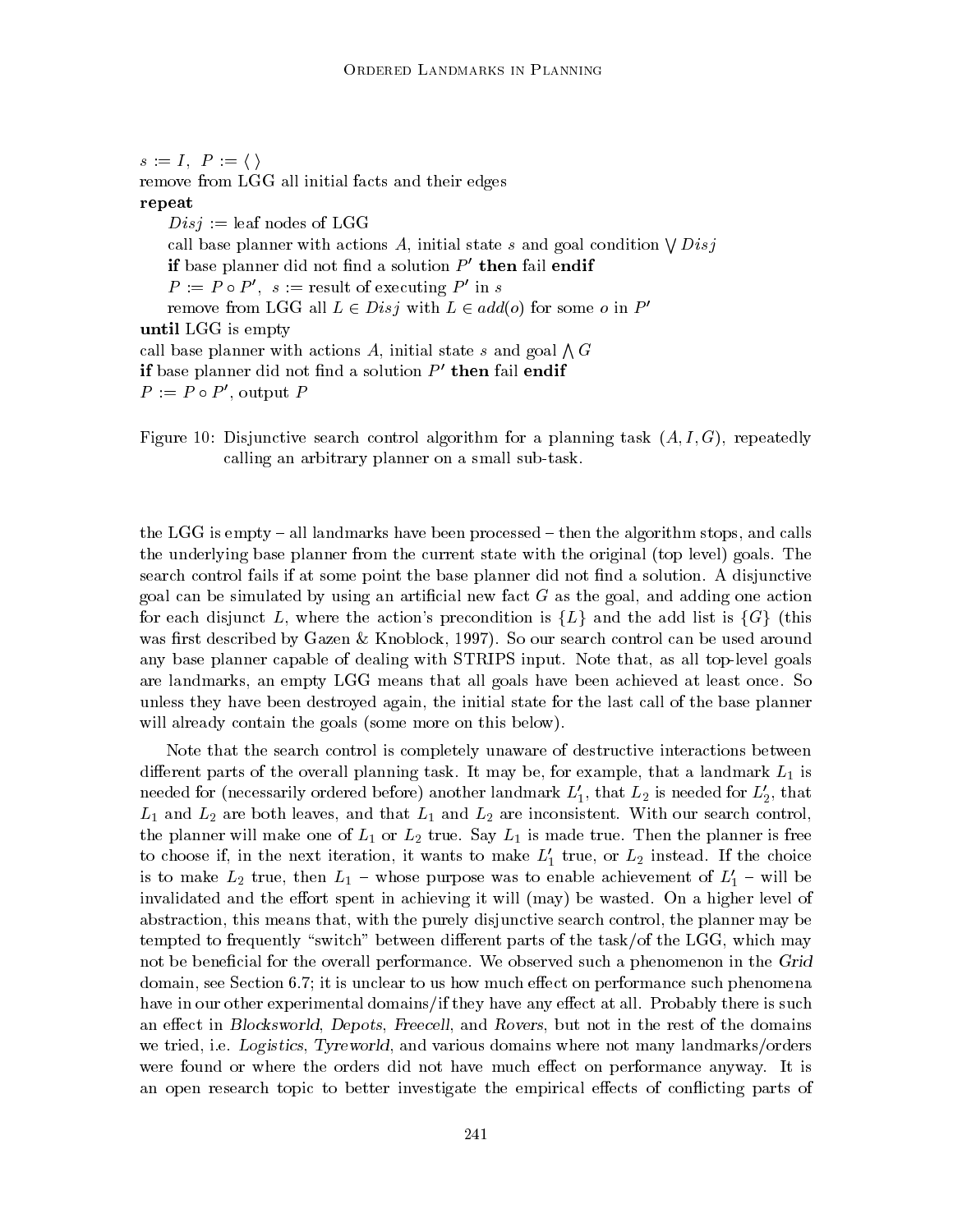the task/the LGG, and particularly to come up with general definitions and algorithms to capture and utilise the nature of such phenomena. While this may look simple in the situation outlined above, the situations occuring in reality or even in simple benchmark domains such as the Blocksworld are probably much more complex and difficult to reason about.

#### 5.2 Theoretical Properties

The search control is obviously correctness preserving  $-$  eventually, the planner is run on the original goal. Likewise obviously, the method is not optimality preserving in general. Though we did not explore this topic in depth, we do not believe that there are interesting special cases in which optimality is preserved. In the benchmarks we tried, the runtime improvements were indeed often bought at the price of somewhat longer plans, see Section 6.

With respect to completeness, matters are a little more interesting. Even if the base planner is complete  $-$  guarantees to find a plan if the task is solvable  $-$  the search control can fail because one of the encountered sub-tasks is unsolvable. Now, one can of course try to rescue completeness (as much as possible) by an appropriate reaction if the search control loop, as depicted in Figure 10, fails. One can, for example, run the base planner on the original initial state and goal in this case. While this would trivially give us completeness, it would be more desirable to make some use of the information obtained in the search process so far. An idea, which we refer to as the safety net in what follows, is to call the base planner in case of failure, with the original goal, but with the start state s of the failed iteration asthe initial state. The unsolvability of the failed sub-task might be due to the goal condition as given by the disjunction of the current leaf landmarks. Of course, the unsolvability of the failed sub-task can also be due to the state s. If the latter can't happen in the task at hand, then the safety net solution is completeness-preserving. A little more formally, we say that a state is a dead end if the (original) goal can not be reached from it. We call a task *dead-end free* if there are no dead ends in its state space. Obviously, if one calls a complete base planner with the original goal in case of failure, then in a dead-end free task that is guaranteed to find a plan.

While the safety net solution preserves completeness in the absence of dead ends, its practical value is unclear, even in dead-end free tasks. The only way the search control can possibly speed up the planning process is if we get close enough to a goal state before the base planner has to be called with the original goal. If the whole LGG is processed before that happens, i.e., if the search control as depicted in Figure 10 does not fail, then it is reasonable to assume that the final state  $s$  will be close to the goal  $-$  all goal facts have been achieved at least once on the path to s. If, however, the control fails before the LGG is empty, then it is completely open how much progress we made. If we fail early on in the search process, then it is likely that the last start state  $s$  is not far away from the original initial state. The effort invested into creating the LGG, and into solving the first few sub-tasks, was then in vain.

The relevant remaining theoretical question thus is, are there interesting special cases where we can be sure to reach the end of the control loop without failing? The answer is, yes there are. We need a notation. A fact  $L$  is called *recoverable* if, when  $s$  is a reachable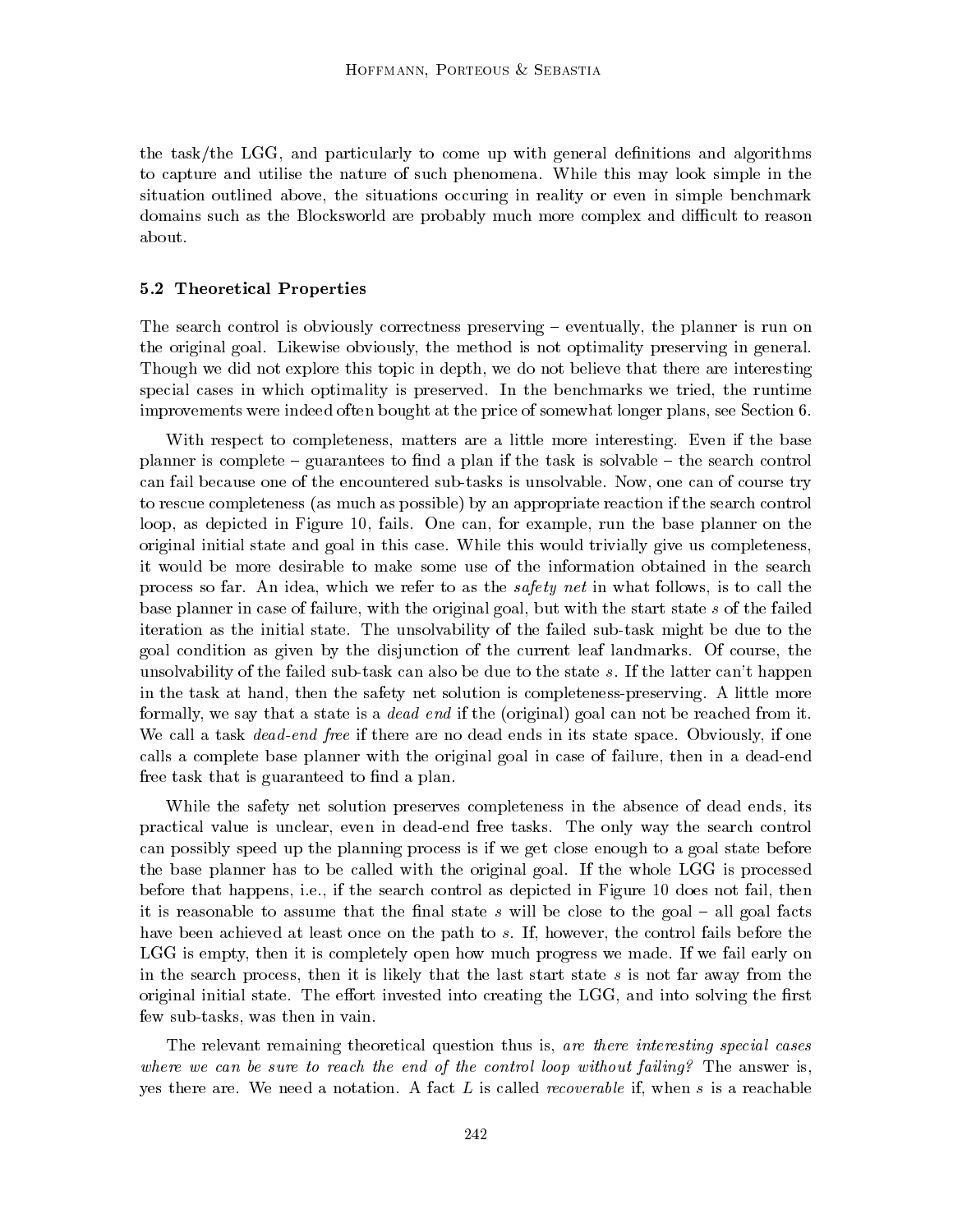state with  $L \in s$ , and s' with  $L \notin s'$  is reachable from s, then a state s'' is reachable from s' with  $L \in s''$ .

**Theorem 8** Given a solvable planning task  $(A, I, G)$ , and an LGG where each fact L in the tree is a landmark such that  $L \notin I$ . If the task is dead-end free, and for all facts L' in the tree it holds that either L' is recoverable, or all orders  $L \to L'$  in the tree are necessary, then running any complete planner within the search control defined by Figure 10 will process the entire LGG without failing.

Proof: Assume that the search control fails at some point before processing the entire LGG. We prove that then, in contradiction to the assumption, the current start state s is a dead end. Because the base planner is complete, we know that the disjunction of all current leaf nodes is unsolvable starting from s. Say  $L'$  is such a leaf. Say  $P'$  is a plan solving the original goal from s.  $P'$  does not add  $L'$ , as it would otherwise solve the disjunction. The concatenation of the current prefix P with  $P'$  is a solution plan, and L' is a landmark not contained in the initial state, so P adds  $L'$ . If  $L'$  is recoverable, we can achieve it from s and have a contradiction to the unsolvability of the disjunction. Therefore,  $L'$  is not recoverable, implying by prerequisite that all orders  $L \to L'$  in the tree are necessary. Say  $P = \langle a_1, \ldots, a_n \rangle$ , and L' is first added by  $a_i$ . At this point, L' was not in the disjunction, as it would otherwise have been removed from the tree. So there is some L with  $L \to L'$  that is first added by some action between  $a_i$  and  $a_n$ . But then, P does not obey the ordering constraint  $L \to L'$ , which is a contradiction to  $L \to_n L'$ . It follows that s is a dead end.  $\Box$ 

Verifying landmarks with Proposition 1 ensures that all facts in the LGG really are landmarks. The initial facts are removed before search begins. Many of the current planning benchmarks, for example Blocksworld, Logistics, Gripper, Hanoi, Depots, and Driverlog, are invertible in the sense that every action a has a counterpart  $\overline{a}$  that undoes a's effects. Such tasks are dead-end free, and all facts in such tasks are recoverable. An example of a dead-end free domain with only necessary orders is Simple-Tsp. Examples of dead-end free domains where non-necessary orders apply only to recoverable facts are Miconic-STRIPS and Grid. All those domains (or rather, all tasks in those domains) fulfill the requirements for Theorem 8. Note that, in cases where the theorem applies, the search control as depicted in Figure 10 is guaranteed to find a plan if the base planner is complete.

In our experiments, we ran the search control without a safety net. Our reasons were the following. First, if the search control failed, it typically did so very early. Second, we rarely observed a case where failure was due to unsolvability of the leaf landmarks disjunction. Most of the time, the start state of the failed iteration was a dead end. Finally, in our experiments it happened very seldom that the search control failed. The Freecell domain was the only domain where we observed that the search control failed in cases where the base planner without the control managed to find a plan. So the issue of what to do in case of failure didn't seem to be very relevant.

#### 5.3 Search Control Variations

The disjunctive search control in Figure 10 calls the base planner with the original goal once the whole LGG has been processed. Our (only) hope is that the initial state s for that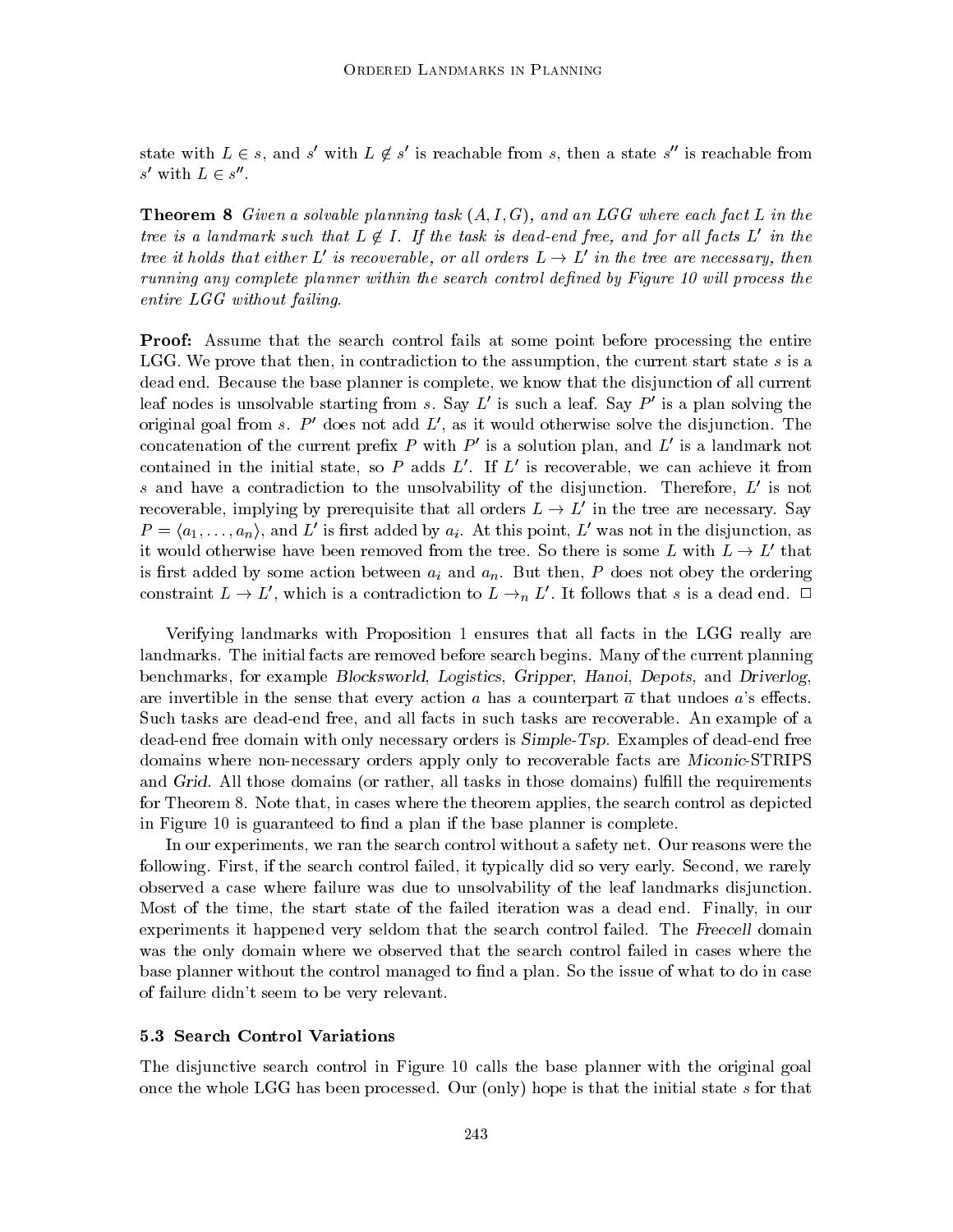last call of the base planner is much closer to a goal state than the original initial state was. Recall that all top level goals are achieved atleast once on the path to s. They thus will be true in s unless they have been deleted again in some later control loop iteration. An obvious idea to avoid the latter phenomenon is, once a top level goal  $G$  has been achieved. to force the base planner to keep G true throughout the rest of the control process. This can be done by keeping a *conjunctive goal Conj* in addition to the disjunctive goal Disj. Conj then always contains the top level goals that have been achieved so  $far$  – that have been leaf landmarks and were removed – and the goal for the base planner is always  $Conj \wedge V Disj$ . The problem with this idea is that one or a set of already achieved original goals might be inconsistent with the leaf landmarks in a later iteration. Forcing the achieved goals to be true together with the disjunction yields in this case an unsolvable sub-task, making the control algorithm fail. We observed this in various benchmarks. We tried a number of ideas based on detecting inconsistencies (with the TIM API) between  $Conj$  and  $Disj$ , and removing facts from *Conj* that participate in an inconsistency. However, this did not help much to avoid unsolvable sub-tasks, due to the incompleteness of TIM's inconsistency approximation, and due to the fact that only *pairwise* inconsistencies are detected. We observed cases where the smallest unsolvable sub-conjunction of landmarks had size 3. Apart from all this, even in cases where forcing truth of achieved top level goals did not make the search control fail, the technique did not yield better runtime or solution length behaviour in our experiments. This is probably due to the fact that, unless such goals are inconsistent with the landmarks ahead, they are kept true anyway.

We remark that, if  $G$  is a top level goal that is inconsistent with a landmark  $L$ , then our approximation techniques introduce the order  $L \rightarrow_r G$  by Theorem 6, if the inconsistency is detected. If all these edges  $L \rightarrow_r G$  are present in the LGG, G can not become a leaf landmark before any  $L$  it is inconsistent with, so once achieved as a leaf landmark  $G$  can not be inconsistent with any leaf landmark  $L$  in a later iteration. The problems are that non-binary inconsistencies can occur, that TIM's approximation of binary inconsistencies is incomplete, and that edges  $L \rightarrow r G$  might be removed during our (uninformed) removal of cycles.

There is another aspect of the search control defined by Figure 10 that, at first sight. appears to be an obvious shortcoming: while the leaf landmarks can often not be achieved together in one piece, this does not justify the assumption that *all single leaves must be* achieved separately. But posing the leaves as a disjunctive goal suggests the latter to the base planner. In some domains (like Logistics), this increases plan length considerably (see also Section 6.8). A more precise way of dealing with inconsistencies among leaf landmarks is to hand the leaves over to the base planner in the form of a DNF goal, where the members of the disjunction are a partition of the leaf landmarks into maximal consistent subsets. Similar to what we have seen above, an important difficulty with this idea is that inconsistency can not be determined exactly (without solving the planning task in the first place). One can approximate consistency by pairwise consistency according to the TIM API, and obtain a partition into maximal consistent subsets in a greedy manner.<sup>12</sup> But of course undetected or non-binary inconsistencies can make the search control fail. We

<sup>12.</sup> Finding a partition (DNF) with minimal number of subsets (disjuncts) is NP-hard: this solves PARTI-TION INTO CLIQUES (Garey & Johnson, 1979) when the graph edges are the pairs of facts that are consistent.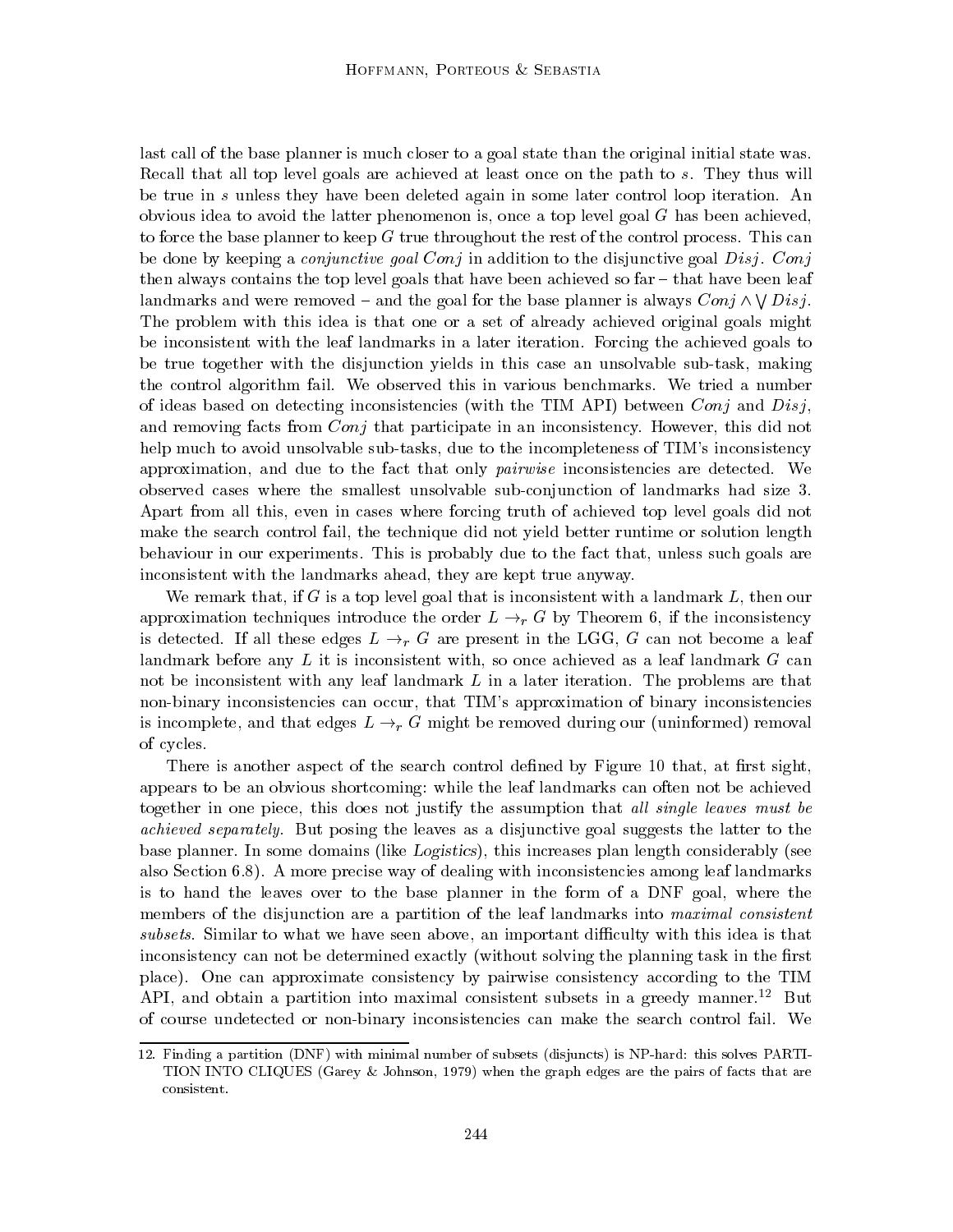observed this in various benchmarks. Moreover, in our experiments, independently of the base planner used, the effect of the modified technique on performance was not convincing even in those cases were it preserved solvability. There are a few domains (e.g. Logistics) were, compared to the fully disjunctive control, the technique improved plan length at the cost of longer runtimes. In other domains (e.g.  $Blocksworld-arm$ ) the modification made no significant difference, in some domains (e.g. Freecell) the modification produced clearly worse runtime *and* plan length behaviour.

We remark that, when using both modications outlined above, our search control becomes a generalisation of the \Goal Agenda Manager" proposed by Koehler and Homann (Koehler, 1998; Koehler  $&$  Hoffmann, 2000). In the goal agenda, the top level goals are partitioned into a series of subsets that respects their (approximated) reasonable ordering constraints. The goal handed over to the base planner in any control loop iteration  $i$  is then the union (conjunction) of all partition subsets up to point i. Restricted to top level goals, the modied disjunctive search control becomes exactly this. This is because the leaf goals in iteration i correspond exactly to the respective partition subset. Consider the workings of the search control under the above modications. Top level goals are consistent (in solvable tasks) so will be posed as a single conjunctive goal when considering maximal consistent subsets. The previously achieved leaf landmarks will be exactly the goals in previous partition subsets, so when keeping them in the conjunctive goal  $Conj$  we end up with exactly what the Goal Agenda Manager does. The generalisation lies in that, in the presence of non-top level goal landmarks, the goal agenda process is enriched with more facts and ordering relations, and a combination of conjunctive and disjunctive (sub-)goals. However, as outlined above, such a control process suffers from difficulties arising from inconsistencies between goal facts and other landmarks, and the simpler fully disjunctive search control framework from Figure 10 typically works better. So we have concentrated on this simple framework in our more extensive experiments.

### 6. Results

We include subsections describing how we set up our suite of testing examples (Section 6.1), describing the planners tested in the experiment (Section 6.2), and describing our results in the eight individual domains used in the tests (Sections  $6.3$  to  $6.10$ ). We finally include a subsection summarizing our observations regarding unsound orders in the LGG (Section 6.11).

### 6.1 Test Suite

To come up with a test suite, we ran preliminary tests in 19 different STRIPS benchmark domains, including all (STRIPS) examples used in the AIPS-1998, AIPS-2000, and AIPS-2002 competitions. We selected 8 out of the 19 domains for more extensive tests. The selected domains are: Blocksworld-arm, Blocksworld-no-arm, Depots, Freecell, Grid, Logistics, Rovers, and Tyreworld. The reasons why we discarded the other domains were the following. The Movie instances were trivial to solve for any planner configuration we tried. In Driverlog, Gripper, Mprime, Mystery, Satellite, and Zenotravel, no (or only very few) non-trivial landmarks/ordering relations were detected so the decomposition imposed by our disjunctive search control essentially came down to serialising the goal set (i.e., achiev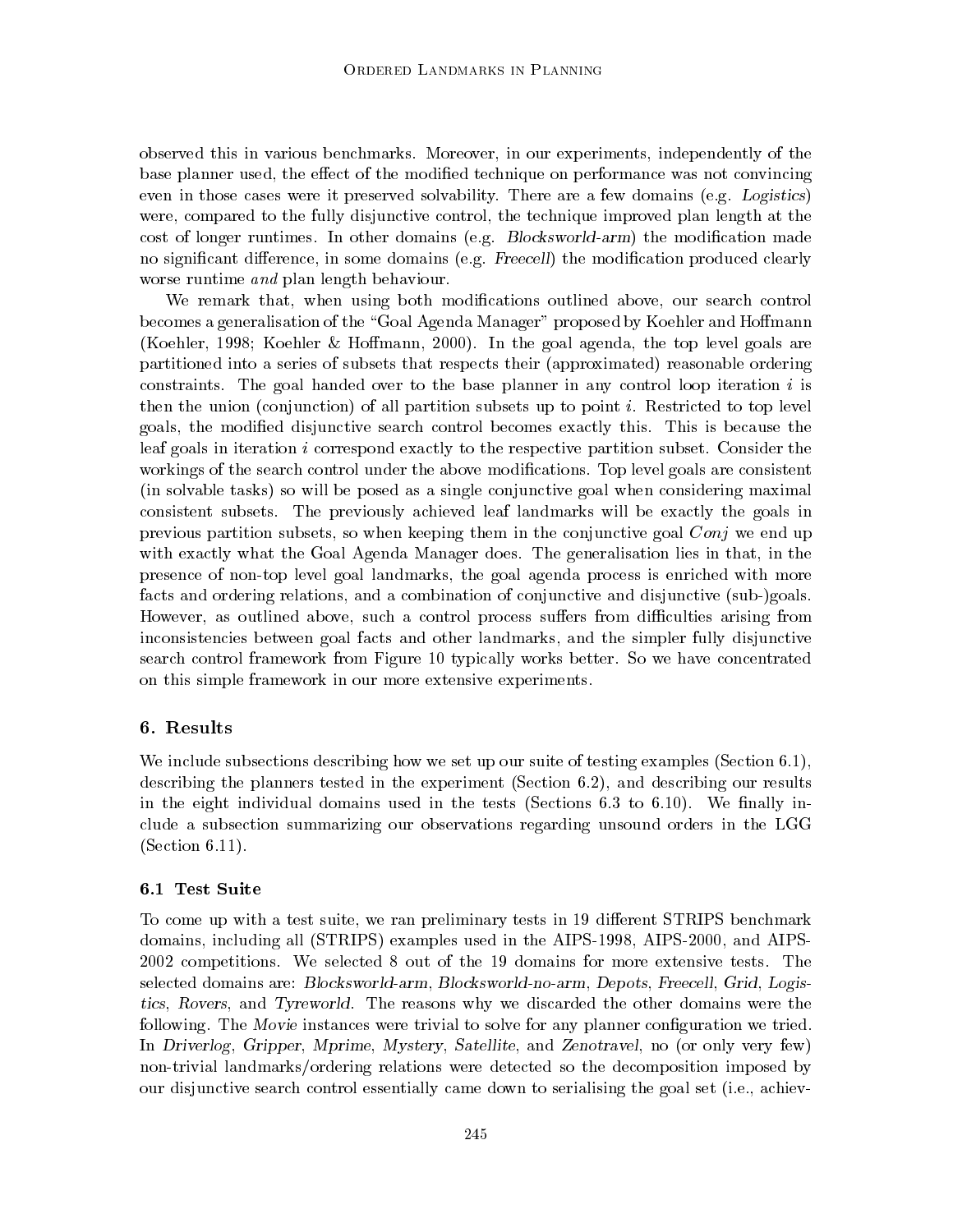ing all goals one after the other).<sup>13</sup> In Hanoi there was a non-trivial LGT but whether to use it or not made no significant difference to any planner's runtime performance (intuitively, because the ordering information is overpowered by the exponentiality in the length of the Hanoi solutions). In the STRIPS version of Schedule, where operators have a lot of parameters, none of our planners could cope with the pre-processing (namely, the grounding of the operator parameters with all available objects). In Ferry and Miconic-STRIPS, finally, the performance observations we made were basically the same as those that we made in Logistics. As all these three domains are also semantically very similar, we focussed on only a single representative of this class of domains.

For each of the 8 domains we selected for experimentation, we used a problem generator to produce a large suite of test examples. The examples scale in the respective domain's size parameters (e.g., number of blocks in the Blocksworld variants), and of each size there are several (in most domains, 20) random instances.

#### 6.2 Tested Planners

We chose to run our disjunctive search control around the three planners  $FFv1.0$ ,  $FFv2.3$ , and LPG. The reason for this choice was that we wanted to show the effects of our techniques on the state-of-the-art in sub-optimal planning. (As our techniques do not preserve optimality there is not much point in using them with optimal planners, which are generally outperformed by suboptimal planners anyway.) FFv1.0 (Homann, 2000) is an early STRIPS version of FF that does not use any goal ordering techniques. FFv2.3 (Homann & Nebel, 2001) is the version of FF that participated in the AIPS-2000 and AIPS-2002 planning competitions. The planner enhances FFv1.0 with the Goal Agenda Manager technique (as well as the ability to handle ADL). We consider FFv2.3 a particularly interesting planner to try our landmarks techniques on as, by doing this, we give an example of how our search control affects the performance of a planner that already uses goal ordering techniques. The LPG version we used (Gerevini et al., 2003) is the one that participated in the AIPS-2002 planning competition.

The implementation of our landmarks techniques is based on FFv1.0, and the disjunctive search control is integrated in that planner's code. For the other planners, FFv2.3 and LPG, we implemented a simple interface. For each iteration of the disjunctive search control, the respective sub-task is specified via two files in the STRIPS subset of PDDL (McDermott et al., 1998). The implementations of  $FFv2.3$  and LPG are modified to output a results file containing the spent running time, and a sequential solution plan (or a flag saying that no plan has been found). For FFv1.0, the runtime we measure is simply total execution time. For FFv2.3, the runtime we measure also is total execution time, except the time taken in the interface, i.e. the time taken to create the PDDL files – after all, this time is just an unnecessary overhead due to our preliminary implementation. For LPG, matters are a bit more complicated. LPG computes inconsistent facts and actions as a pre-process to planning (inconsistent actions either interfere, or have inconsistent preconditions). Repeat-

<sup>13.</sup> In the transportation domains Driverlog, Gripper, Mprime, Mystery, and Zenotravel, due to the presence of several vehicles (gripper hands in the case of Gripper) there are no shared preconditions of the actions that can achieve the goal position of an ob ject. The only ordering relations we get refer to the initial position and the goal position of objects. We elaborate this further in the discussion of Logistics in Section 6.8.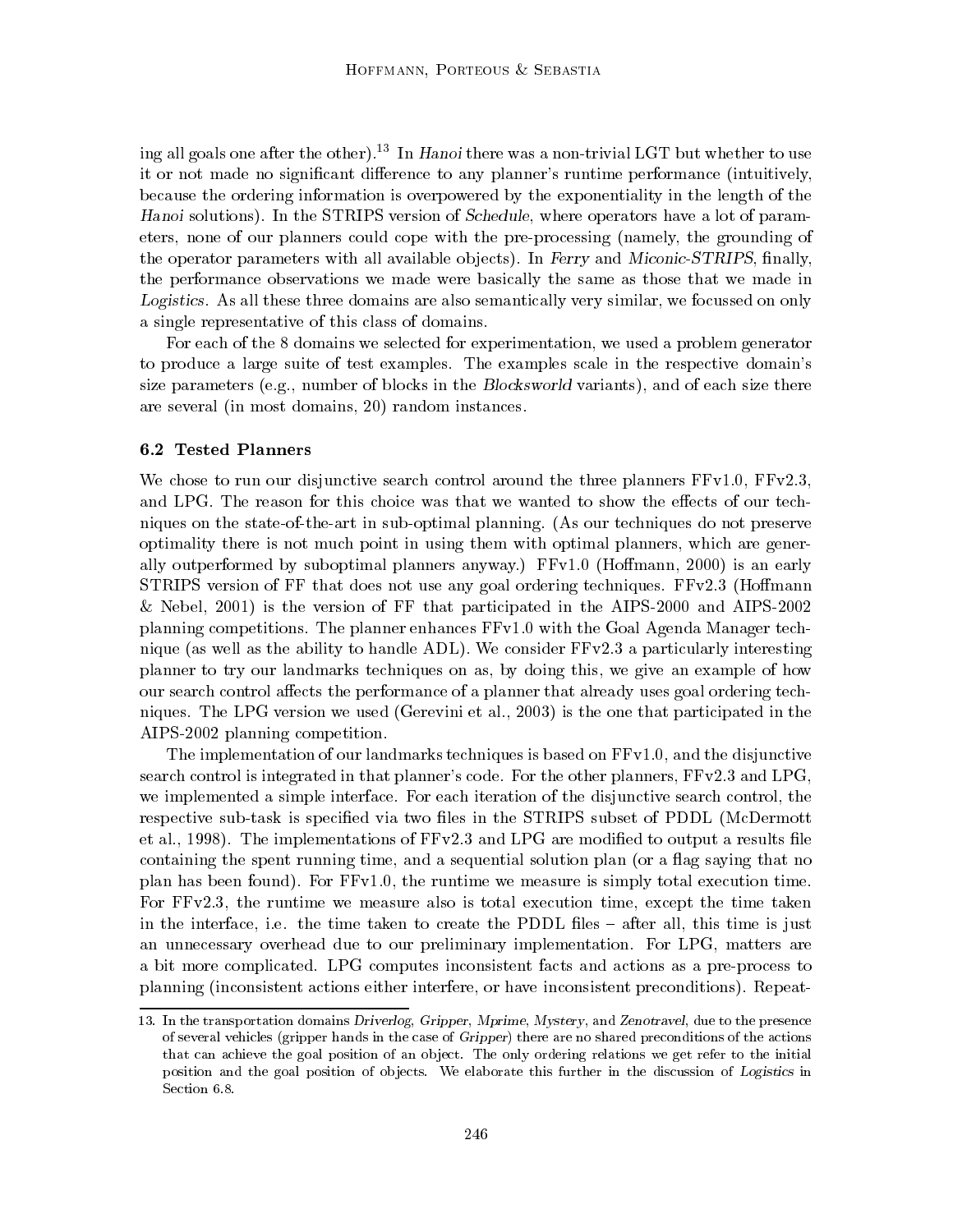edly calling LPG inside our landmarks control results in repeatedly doing the inconsistency pre-process, producing a large runtime overhead. In a direct implementation of landmarks control within LPG, one would of course do the pre-process only once. Our idea for an experimental implementation thus is to simply ignore the runtime overhead incurred by the superfluous pre-processes. However, in general the inconsistencies computed by the individual pre-processes can be different, depending on the start state LPG is run on. So there is no guarantee that our experimental implementation will produce the same results as a direct implementation, unless it is the case that LPG's pre-process provably computes the same information throughout our landmarks control loop. But we found that the latter is indeed the case in 7 of our 8 domains. The reason for this is that state reachability is (largely, in some cases) invertible in these domains; started in states that are reachable from each other, LPG's pre-process finds the same inconsistencies. The detailed arguments are in Appendix C. The only domain where LPG's pre-process might find different information for the different start states is Freecell. There we count the total runtime of our experimental implementation, including all inconsistency pre-processes. In the other 7 domains, we count the runtime for only a single (the first) one of these pre-processes.<sup>14</sup> It is a piece of open work to integrate landmarks control more tightly with LPG, see also the outlook in Section 7. With the preliminary implementation we evaluate here, the LPG results should be interpreted with care; still they show that one can obtain runtime improvements for LPG when using landmarks to structure the search.

We also ran our disjunctive landmarks control around IPP (Koehler, Nebel, Hoffmann,  $\&$  Dimopoulos, 1997), and a standard naive breadth-first search. In both cases, we obtained dramatic runtime improvements in all the eight selected domains.

In what follows, there are individual subsections for the selected domains, in alphabetical order. In each subsection, we give a brief description of the domain, provide a table with solution percentage values as well as averaged runtimes and plan lengths (number of actions in the plan), and discuss the results. We also discuss what kind of landmarks and orders our approximation methods find in the respective domain, and how this information relates to the orders that really are present in the domain. We deem this information important to understand the practical impact of our approximation techniques. The discussions are not necessary to understand the rest of the paper, and the uninterested reader may skip over them at the end of each subsection.

The presentation of the data in the form of tables was chosen because this is by far the most compact way to present the data gathered in such a large experiment. To foster the understandability of the solution percentage and runtime results, we also provide runtime distribution graphs (number of solved instances plotted against runtime). These are moved into Appendix B since they take a lot of space, and serve here only to clarify a few specific points.

The experiments were run on an Athlon 1800 MHz machine with 1Gb RAM, running Linux (Mandrake 9.0). Unsuccessful runs were cut off after a time limit of 300 seconds.

<sup>14.</sup> There is a further subtlety regarding another pre-process that LPG performs before starting the search; see the discussion in Appendix C.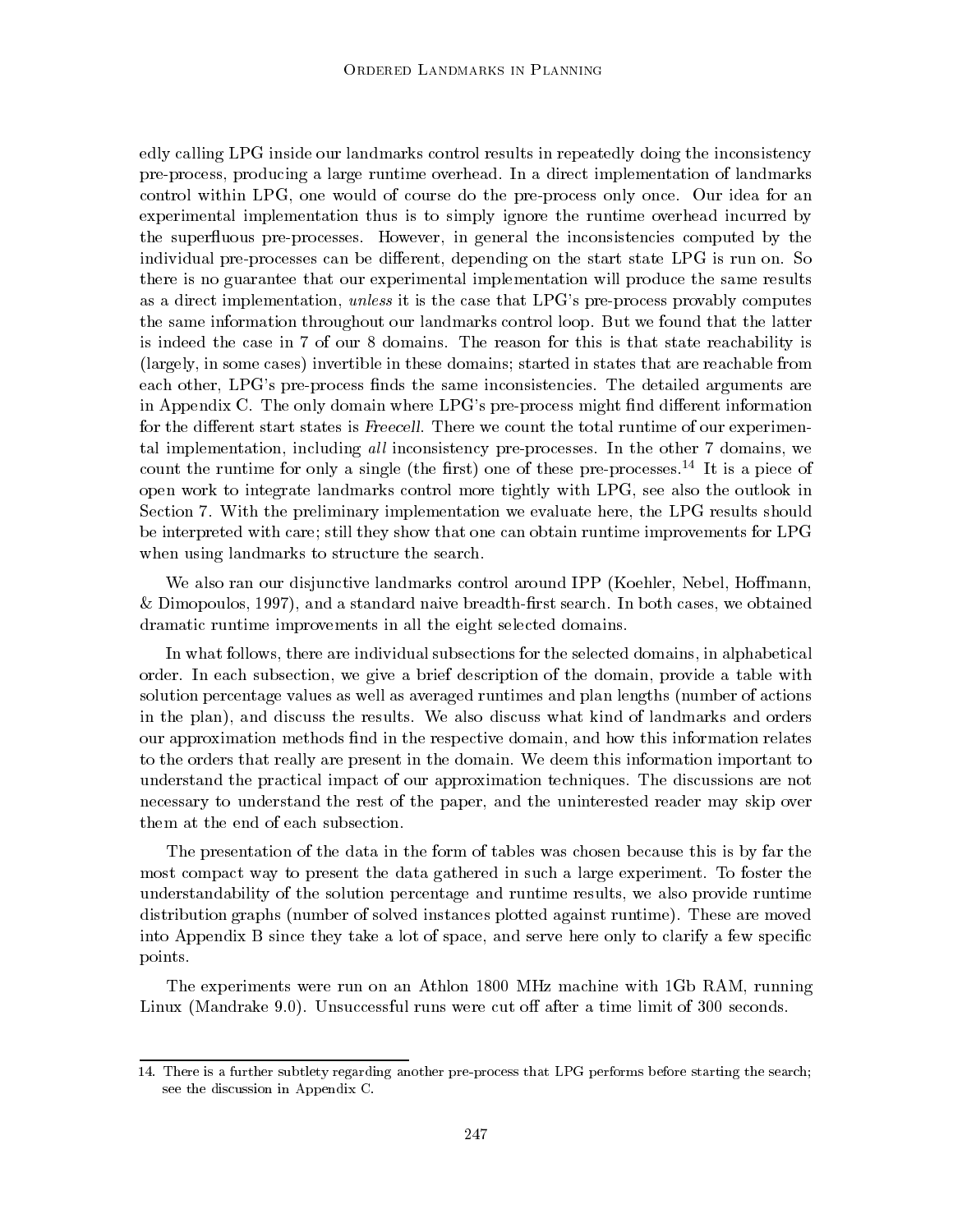| size       | 20     | 22     | 24     | 26       | 28     | 30       |  |  |  |  |
|------------|--------|--------|--------|----------|--------|----------|--|--|--|--|
| %solved    |        |        |        |          |        |          |  |  |  |  |
| FFv1.0     | 25     | 30     | 20     | $\theta$ | 5      | $\theta$ |  |  |  |  |
| $FFv1.0+L$ | 85     | 70     | 65     | 60       | 70     | 70       |  |  |  |  |
| FFv2.3     | 80     | 75     | 65     | 50       | 55     | 50       |  |  |  |  |
| $FFv2.3+L$ | 85     | 95     | 80     | 60       | 60     | 65       |  |  |  |  |
| LPG        | 100    | 100    | 90     | 50       | 35     | 30       |  |  |  |  |
| $LPG+L$    | 100    | 100    | 95     | 85       | 80     | 65       |  |  |  |  |
|            |        |        | time   |          |        |          |  |  |  |  |
| FFv1.0     | 7.33   | 9.28   | 16.00  |          | 46.99  |          |  |  |  |  |
| $FFv1.0+L$ | 0.29   | 0.16   | 1.05   | 0.34     | 0.26   | 1.01     |  |  |  |  |
| FFv2.3     | 16.78  | 6.04   | 2.66   | 10.56    | 0.51   | 2.05     |  |  |  |  |
| $FFv2.3+L$ | 2.17   | 6.41   | 3.54   | 21.88    | 6.38   | 7.08     |  |  |  |  |
| LPG        | 38.60  | 61.58  | 97.44  | 145.20   | 206.48 | 211.43   |  |  |  |  |
| $LPG+L$    | 9.67   | 24.03  | 63.45  | 31.61    | 99.51  | 112.79   |  |  |  |  |
|            |        |        | length |          |        |          |  |  |  |  |
| FFv1.0     | 77.20  | 80.50  | 74.67  |          | 92.00  |          |  |  |  |  |
| $FFv1.0+L$ | 60.00  | 68.50  | 85.33  | 80.83    | 74.00  | 99.57    |  |  |  |  |
| FFv2.3     | 64.29  | 64.86  | 75.45  | 78.50    | 88.25  | 88.75    |  |  |  |  |
| $FFv2.3+L$ | 276.43 | 319.00 | 346.55 | 406.50   | 485.25 | 439.75   |  |  |  |  |
| LPG        | 250.70 | 308.90 | 378.33 | 383.00   | 419.71 | 391.33   |  |  |  |  |
| $LPG+L$    | 219.90 | 255.10 | 313.56 | 317.00   | 338.29 | 456.67   |  |  |  |  |

Table 1: Experimental Results in Blocksworld-arm. Times are in seconds. Time/plan length in each table entry is averaged over the respective instances solved by both of each pair "X" and "X+L" of planners. Size parameter is the number of blocks, 20 random instances per size.

Blocksworld-arm is the variant of the Blocksworld that we used in our illustrative example. A robot arm can be used to arrange blocks on a table. There are four operators to stack a block onto another block, to unstack a block from another block, to put a block (that the arm is holding) down onto the table, and to pick a block up from the table. Using the software provided by Slaney and Thiebaux (2001), we generated examples with 20, 22, 24, 26, 28, and 30 blocks, 20 instances per size. Our data is displayed in Table 1.

From left to right, the entries in Table 1 provide the data for the instances of increasing size. For planner "X", "X+L" denotes the same planner, but with our landmarks search control. The top part of the table provides the percentage of instances solved by each planner in each class of instances. The middle part provides averaged runtimes, the bottom part provides averaged plan lengths. For each planner  $\mathbb{X}^n$ , the averages here are computed over (only) those instances that were solved by *both* "X" and "X+L". In unsolved cases, there is no plan length to include into the average computation; we have tried to use the runtime cutoff value in the runtime average computation but this generally obscured our results more than it helped to understand them. We average over the instances solved by individual planners "X" and "X + L", rather than over instances solved by all planners, because this way we obtain a clearer picture of what the impact of our techniques on each individual planner is. Note that, this way, comparisons between different planners have to be made very carefully. In what follows, we will indeed concentrate on the effects of our landmarks techniques and not say much on inter-planner comparisons.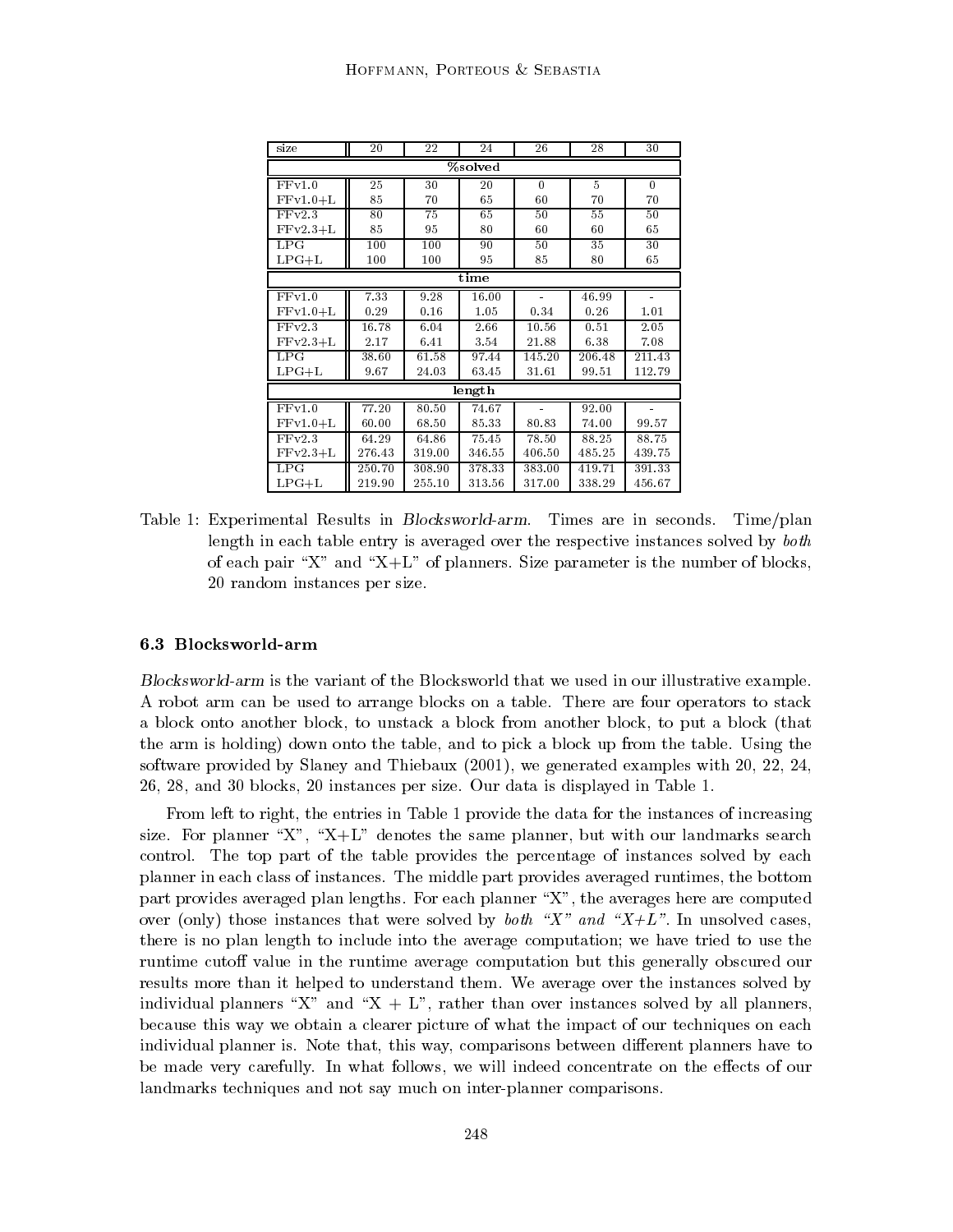One might miss information about variance in Table 1, and in all the other tables below. In our experiments, in all cases where planner " $X$ " had a significantly better/worse average runtime/plan length value than planner " $X+L$ ", across a set of random instances solved by both planners, in fact "X" was significantly better/worse than "X+L" across all the individual instances that were solved by both planners. So the significant runtime/plan length results  $-$  those that we will draw conclusions from  $-$  are stable across the random elements in our instance generation processes.

Looking at the solution percentage values, it is obvious that the landmarks help to improve all of the tested planners. The improvement is drastic for FFv1.0 and LPG, and less drastic but still significant for  $FFv2.3$ . The runtimes get clearly improved for  $FFv1.0$ and LPG; FFv2.3+L is a little slower than FFv2.3 in those cases solved by both planners. FFv1.0 does not solve a single instance with 26 or 30 blocks, and in the respective table entries for FFv1.0+L, we averaged over all instances solved by FFv1.0+L. For FFv1.0 and LPG, the impact on plan length is a bit inconclusive; most of the time the plans become somewhat shorter when using landmarks. A different picture emerges for FFv2.3 where the plans become a lot longer.<sup>15</sup>

There are all kinds of landmarks and ordering relations in Blocksworld-arm, as we have already seen during the discussions regarding our illustrative example. No unsound orders are extracted by our approximation methods. There is always just one single action that can achieve a (non-initial) fact for the first time. It is easy to see that this action will also be the first one to achieve the respective fact in the RPG. Therefore, no unsound  $\rightarrow_{\text{an}}$  orders will be extracted, c.f. the discussion in Section 4.1.1. It follows that no unsound (obedient) reasonable orders will be extracted either (c.f. Sections 4.2 and 4.3), and that all landmark candidates really are landmarks. Incompleteness of our approximations can arise, e.g., in the approximation of destructive interactions between facts  $L$  and  $L'$ , Definition 6. Say  $L$ is a fact on  $(A \ B)$ , and  $L'$  is a fact on  $(C \ D)$  where in the state at hand  $D$  is located above A in the same stack of blocks, but  $B$  is located somewhere in/on a different stack. Then achieving L involves deleting  $L'$  but none of the conditions given in Definition 6 fires.

#### 6.4 Blocksworld-no-arm

Blocksworld-no-arm is a variant of the Blocksworld where the blocks are moved around directly, i.e. without explicit reference to a robot arm. There are three operators to move a block from another block onto a third block, to move a block from the table onto another block, and to move a block from another block onto the table. As in Blocksworld-arm, we used Slaney and Thiebaux's software to generate random examples with 20, 22, 24, 26, 28, and 30 blocks, 20 instances per size. See the data in Table 2.

Solution percentage gets dramatically improved for FFv2.3; for LPG there is some improvement, too, for FFv1.0 the results are a bit inconclusive but of the largest examples, FFv1.0+L solves a lot more than FFv1.0. The average runtimes in solved examples become clearly better for FFv2.3. For FFv1.0 and LPG, they generally become somewhat better too, but not significantly. LPG and LPG+L solved different instances in the largest exam-

<sup>15.</sup> We suspected that the latter phenomenon is due to an interaction between our landmarks control and the Goal Agenda that  $FFv2.3$  uses. Investigating this, we did however not find such an interaction. Presumably, the odd plan length behaviour of  $FFv2.3+L$  is just an effect of minor implementational differences between FFv1.0 and FFv2.3, such as the ordering of facts and actions in the internal representation.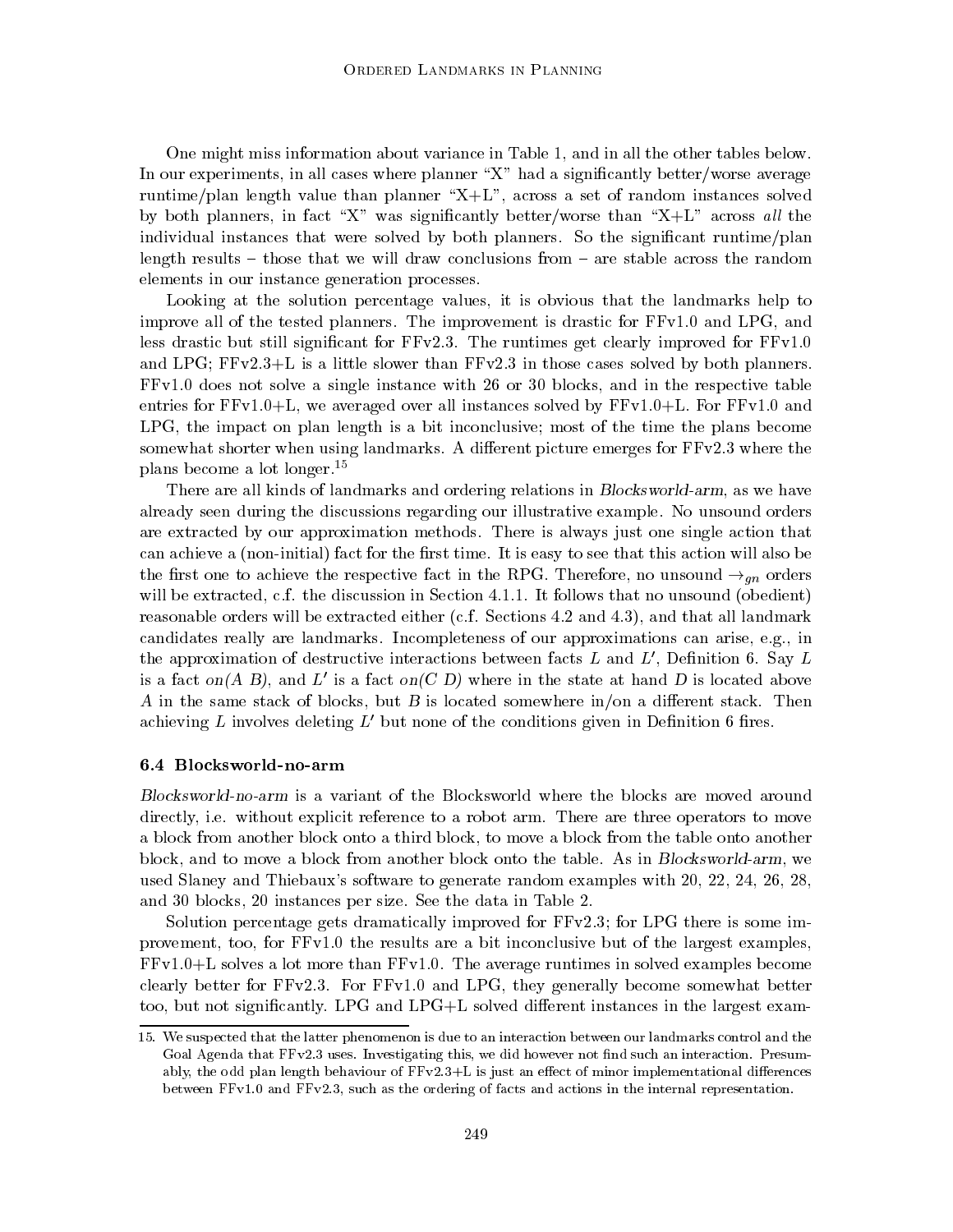| size       | 20    | 22     | 24     | 26     | 28     | 30     |  |  |  |  |
|------------|-------|--------|--------|--------|--------|--------|--|--|--|--|
| %solved    |       |        |        |        |        |        |  |  |  |  |
| FFv1.0     | 95    | 80     | 55     | 85     | 50     | 15     |  |  |  |  |
| $FFv1.0+L$ | 80    | 70     | 65     | 70     | 35     | 50     |  |  |  |  |
| FFv2.3     | 90    | 65     | 55     | 60     | 45     | 45     |  |  |  |  |
| $FFv2.3+L$ | 100   | 95     | 100    | 100    | 95     | 100    |  |  |  |  |
| LPG        | 100   | 100    | 100    | 100    | 80     | 5      |  |  |  |  |
| $LPG+L$    | 100   | 100    | 100    | 100    | 90     | 20     |  |  |  |  |
|            |       |        | time   |        |        |        |  |  |  |  |
| FFv1.0     | 7.57  | 25.18  | 29.14  | 28.74  | 88.33  | 106.75 |  |  |  |  |
| $FFv1.0+L$ | 8.93  | 19.89  | 27.36  | 36.34  | 69.84  | 84.32  |  |  |  |  |
| FFv2.3     | 16.67 | 27.87  | 46.13  | 74.21  | 44.50  | 65.59  |  |  |  |  |
| $FFv2.3+L$ | 0.86  | 1.78   | 1.78   | 2.34   | 3.22   | 12.11  |  |  |  |  |
| LPG        | 21.71 | 43.19  | 80.45  | 135.58 | 197.32 |        |  |  |  |  |
| $LPG+L$    | 16.82 | 40.79  | 67.46  | 118.89 | 207.69 |        |  |  |  |  |
|            |       |        | length |        |        |        |  |  |  |  |
| FFv1.0     | 28.00 | 32.69  | 36.00  | 37.17  | 42.60  | 46.67  |  |  |  |  |
| $FFv1.0+L$ | 65.20 | 81.38  | 80.12  | 90.92  | 110.00 | 112.67 |  |  |  |  |
| FFv2.3     | 47.56 | 49.67  | 58.82  | 69.33  | 64.89  | 76.44  |  |  |  |  |
| $FFv2.3+L$ | 46.67 | 54.67  | 62.18  | 68.17  | 78.44  | 78.78  |  |  |  |  |
| LPG        | 74.00 | 86.85  | 97.45  | 105.05 | 114.00 |        |  |  |  |  |
| $LPG+L$    | 97.60 | 130.00 | 143.95 | 154.80 | 188.50 |        |  |  |  |  |

Table 2: Experimental Results in Blocksworld-no-arm. Time/plan length in each table entry is averaged over the respective instances solved by *both* of each pair "X" and  $X+L$ " of planners. Size parameter is the number of blocks, 20 random instances per size.

ple group, which is why the respective table entries are empty. As for average plan length, this becomes slightly worse for FFv2.3 and signicantly worse for FFv1.0 and LPG.

There are all kinds of landmarks and ordering relations between them in Blocksworldno-arm. For example, in order to move some block x onto a block y, x and y must always be clear (so these fact are shared preconditions). There are destructive interactions between the different sub-goals (e.g. a block can not be clear and have some other block on top of it), which lead to reasonable orders. Regarding soundness of our approximation methods in this domain, it is easy to see (from the actions that can be used to achieve a fact for the first time) that the approximations will always be sound. Incompleteness can arise, e.g., due to the same phenomenon as explained for Blocksworld-arm above.

While the ordering relations present in Blocksworld-no-arm are similar to those in Blocksworld-arm, in difference to the latter domain our observed performance improvements are not as significant. One important reason for this is probably that, for all of FFv1.0, FFv2.3, and LPG, Blocksworld-no-arm is not as problematic as Blocksworld-arm anyway: in both domains our examples contain the same numbers of blocks, but the solution percentages without using landmarks are usually much higher in Blocksworld-no-arm.16

<sup>16.</sup> Indeed, Hoffmann (2002) proves that Blocksworld-no-arm is an easier domain than Blocksworld-arm for planners (such as FF and LPG) using heuristics based on the relaxation that ignores all delete lists.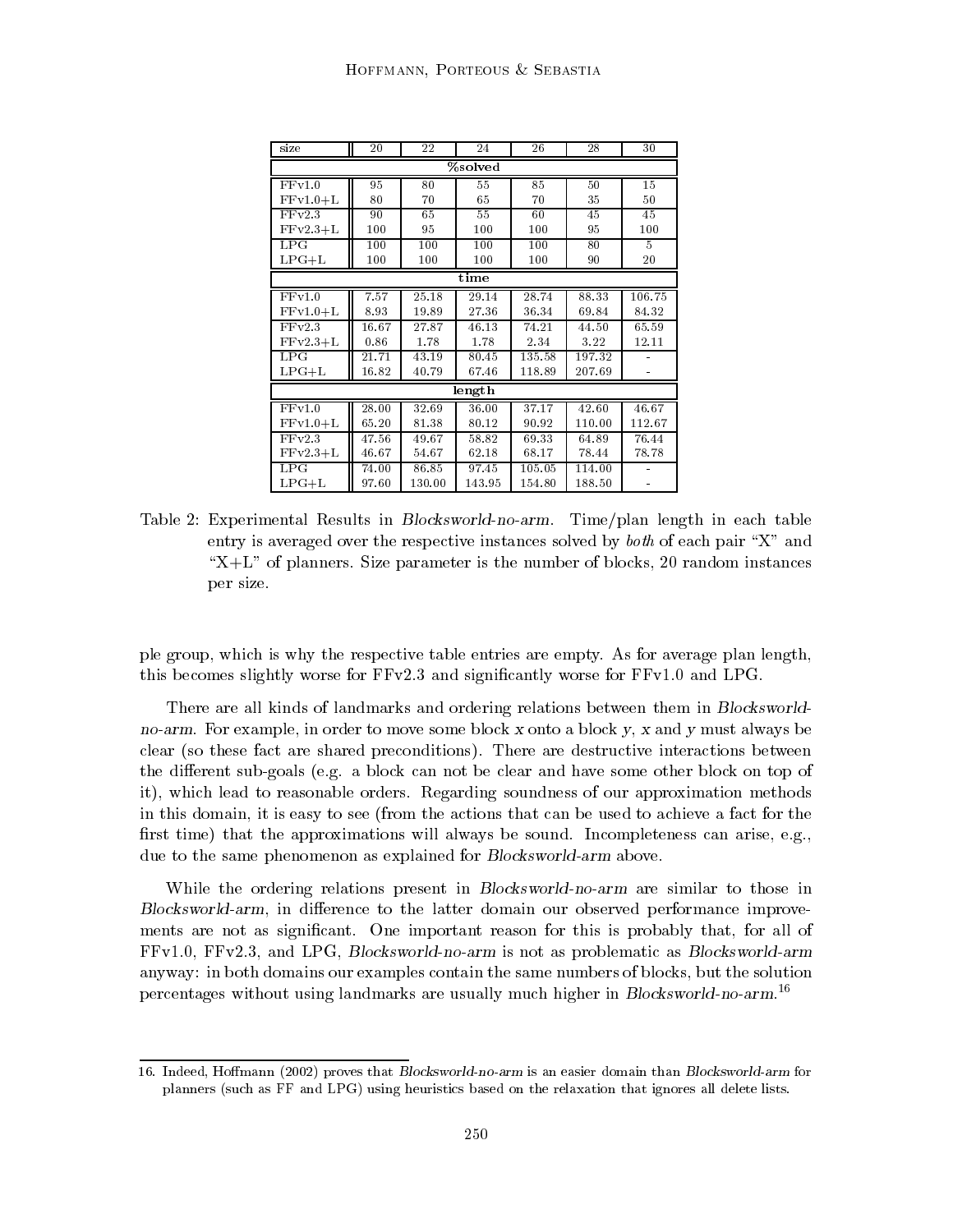| size       | 20     | 21     | 22     | 23     | 24     | 25     |  |  |  |  |
|------------|--------|--------|--------|--------|--------|--------|--|--|--|--|
| %solved    |        |        |        |        |        |        |  |  |  |  |
| FFv1.0     | 62.5   | 72.5   | 52.5   | 42.5   | 22.5   | 20     |  |  |  |  |
| $FFv1.0+L$ | 85     | 80     | 75     | 67.5   | 72.5   | 62.5   |  |  |  |  |
| FFv2.3     | 67.5   | 67.5   | 55     | 45     | 45     | 27.5   |  |  |  |  |
| $FFv2.3+L$ | 47.5   | 45     | 37.5   | 35     | 30     | 30     |  |  |  |  |
| LPG        | 100    | 100    | 100    | 100    | 100    | 82.5   |  |  |  |  |
| $LPG+L$    | 100    | 100    | 100    | 95     | 97.5   | 97.5   |  |  |  |  |
|            |        |        | time   |        |        |        |  |  |  |  |
| FFv1.0     | 98.18  | 157.29 | 130.69 | 206.64 | 175.82 | 146.81 |  |  |  |  |
| $FFv1.0+L$ | 9.48   | 10.32  | 26.47  | 20.12  | 22.33  | 41.01  |  |  |  |  |
| FFv2.3     | 139.19 | 138.47 | 92.49  | 163.92 | 185.84 | 218.27 |  |  |  |  |
| $FFv2.3+L$ | 38.75  | 15.10  | 36.27  | 65.76  | 8.74   | 10.63  |  |  |  |  |
| LPG        | 32.39  | 47.59  | 63.89  | 78.72  | 87.23  | 111.45 |  |  |  |  |
| $LPG+L$    | 22.60  | 26.71  | 46.32  | 51.27  | 53.38  | 74.60  |  |  |  |  |
|            |        |        | length |        |        |        |  |  |  |  |
| FFv1.0     | 108.86 | 118.00 | 121.00 | 129.64 | 131.00 | 127.43 |  |  |  |  |
| $FFv1.0+L$ | 128.48 | 146.17 | 152.47 | 154.27 | 170.44 | 161.14 |  |  |  |  |
| FFv2.3     | 118.42 | 118.00 | 118.00 | 132.38 | 132.20 | 130.00 |  |  |  |  |
| $FFv2.3+L$ | 133.50 | 141.21 | 150.09 | 159.62 | 154.00 | 159.50 |  |  |  |  |
| LPG        | 137.70 | 155.43 | 157.22 | 165.87 | 178.85 | 184.88 |  |  |  |  |
| $LPG+L$    | 154.38 | 156.03 | 176.22 | 194.76 | 197.41 | 200.09 |  |  |  |  |

Table 3: Experimental Results in Depots. Time/plan length in each table entry is averaged over the respective instances solved by *both* of each pair "X" and "X+L" of planners. Size parameter is the number of crates; all instances have 10 locations, 3 trucks, 10 hoists, and 20 pallets. 40 random instances per size.

#### 6.5 Depots

The Depots domain is a mixture between Blocksworld-arm and Logistics, introduced by Long and Fox in the AIPS-2002 planning competition (Long & Fox, 2003). Stacks of crates at different locations must be re-arranged. There are five operators to drive trucks between places, to load/unload a crate onto/from a truck using a hoist, and to drop/lift a crate onto/from a surface (another crate or a pallet) using a hoist. For our random instances, we used the problem generator provided by Long and Fox. The instances all feature 10 locations, 3 trucks, 10 hoists (one at each location), and 20 pallets (at least one at each location). The instances scale in terms of the number of crates. Here, we show the data for instances with 20 to 25 crates. The runtime of our planners on instances of the same size varied more in Depots than in our other domains, and we generated 40 random instances of each size instead of the usual 20. See the data in Table 3.

For all the planners, with our technique the plans become somewhat longer. The solution percentage and runtime values are harder to interpret. Solution percentage for FFv1.0 is drastically improved, while for FFv2.3 it becomes signicantly worse. For both planners the average runtime in solved instances becomes a lot better. To understand this, a look at Figure 12 in Appendix B is helpful. This shows quite nicely the "greedy" effect that the landmarks control has on the FF versions in Depots. While both  $FFv1.0$  and  $FFv2.3$ solve a lot more examples quickly when using the landmarks control, without that control the planners tend to behave more reliably, i.e. can solve more instances when given enough time. For  $FFv2.3$  this happens before our time cutoff limit.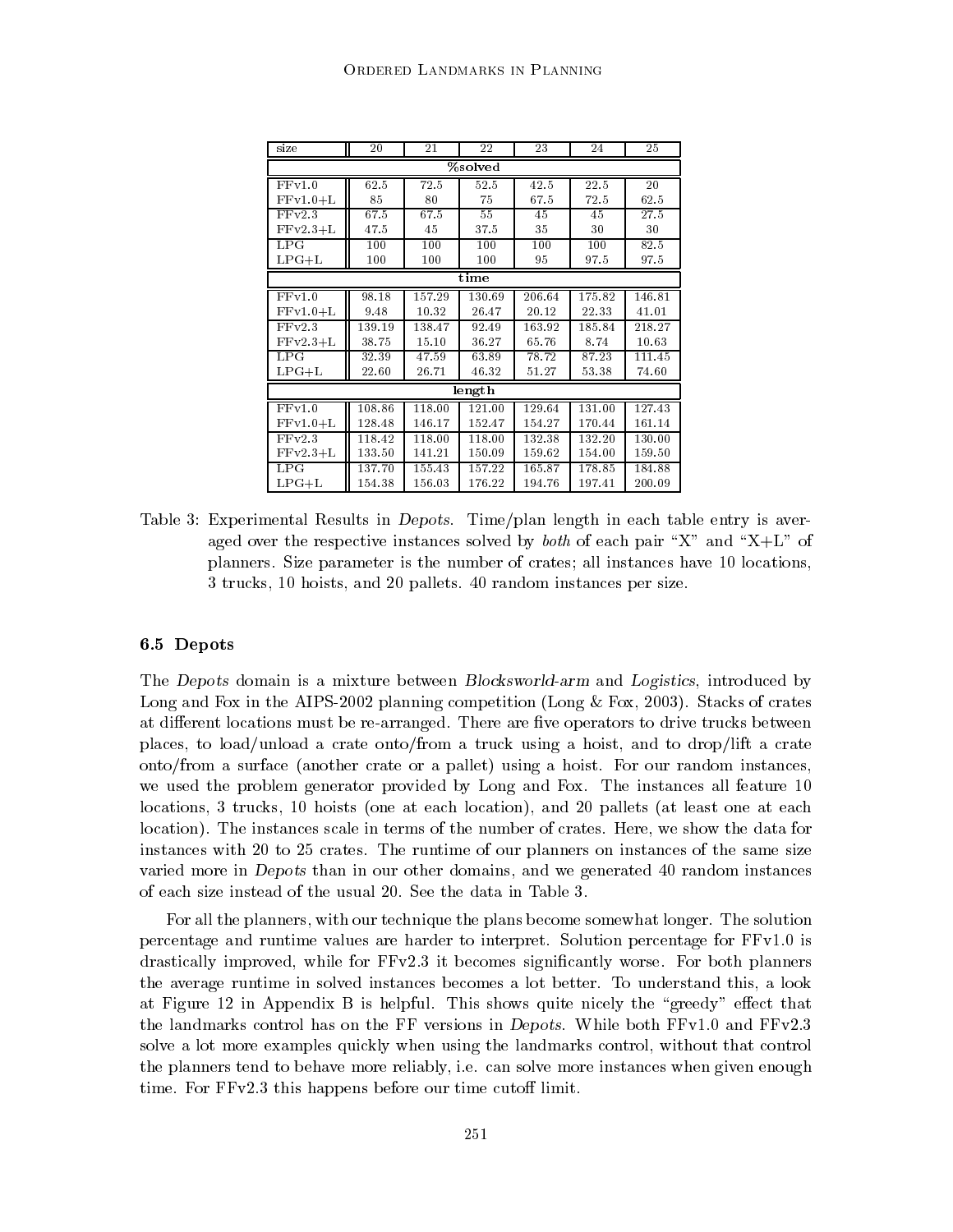For solution percentage and runtime of LPG, both the data in Table 3 and the plots in Figure 12 are a bit inconclusive. The solution percentage data suggests that the used instances are not yet at LPG's scaling limit. We generated larger instances, with 26 to 30 crates, 3 random examples of each size. The solution percentage values we got for these examples are  $(LPG/LPG+L): 100/100, 66.6/100, 0/100, 0/66.6, 0/66.6$ . This suggests that our landmarks techniques pay off more for LPG as the instances become harder. The runtime and plan length behaviour in cases solved by both planners remained similar to the smaller instances:  $LPG + L$  was faster than  $LPG$  on average, but found somewhat longer plans.

The hoists and crates in Depots roughly correspond to the robot arm and blocks in Blocksworld-arm, and similarly to that domain our approximation methods find various landmarks and orders regarding on relations, clear relations, and, for each location, lifting relations for the hoist at that location. The orders  $L \rightarrow_{qn} L'$  found by our methods, if  $L'$  is an on or a clear relation, are sound due to the same arguments as given above for Blocksworld-arm. This is also true when  $L'$  is a lifting relation regarding a crate that is initially already co-located with the respective hoist. If the crate is initially not co-located with the hoist, due to the presence of several trucks we get no  $\rightarrow_{qn}$  orders: the crate can be unloaded (and is then being lifted afterwards) from any truck, and the unloading actions have no shared preconditions. The only orders our methods find regarding the transportation part of the problem are  $L \rightarrow_{ln} L'$  orders, c.f. Section 4.5, where L' is the lifting relation for a crate at its goal location, and  $L$  is either the crate's at relation or its lifting relation at its initial location. These orders are sound,  $L$  has to be true earlier than  $L'$ . The orders are found because the unloading actions for all trucks  $-$  the actions that achieve  $L'$  - all feature an in relation for the crate, and these in relations form an intermediate fact set for which all earliest achievers (loading actions, namely) in the RPG share the preconditions  $L^{17}$  Like we observed for Blocksworld-arm and Blocksworld-noarm, incompleteness of our approximations may, e.g., arise from the fact that Definition 6 does not cover all destructive interactions that can arise from the way crates are arranged on stacks.

#### 6.6 Freecell

The Freecell domain is a STRIPS encoding of the well-known solitaire card game that comes free with Microsoft Windows. The domain was introduced by Fahiem Bacchus in the AIPS-2000 planning competition, and was also included by Long and Fox into the AIPS-2002 planning competition. A brief description of the game is as follows. A set of cards is initially randomly arranged across a number of stacks, and all cards have to be put away on goal stacks in a certain order. There are rules that guide in which ways cards can be moved, and there are a number of "free cells" which can be used for intermediate storage of cards. The domain comprises 10 operators that implement the possible card moves. As said above, in Freecell there is no guarantee that our experimental implementation behaves

<sup>17.</sup> If there was only a single truck, then we would get  $L \rightarrow_{qn} L'$  orders where L' is a lifting relation and L is an at relation of the truck. In effect we would get  $L \rightarrow_{qn} L'$  orders where both L and L' are an at relation of the truck, <sup>L</sup> corresponding to the truck's initial location. These latter orders can be unsound, but do not affect the rest of the approximation processes, or the search process. The same phenomenon can occur in all transportation domains, and is discussed in the section about Logistics below.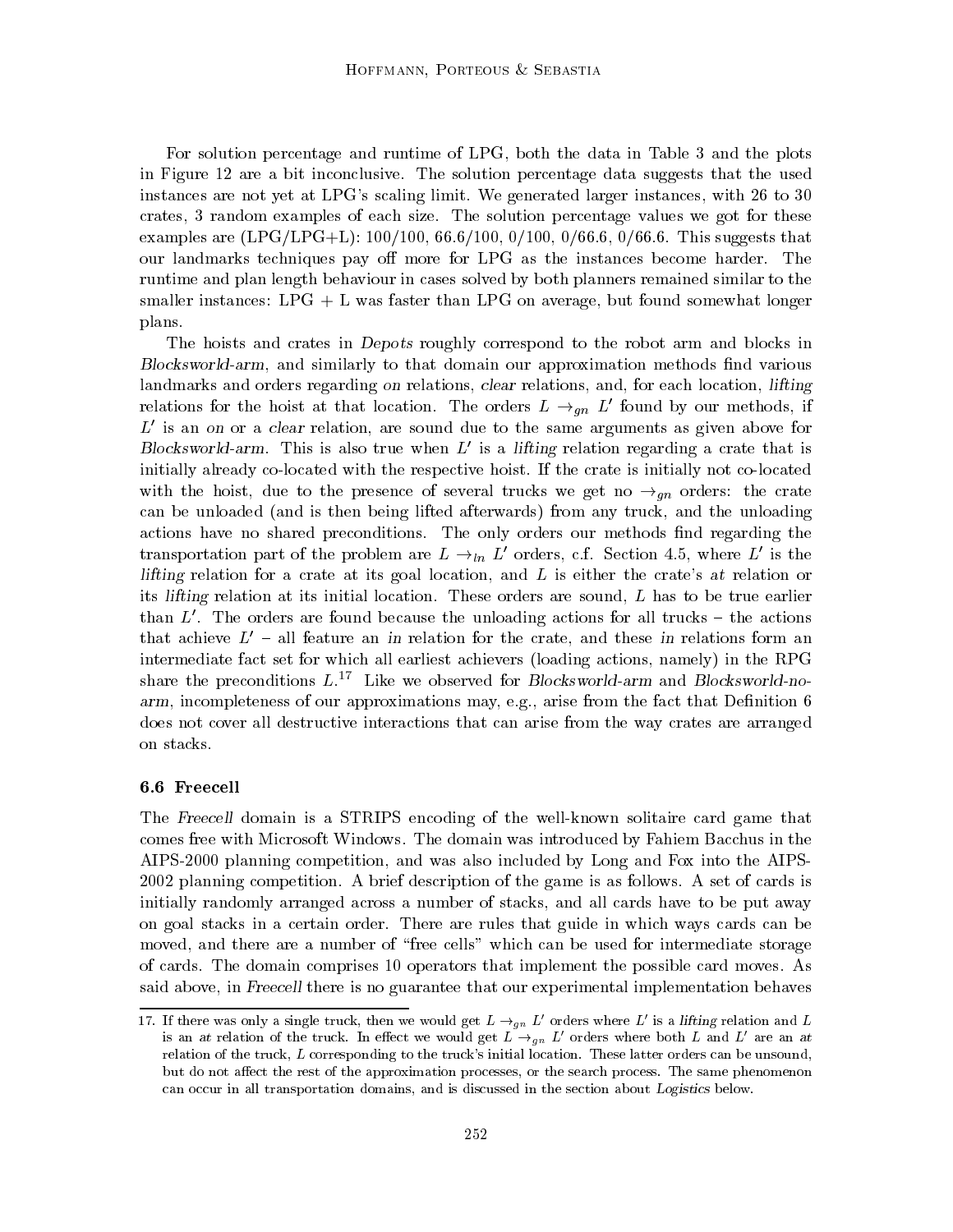| size       | 11           | 12           | 13           | 14               | 15             | 16           |  |  |  |
|------------|--------------|--------------|--------------|------------------|----------------|--------------|--|--|--|
| %solved    |              |              |              |                  |                |              |  |  |  |
| FFv1.0     | 95           | 85           | 80           | 50               | 35             | 15           |  |  |  |
| $FFv1.0+L$ | 95           | 65           | 60           | 50               | 10             | 5            |  |  |  |
| FFv2.3     | 100          | 90           | 85           | 60               | 20             | 15           |  |  |  |
| $FFv2.3+L$ | 100          | 70           | 70           | 30               | 20             | 5            |  |  |  |
| LPG        | $\mathbf{0}$ | $\mathbf{0}$ | $\mathbf{0}$ | $\mathbf{0}$     | $\mathbf{0}$   | $\mathbf{0}$ |  |  |  |
| $LPG+L$    | 10           | 0            | $\bf{0}$     | $\boldsymbol{0}$ | $\bf{0}$       | 0            |  |  |  |
|            |              |              | time         |                  |                |              |  |  |  |
| FFv1.0     | 3.95         | 46.82        | 54.28        | 92.60            | $\equiv$       | 261.65       |  |  |  |
| $FFv1.0+L$ | 1.62         | 2.15         | 3.05         | 5.45             | $\blacksquare$ | 9.34         |  |  |  |
| FFv2.3     | 6.02         | 24.93        | 62.53        | 66.56            |                | 140.37       |  |  |  |
| $FFv2.3+L$ | 1.80         | 2.41         | 3.31         | 4.45             |                | 8.63         |  |  |  |
| LPG        |              |              |              |                  |                |              |  |  |  |
| $LPG+L$    | 240.23       |              |              |                  |                |              |  |  |  |
|            |              |              | length       |                  |                |              |  |  |  |
| FFv1.0     | 68.00        | 88.00        | 103.00       | 107.25           |                | 125.00       |  |  |  |
| $FFv1.0+L$ | 63.00        | 69.50        | 81.50        | 99.25            | $\ddot{ }$     | 119.00       |  |  |  |
| FFv2.3     | 75.50        | 85.00        | 93.00        | 106.50           |                | 123.00       |  |  |  |
| $FFv2.3+L$ | 60.50        | 67.50        | 82.00        | 98.00            | $\blacksquare$ | 121.00       |  |  |  |
| LPG        |              |              |              |                  |                |              |  |  |  |
| $LPG+L$    | 72.50        |              |              |                  |                |              |  |  |  |

Table 4: Experimental Results in Freecell. Time/plan length in each table entry is averaged over the respective instances solved by *both* of each pair "X" and "X+L" of planners. Size parameter is the number of cards per suit; all instances have 4 different suits, 5 free cells, and 10 possible stacks. 20 random instances per size.

like a direct implementation of landmarks in LPG, so below we provide the total runtime taken. We remark that a direct  $LPG+L$  implementation might do better – when counting the time for only a single inconsistencies pre-process, we solved a few more examples within the time limit. To generate our test suite, we used the random generator provided by Long and Fox. Across our instances, we have 4 different suits of cards, 5 free cells, and 10 possible stacks; we scaled the instances by increasing the number of cards in each suit, 20 random instances per size. Table 4 provides our data for the examples with 11 to 16 cards per suit.

For a reason we don't know, LPG behaved very badly in our Freecell experiments. It hardly solved any instance, and adding the landmarks control helped in some, but not many, cases. Averaging over these cases, we got the runtime and plan length averages shown in the LPG+L entries. For the FF versions, the impact of our landmarks technique is more interesting. The impact on both versions is similar: less tasks are solved, but the runtime in the solved tasks improves considerably, and the plans become somewhat shorter.18

An intuitive explanation for the runtime behavior of FF is the following. When playing Freecell, the main difficulty is typically to avoid dead end situations where, due to some wrong card moves in the past, one can not move any card any longer, or make any more progress towards a solution. FF uses a forward hill-climbing style search. Pretty much as a matter of chance, this either gets lucky and solves the task quickly, or it gets stuck in a dead end state. Using the landmarks search control, FF's hill-climbing search becomes even more greedy, being a lot faster in the "good" cases but producing a few more "bad" cases. Now,

<sup>18.</sup> In the examples with 15 cards per suit, the instances solved by  $FFv1.0/FFv1.0+L$  (FFv2.3/FFv2.3+L) were different which is why the respective runtime and plan length table entries are empty.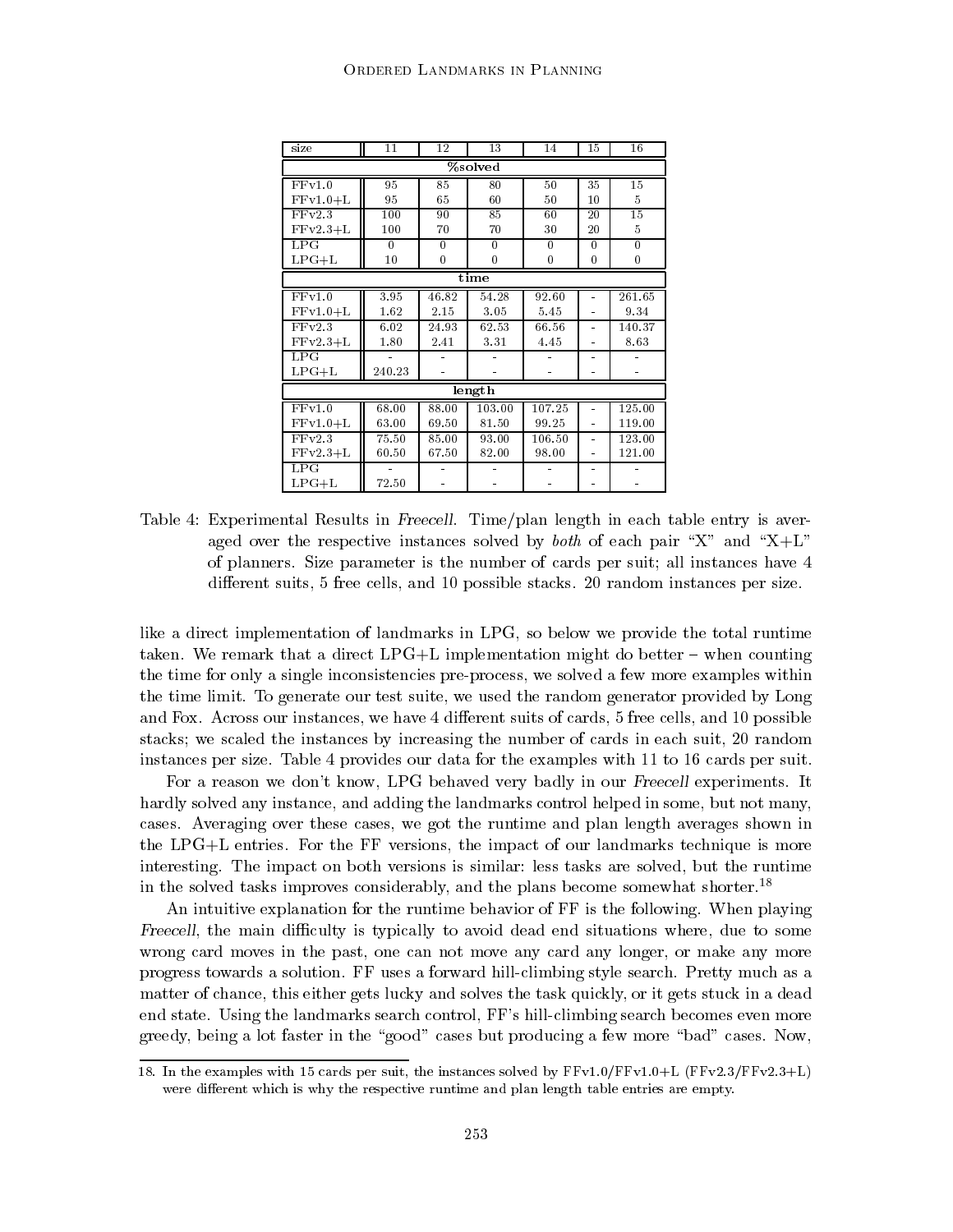if FF (without our control) encounters a dead end during hill-climbing, the planner starts from scratch, "falling back" onto a complete best-first search. If our landmarks control ends up in a dead end, no such complete fall back search method is invoked (though one could of course do that, c.f. Section 5.2). The instances that FF's complete search method solves cause most of the difference in the solution percentage values as depicted in Table 4. (The greediness, and failure, of the FF versions with landmarks control can also very nicely be observed in Appendix B, Figure 12.)

In a fashion reminiscent of the Blocksworld-like problems considered above, cards in Freecell can be stacked on top each other (under certain additional preconditions regarding their value and their colour), and must be clear in order to be moved. From these structures, we get landmarks regarding on-relations and clear-relations similar as before. In addition, we get landmarks regarding card values in cases where only one order of values is possible. Most particularly, the goal condition is expressed in terms of home-relations for (only) the topmost cards in the goal stacks. As the order in which cards can be put onto the goal stack is fixed, for each single card in the goal stacks we get its home-relation as a landmark, necessarily ordered before the respective next higher card. We can get unsound  $\rightarrow_{\text{an}}$  orders because the RPG is a very crude approximation to the semantics of a Freecell game. For example, the earliest action in the RPG that can be used to put a card home might be to move the card to home from its initial position, while really the card has to be stored in a free cell first, and be moved home from there. The unsound  $\rightarrow_{qn}$  orders may lead to unsound  $\rightarrow_r$  orders. If one skips the RPG level test in Figure 4, i.e. if one generates the LGG using the "safe" approximation of  $\rightarrow_n$  orders that simply intersects the preconditions of all achieving actions, then the only landmarks and orders one gets are the home-relations of the cards, with their associated  $(\rightarrow_n)$  orders. Using this smaller LGG to control FF. one gets slightly more reliable behaviour. A few examples are solved that are not solved with the potentially unsound approximations. It seems that the additional orders extracted using the RPG are sometimes too greedy and lead into dead ends.

As one would expect, our approximation methods are also incomplete in Freecell. For example, Definition 6 can overlook destructive interactions between facts that arise from the stacking order of cards, just like we observed for the blocks/crates in the domains discussed previously.

#### 6.7 Grid

Grid is a domain that was introduced by Drew McDermott in the AIPS-1998 planning competition. A robot moves on a 2-dimensional grid of locations. The locations can be locked, in which case the robot can not move onto them. Locked locations can be opened with a key of matching shape. The robot can carry one key at a time, and the task is to transport a subset of the keys to their goal locations. For our test examples, we used the random generator provided on the FF homepage.<sup>19</sup> We scaled the instances in terms of parameters n and m. The grid has extension  $n \times n$ , there are 4 different possible shapes of keys and locks, of each shape there are  $m$  keys and  $m$  locked locations. Half of the keys must be transported to goal locations. Randomly distributing the initial locations of the keys and the locked locations, the generator sometimes produces unsolvable instances. We filtered

<sup>19.</sup> At http://www.informatik.uni-freiburg.de/~hoffmann/ff-domains.html.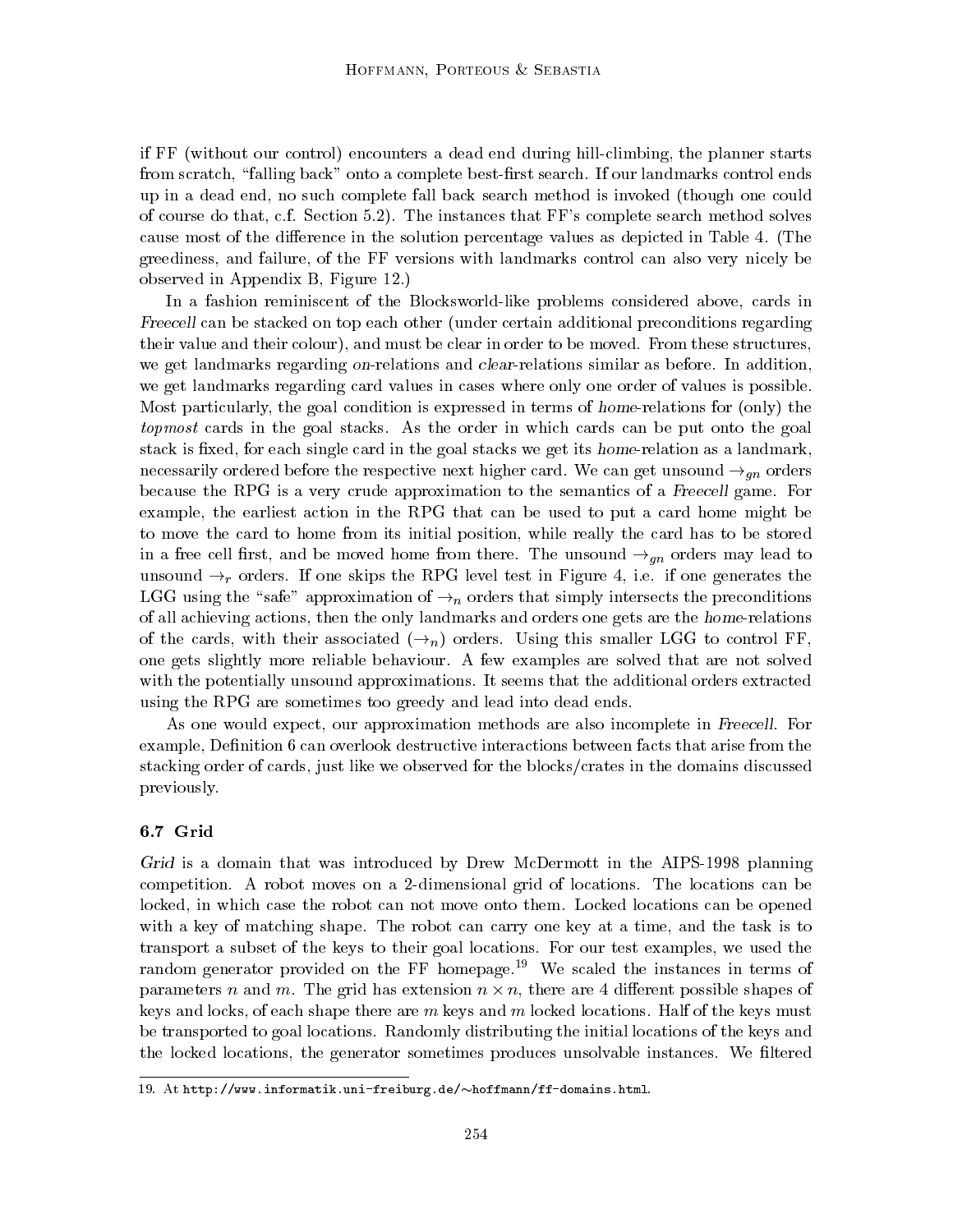| size                   | 8/4                 | 8/5    | 9/4    | 9/5     | 10/5     | 10/6             |  |  |  |  |
|------------------------|---------------------|--------|--------|---------|----------|------------------|--|--|--|--|
| $\overline{\%}$ solved |                     |        |        |         |          |                  |  |  |  |  |
| FFv1.0                 | 100                 | 85     | 90     | 65      | 30       | $\theta$         |  |  |  |  |
| $FFv1.0+L$             | 100                 | 100    | 100    | 95      | 85       | 90               |  |  |  |  |
| FFv2.3                 | 80                  | 50     | 75     | 60      | 25       | $\mathbf{0}$     |  |  |  |  |
| $FFv2.3+L$             | 90                  | 95     | 80     | 60      | 50       | 50               |  |  |  |  |
| LPG                    | 40                  | 15     | 35     | 5       | $\theta$ | $\mathbf{0}$     |  |  |  |  |
| $LPG+L$                | 80                  | 70     | 70     | $\bf 5$ | $\bf{0}$ | $\boldsymbol{0}$ |  |  |  |  |
|                        |                     |        | time   |         |          |                  |  |  |  |  |
| FFv1.0                 | 40.92               | 126.82 | 75.85  | 132.44  | 136.24   |                  |  |  |  |  |
| $FFv1.0+L$             | 4.39                | 9.56   | 13.97  | 10.43   | 31.88    | 84.32            |  |  |  |  |
| FFv2.3                 | 35.17               | 64.05  | 74.35  | 91.58   | 113.35   |                  |  |  |  |  |
| $FFv2.3+L$             | 10.53               | 7.09   | 7.71   | 5.59    | 6.84     | 79.82            |  |  |  |  |
| LPG                    | 123.37              | 204.63 | 141.80 |         |          |                  |  |  |  |  |
| $LPG+L$                | 151.03              | 277.42 | 169.52 |         |          |                  |  |  |  |  |
|                        |                     |        | length |         |          |                  |  |  |  |  |
| FFv1.0                 | $\overline{127}.15$ | 171.71 | 155.17 | 159.77  | 185.33   |                  |  |  |  |  |
| $FFv1.0+L$             | 131.75              | 166.24 | 153.33 | 153.00  | 176.67   | 251.61           |  |  |  |  |
| FFv2.3                 | 127.13              | 145.60 | 149.42 | 149.00  | 152.00   |                  |  |  |  |  |
| $FFv2.3+L$             | 122.93              | 135.50 | 148.50 | 125.33  | 143.75   | 250.10           |  |  |  |  |
| LPG                    | 141.29              | 131.50 | 134.50 |         |          |                  |  |  |  |  |
| $LPG+L$                | 149.14              | 131.00 | 141.50 |         |          |                  |  |  |  |  |

Table 5: Experimental Results in Grid. Time/plan length in each table entry is averaged over the respective instances solved by *both* of each pair "X" and "X+L" of planners. Size parameters  $n/m$  are the extension of the grid  $(n \times n)$  and the number m of keys and locks of each shape; all instances have 4 dierent shapes. 20 random instances per size.

these out by hand (whether a Grid instance is solvable or not can be concluded from the output of simple pre-processing routines such as are implemented in FF). Table 5 provides our data for the size values  $(n/m)$  8/4, 8/5, 9/4, 9/5, 10/5, 10/6, 20 random instances per size.

The results for the FF versions are excellent. Solution percentage and average runtime are improved significantly. This performance gain is not obtained at the cost of longer plans, rather differently the plans using landmarks control become slightly (but consistently) shorter. For LPG, the solution percentage is also improved a lot, but the time taken to solve the examples solved by both planners is somewhat worse for LPG+L. The runtimes are, in part, close to our time cutoff limit so one might suspect that the picture changes when changing that limit. The runtime distribution graph in Figure 13, Appendix B, shows that this is not the case, and that the number of examples solved by LPG consistently grows faster in runtime when using the landmarks control. LPG's plans become a little longer.

The landmarks and orders our approximation techniques find in Grid are the following. The goal is given in the form of a set of at-relations of keys. These relations can be achieved using putdown actions, which all share the fact that the robot must be holding the respective key. Now, in the RPG the earliest point at which holding a key is achieved is by picking the key up atits initial location. So we get the respective landmarks for the location of the robot. In some special cases, e.g. when the goal location of a key is locked, we also get landmarks regarding the opening of locked locations. In these cases, unsound  $\rightarrow_{qn}$  orders may be extracted because a location can in general be opened from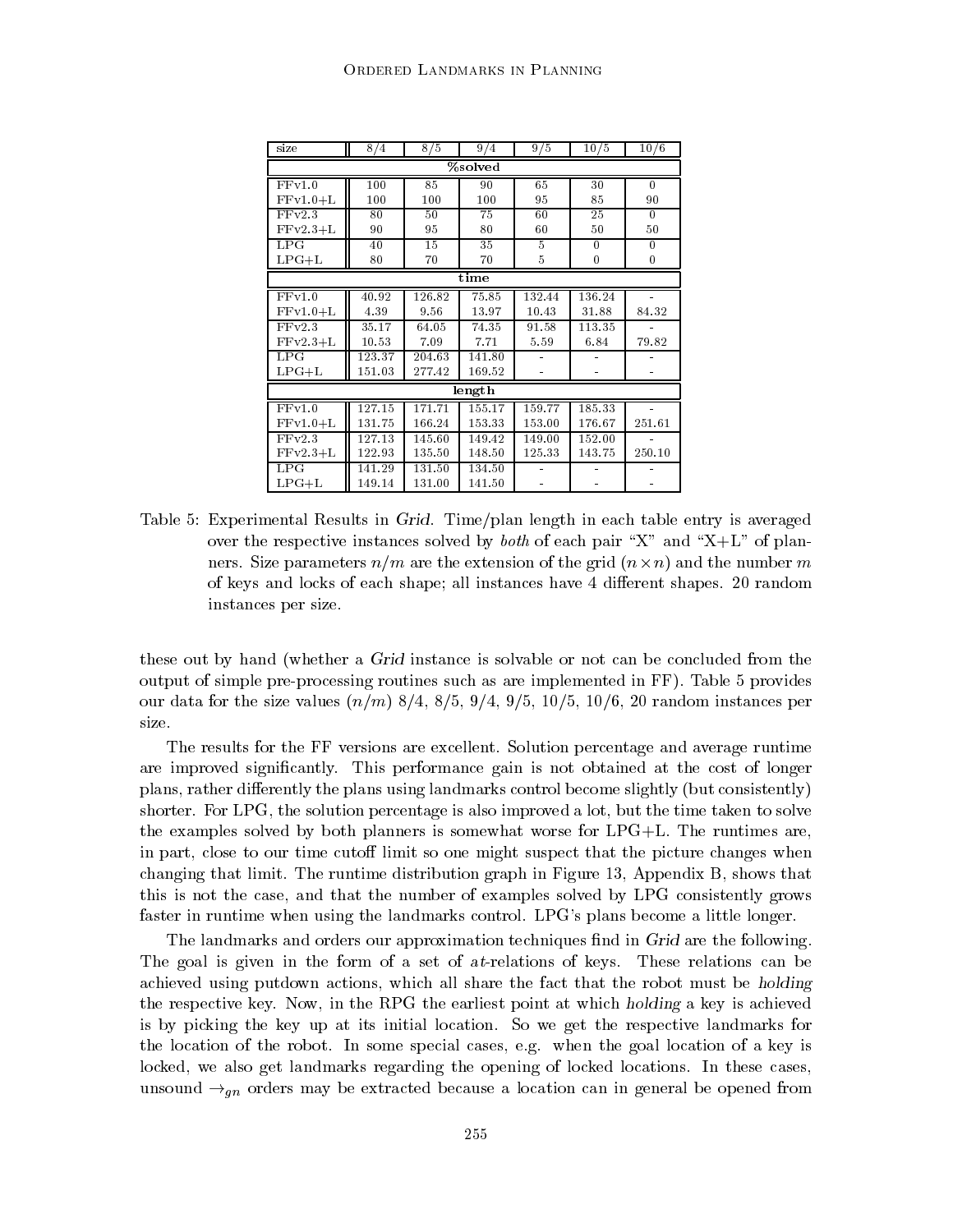several locations, only one of which may be the earliest one reached in the RPG. Similarly, when a landmark requires the robot to be at a certain location, that can be reached from several other locations, the RPG may suggest just one of these locations as the predecessor. Such unsound orders suggest to the planner one specic way of moving to/of opening the respective location. The unsound  $\rightarrow_{gn}$  orders may lead to unsound  $\rightarrow_r$  orders in our other approximation processes.

Controlling FF and LPG with the "safe" LGG,  $\rightarrow_n$  orders approximated without using the RPG, we found the following. Only few orders were generated: all one gets are the landmarks and  $\rightarrow_n$  orders saying, for each goal location of a key, that the robot has to be at this location at some point, and that one has to be holding this key at some point. Somewhat surprisingly, the runtime performance of FF and LPG became a little better with these rather trivial LGGs, as compared to the richer LGGs containing the RPGapproximated orders. Investigating this, we got the impression that the phenomenon is due to con
icts between the individual sub-tasks/parts of the LGG associated with the individual goal keys. With the richer LGGs, the planners tended to keep switching between the sub-tasks, i.e. they tended to keep changing keys and opening locks, not keeping hold of a key and transporting it to its goal location until very late in the planning process. In the late iterations of the search control, for achieving the actual goals comparatively long plans had to be generated. This did not happen as much with the sparser "safe" LGGs, where the goals became leaf nodes earlier on in the control loop.

Regarding completeness of our ordering approximations in Grid, as before Denition 6 is not a necessary condition for destructive interactions between facts. E.g. there may be a reasonable order between the goal locations of two keys, because the one key must be used in order to open the path to the other key's goal location. The simple sufficient conditions listed in Definition 6 do not cover such complex cases.

#### 6.8 Logistics

The well-known Logistics domain is the classical transportation benchmark in planning. Trucks and planes are the means to transport packages between locations. The locations are grouped together in cities, i.e. a single city can contain several locations. Trucks can only drive within cities, planes fly between different cities. There is one truck in each city. There are 6 operators to drive trucks, to fly planes, to  $\text{load/unload packages onto/from}$ trucks, and to load/unload packages onto/from planes. To generate our test suite, as in Grid we used the random generator provided on the FF homepage. Our instances all have 10 cities with 10 locations each, and 10 planes. We scaled the instances by the number of packages (which must all be transported). Table 6 provides our data for the examples with 40, 42, 44, 46, 48, and 50 packages, 20 random instances per size.

The solution percentage/runtime performance of both FF versions is improved drastically by the landmarks technique, at the cost of longer plans. The runtimes without landmarks are close to the runtime cutoff, suggesting that significantly more examples may be solved when increasing the cutoff. Figure 13 in Appendix B shows that this is not the case. For LPG, the solution percentage data in Table 6 is a bit inconclusive but the average runtime over those instances solved by both LPG and LPG+L is better for  $LPG+L$ . Looking at Figure 13 one sees that LPG+L is very quick to solve a lot of the examples, but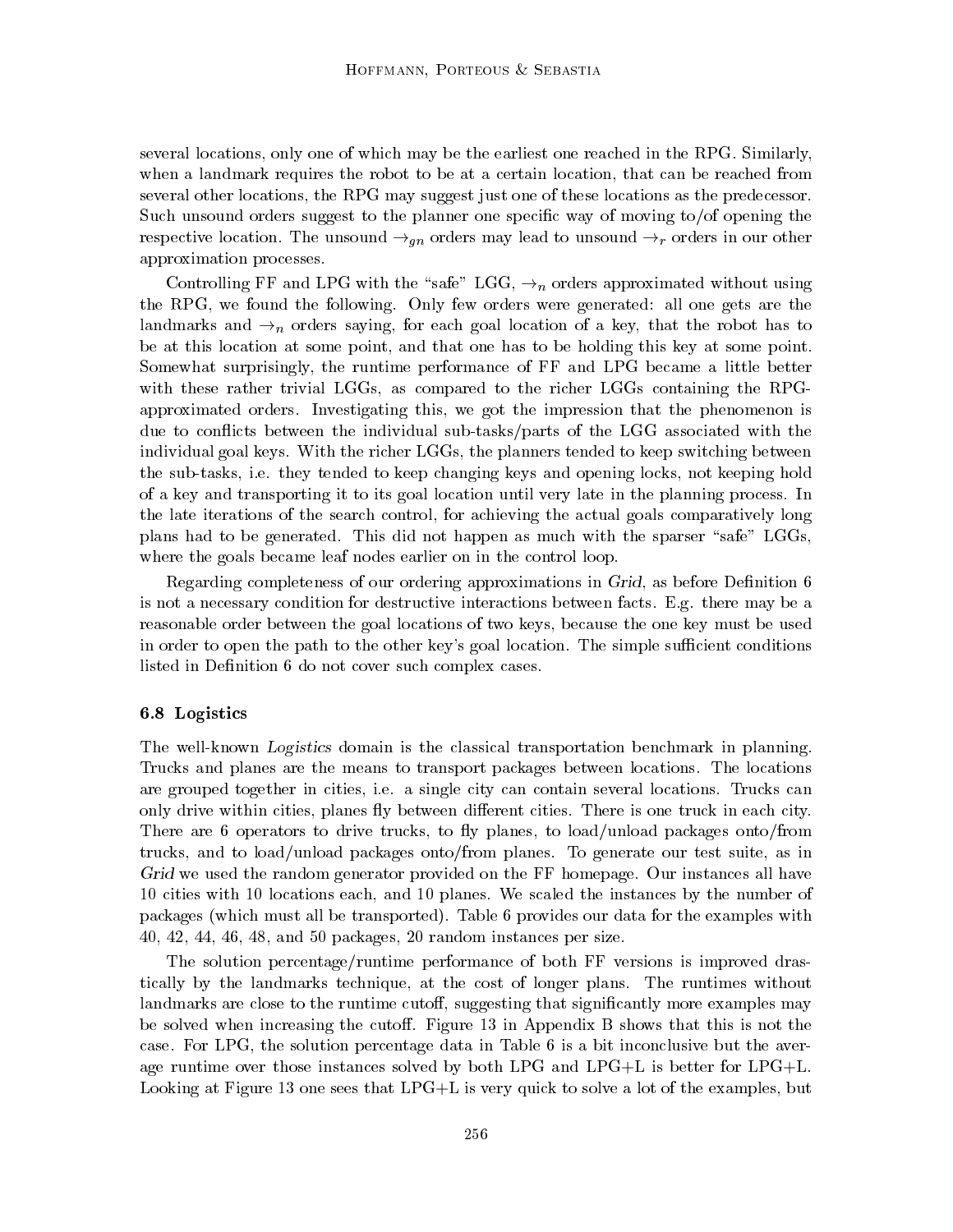| size       | 40     | 42     | 44           | 46       | 48             | 50           |  |  |  |
|------------|--------|--------|--------------|----------|----------------|--------------|--|--|--|
| %solved    |        |        |              |          |                |              |  |  |  |
| FFv1.0     | 15     | 20     | $\mathbf{0}$ | $\theta$ | $\theta$       | $\mathbf{0}$ |  |  |  |
| $FFv1.0+L$ | 100    | 100    | 100          | 100      | 100            | 100          |  |  |  |
| FFv2.3     | 20     | 20     | 10           | 15       | $\overline{0}$ | $\mathbf{0}$ |  |  |  |
| $FFv2.3+L$ | 100    | 100    | 100          | 100      | 100            | 100          |  |  |  |
| LPG        | 100    | 80     | 90           | 65       | 55             | 35           |  |  |  |
| $LPG+L$    | 100    | 100    | 80           | 70       | 60             | 35           |  |  |  |
|            |        |        | time         |          |                |              |  |  |  |
| FFv1.0     | 238.11 | 267.20 |              |          |                |              |  |  |  |
| $FFv1.0+L$ | 25.84  | 28.49  | 32.35        | 35.39    | 42.39          | 46.55        |  |  |  |
| FFv2.3     | 207.11 | 233.54 | 226.60       | 228.82   |                |              |  |  |  |
| $FFv2.3+L$ | 58.03  | 63.10  | 69.79        | 76.21    | 91.20          | 112.21       |  |  |  |
| LPG        | 124.05 | 170.75 | 189.95       | 204.73   | 246.80         | 202.65       |  |  |  |
| $LPG+L$    | 49.15  | 53.71  | 59.63        | 65.06    | 73.65          | 79.29        |  |  |  |
|            |        |        | length       |          |                |              |  |  |  |
| FFv1.0     | 351.00 | 351.00 |              |          |                |              |  |  |  |
| $FFv1.0+L$ | 429.00 | 439.00 | 466.60       | 484.65   | 504.75         | 523.90       |  |  |  |
| FFv2.3     | 339.25 | 368.00 | 377.00       | 385.67   |                |              |  |  |  |
| $FFv2.3+L$ | 424.75 | 449.75 | 469.00       | 480.67   | 506.50         | 526.50       |  |  |  |
| LPG        | 447.80 | 468.31 | 483.50       | 500.00   | 517.88         | 547.50       |  |  |  |
| $LPG+L$    | 468.95 | 484.38 | 508.36       | 522.89   | 556.88         | 568.00       |  |  |  |

Table 6: Experimental Results in Logistics. Time/plan length in each table entry is averaged over the respective instances solved by *both* of each pair "X" and "X+L" of planners. Size parameter is the number of packages; all instances have 10 airplanes, and 10 cities with 10 locations each. 20 random instances per size.

fails to solve the others even if given a lot of time  $-$  in difference to LPG without landmarks control, which consistently manages to solve more and more examples until the time cutoff. It is unclear to us why LPG+L stops to scale at some point. LPG's plans become longer with the landmarks control.

Let us take some time to explain the landmarks and orders found in Logistics, in comparison to other transportation domains. The goal in transportation domains is always a set of at-relations for transportable objects (sometimes also for vehicles). To achieve the at goal for an object, we must unload it from some vehicle, for which the object must be in the vehicle. If there is only a single vehicle, like in Ferry and Miconic-STRIPS, then the in-relation for the object is a shared precondition and is thus detected as a landmark, with a necessary order before the at-goal. If there are several vehicles, like in Driverlog, Logistics, Mprime, Mystery, and Zenotravel, then our lookahead technique, c.f. Section 4.5, comes into the play: there is no shared precondition to the unload actions, but the in-relations for all vehicles form an intermediate fact set for which all earliest achievers (loading actions, namely) in the RPG share the "earliest loading-at-relation of the object". Now, for all the listed domains except Logistics the earliest possible loading-at-relation of the object simply is its initial location; in Logistics, for actions that load the object onto a plane, the earliest possible loading-at-relation is the airport of the object's (package's) origin city. So in  $Lo$ gistics we get a useful  $\rightarrow_{ln}$  lookahead order between the object being at its origin and its destination *airport*, while in the other cases we get a non-useful lookahead order between the object being at its initial and goal *location*. (A similar observation can be made in Gripper where there are several gripper hands.) Overall, for each package in Logistics we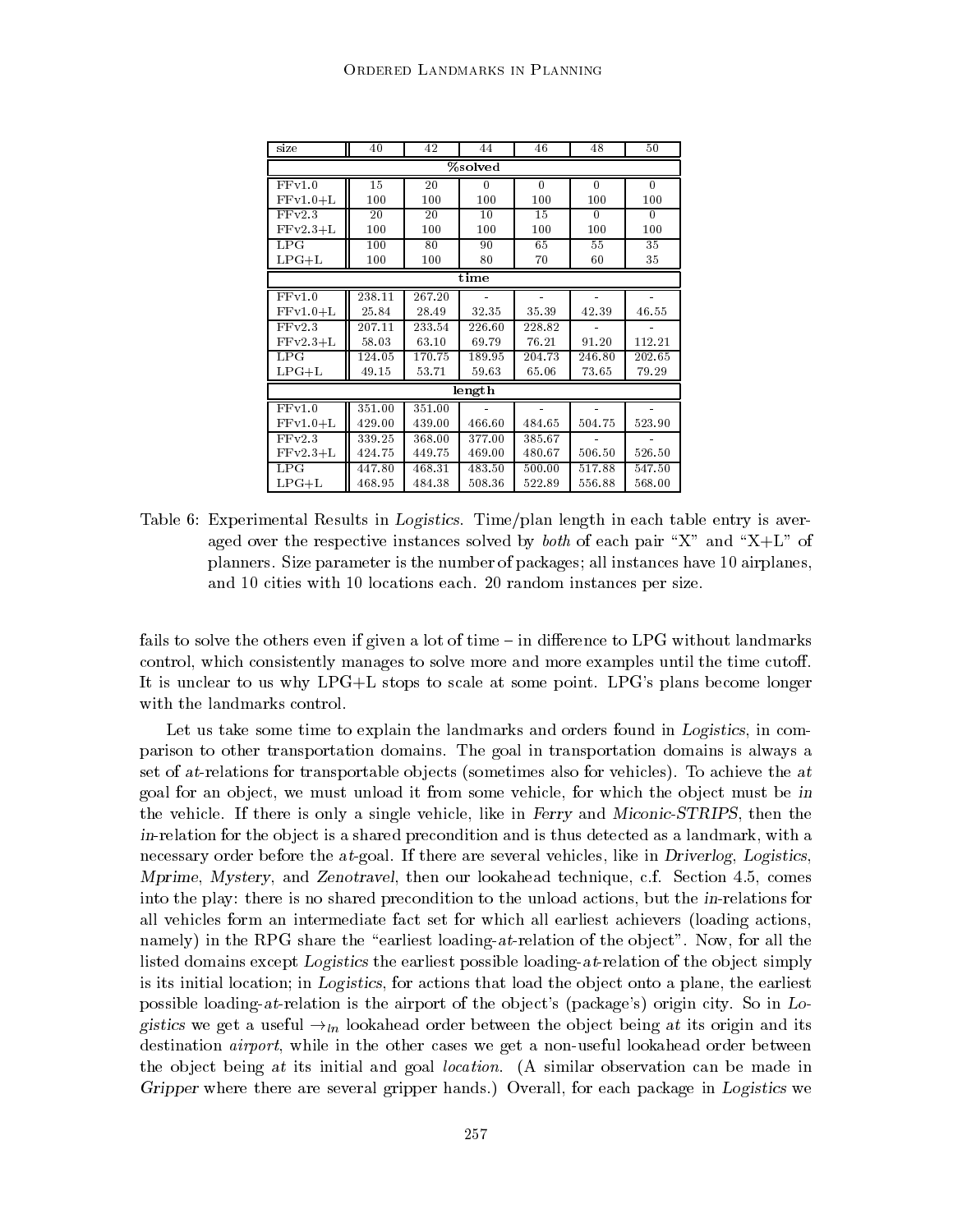get an order sequence of the form  $at(p \text{ initial-location}) \rightarrow_{gn} \text{in}(p \text{ origin-city-truck}) \rightarrow_{gn} \text{at}(p \text{ }}$ origin-city-airport)  $\rightarrow_{ln}$  at(p destination-city-airport)  $\rightarrow_{qn}$  in(p destination-city-truck)  $\rightarrow_{qn}$ at(p goal-location).<sup>20</sup> With our disjunctive landmarks control, the decomposition we get divides the package transportation into very small steps and thus helps to improve runtime. The point where we get longer plans is probably the  $\rightarrow_{ln}$  order between the package's origin and destination airports: posing the at-relations at destination airports as a disjunctive goal, the planner transports the packages between cities one-by-one, without trying to use the same plane for several packages. (As we indicated in Section 5.3, this increase in plan length can be avoided, at the cost of longer runtimes, by posing the leaf landmarks as a DNF goal of maximal consistent subsets  $-$  all at-relations at destination airports are consistent and the DNF we get is a single conjunction.)

In all transportation domains where the maps on which vehicles move are fully connected, the following phenomenon can occur. Say  $v$  is a vehicle, l is its initial location, and l' is some other location. When  $at(v)$  becomes a landmark candidate, the order  $at(v)$  $\rightarrow_{\text{an}}$  at(v l') is generated. But this order is unsound if there is at least one third location  $l''$  on v's map.<sup>21</sup> Note, however, that  $at(v \, l)$  is true in the initial state so the unsound order will be removed before search begins. It is also easy to see that, in the transportation domains we considered (including Depots), the only new orders that the unsound order  $at(v l) \rightarrow_{qn} at(v l')$  can possibly lead to in the rest of our approximation processes are of the form  $at(v \, l) \rightarrow_r L'$ , and will be removed prior to search. We remark that, when using the "safe" LGG without RPG approximation, the only landmarks and orders one gets in Logistics say, for each package goal location, that the respective truck has to be at this location at some point, and that the package has to be in this truck at some point. The resulting "decomposition" makes the base planner start by, uselessly, moving all trucks to the package goal locations, and then transport all the packages one-by-one. In comparison to the RPG-approximated richer LGGs, this yields longer plans, and a little more runtime taken by the base planner. (The runtime performance decrease in the base planner is only slight because FF and LPG are very efficient in transporting single packages to their goal.)

Our approximations are complete in Logistics in the sense that the only valid orders overlooked by them are reasonable orders between facts  $L$  and  $L'$  where there is a path of greedy necessary (or lookahead) orders from  $L$  to  $L'$  anyway. Obviously, our methods find all landmarks in Logistics, and all greedy necessary (as well as lookahead) orders between them. Reasonable orders between landmarks in Logistics arise only between landmarks  $L$  and  $L'$ both stating the position of one package/truck/airplane, where the fact interference responsible for the order is the inconsistency of different positions of the package/truck/airplane. Now, TIM detects all these inconsistencies, making condition  $(1)$  of Definition 6 a complete approximation of the relevant fact interferences in Logistics. In reasonable orders  $L \rightarrow r L'$ between positions of one truck/airplane,  $L'$  is in the aftermath of L due to situations that are uncovered by the greedy necessary (or lookahead) orders, and Lemma 1. E.g., reasonable orders between truck positions only arise due to situations like,  $at(origin-city-truck)$ 

<sup>20.</sup> Note here that there is just one truck in each city in the standard Logistics domain. With several trucks in a single city, we would get a sequence of  $\rightarrow_{ln}$  orders between the package's initial location, origin city airport, destination city airport, and goal location.

<sup>21.</sup> In domains with explicit road map connections, like the Grid domain discussed above, the order is unsound if  $l'$  can be reached from more than one location on  $v$ 's road map.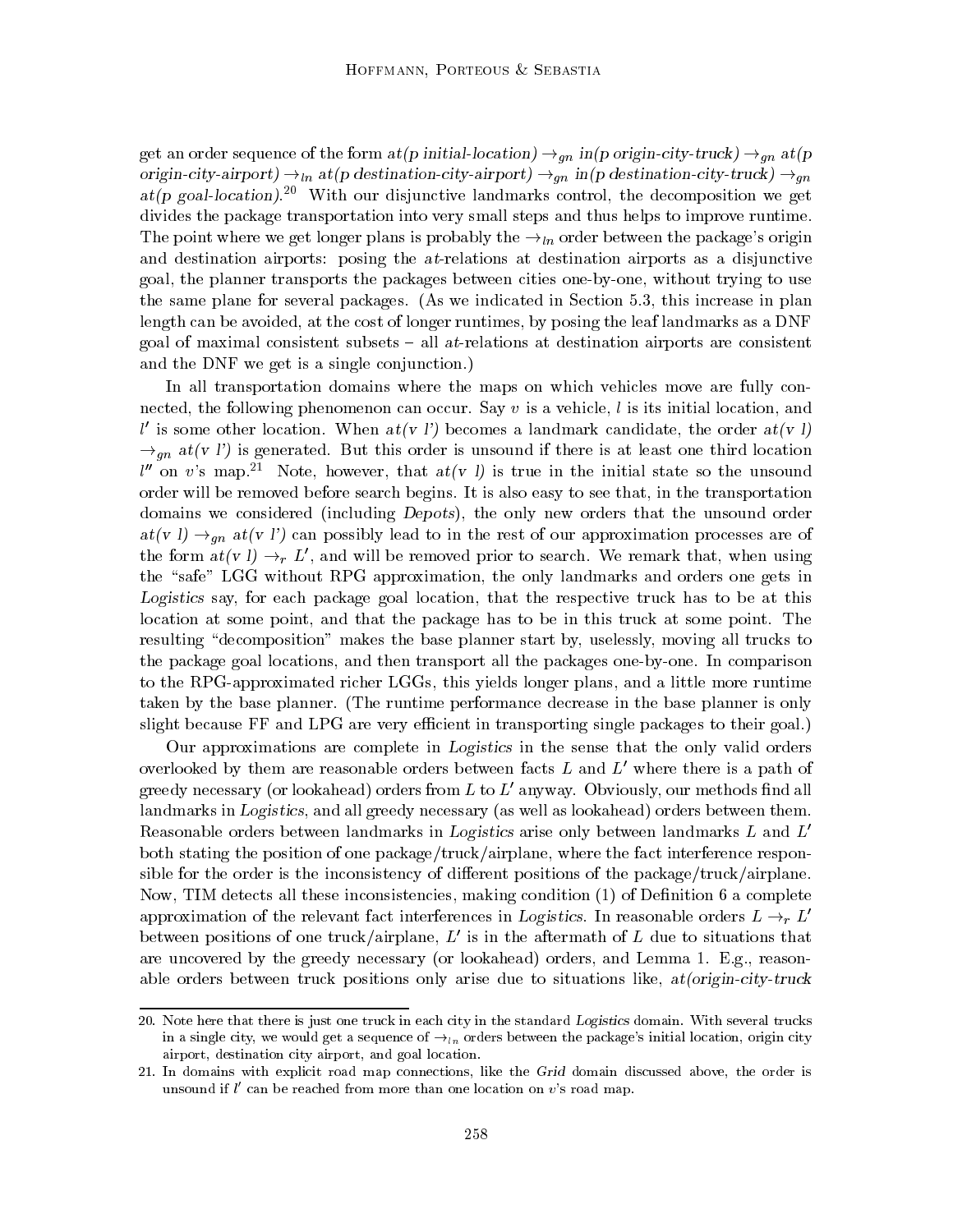p-initial-location)  $\rightarrow_r$  at(origin-city-truck origin-city-airport) because at(origin-city-truck p-initial-location)  $\rightarrow_n$  in(p origin-city-truck)  $\rightarrow_n$  at(p origin-city-airport) and at(origincity-truck origin-city-airport)  $\rightarrow_n$  at(p origin-city-airport).<sup>22</sup> The only reasonable orders we overlook are those that refer to different positions of a single package on its path  $at(p)$ initial-location)  $\rightarrow_{gn}$  in(p origin-city-truck) ... in(p destination-city-truck)  $\rightarrow_{gn}$  at(p goallocation). Later facts on such a path are in the aftermath of the earlier facts, and there are reasonable orders because all the facts are inconsistent. We do not find these orders because we skip (some of the) pairs of facts L and L' where there is a path of greedy necessary (or lookahead) orders from  $L$  to  $L'$  anyway, c.f. Section 4.2.

#### 6.9 Rovers

The Rovers domain was introduced by Long and Fox in the AIPS-2002 planning competition. The problem is to find a plan for an interplanetary rovers mission. A set of rovers can navigate along road maps of way points (i.e. the viable road map can be different for different rovers), take soil or rock samples, take images, and communicate their observations back to landers. The goal is to gather together a set of observations. There are 9 operators to navigate the rovers, to take soil/rock samples, to drop such samples (they occupy storage space), to calibrate cameras, to take images, and to communicate soil/rock/image data to landers. We generated our random instances with the software provided by Long and Fox. This software takes as inputs the number of rovers, the number of waypoints, the number of cameras, the number of "modes" (different types of images that can be taken), and the number of objectives (of which images can be taken). We generated instances featuring only a single rover, because we found that, with several rovers, similarly to what we observed in the transportation domains Driverlog, Mprime, Mystery, and Zenotravel, no non-trivial landmarks were detected (see also below). We scaled the instances via a parameter  $n$ . Each instance has one rover,  $40+n$  waypoints,  $30+n$  cameras, 5 modes, and n objectives. Table 7 shows our data for the n values 30, 32, 34, 36, 38, and 40, 20 random instances per size.

The solution percentage/runtime performance of both FF versions improves dramatically when using our landmarks control. Figure 13 in Appendix B shows that the solution percentage values for the FF versions without landmarks control would not change much with a higher runtime cutoff value. For LPG's solution percentage/runtime performance, the data in Table 7 is a bit inconclusive. LPG and LPG+L seem to scale roughly similarly, which is also suggested by Figure 13. Across all the planners, the landmarks techniques bring about an improvement in the length of the found plans. The improvement is particularly strong for LPG, and there is only a single case (for  $FFv1.0$ , size  $n = 38$ ) where the plans become a little longer using landmarks.

Our approximation methods can find various kinds of landmarks and orders in Rovers. The goal is a set of communicated-data-relations, where the data can be rock or soil analysis data, or images. For a rock or soil piece of data, the data can be gathered only by taking a sample at a specic waypoint w; if there is only a single rover r that is equipped for the right kind of analysis and that can navigate to w then we get  $at(r, w)$  as a landmark.

<sup>22.</sup> Note that several orders of this kind may lead to cycles in the LGG, when the same truck has to change between two positions in both directions due to the transportation needs of different packages. We observed such cycles, and their removal, in our experiments.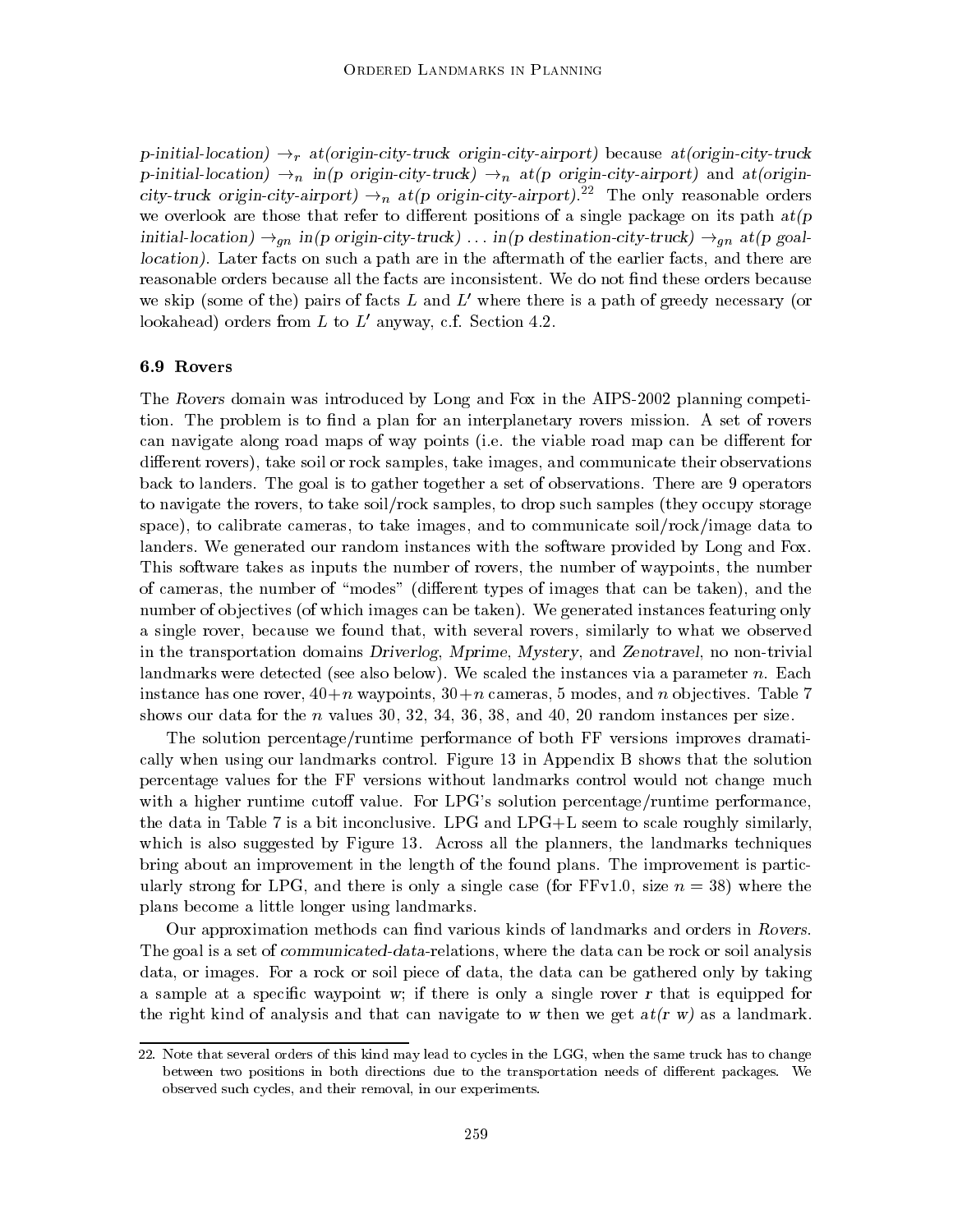| size       | 30     | 32     | 34     | 36     | 38     | 40     |  |  |  |  |
|------------|--------|--------|--------|--------|--------|--------|--|--|--|--|
| %solved    |        |        |        |        |        |        |  |  |  |  |
| FFv1.0     | 50     | 45     | 30     | 15     | 25     | 5      |  |  |  |  |
| $FFv1.0+L$ | 100    | 100    | 100    | 100    | 100    | 100    |  |  |  |  |
| FFv2.3     | 80     | 60     | 50     | 45     | 25     | 30     |  |  |  |  |
| $FFv2.3+L$ | 100    | 100    | 100    | 100    | 100    | 100    |  |  |  |  |
| LPG        | 60     | 70     | 55     | 40     | 35     | 10     |  |  |  |  |
| $LPG+L$    | 70     | 25     | 45     | 45     | 40     | 10     |  |  |  |  |
|            |        |        | time   |        |        |        |  |  |  |  |
| FFv1.0     | 181.21 | 115.81 | 217.87 | 90.57  | 167.01 | 182.38 |  |  |  |  |
| $FFv1.0+L$ | 16.18  | 13.09  | 22.40  | 11.25  | 20.21  | 17.62  |  |  |  |  |
| FFv2.3     | 174.35 | 123.85 | 180.41 | 177.12 | 155.37 | 242.56 |  |  |  |  |
| $FFv2.3+L$ | 19.71  | 17.76  | 28.49  | 2773   | 28.34  | 36.68  |  |  |  |  |
| LPG        | 153.42 | 75.40  | 202.18 | 175.65 | 176.25 | 247.36 |  |  |  |  |
| $LPG+L$    | 108.41 | 90.24  | 183.14 | 174.32 | 177.60 | 218.69 |  |  |  |  |
|            |        |        | length |        |        |        |  |  |  |  |
| FFv1.0     | 206.10 | 130.78 | 229.50 | 88.67  | 145.80 | 186.00 |  |  |  |  |
| $FFv1.0+L$ | 193.60 | 126.56 | 216.50 | 88.67  | 150.20 | 160.00 |  |  |  |  |
| FFv2.3     | 254.19 | 164.50 | 263.20 | 222.67 | 177.20 | 236.00 |  |  |  |  |
| $FFv2.3+L$ | 245.62 | 159.42 | 262.70 | 219.44 | 170.60 | 226.50 |  |  |  |  |
| LPG        | 231.75 | 119.75 | 281.25 | 229.50 | 190.00 | 203.50 |  |  |  |  |
| $LPG+L$    | 218.38 | 115.00 | 246.88 | 211.00 | 172.57 | 178.00 |  |  |  |  |

Table 7: Experimental Results in Rovers. Time/plan length in each table entry is averaged over the respective instances solved by *both* of each pair "X" and "X+L" of planners. Size parameter is the number n where the instances have n rovers,  $25 + n$ waypoints, *n* cameras, 5 modes, and  $5 + n$  objectives. 20 random instances per size.

For taking an image of an objective  $o$  in a specific mode  $m$ , we need a camera  $c$  that supports  $m$ , on a rover r that can navigate to a point w from which  $o$  is visible. If there is only one appropriate combination of c, r, and w, then we get  $at(r, w)$  and calibrated(c) as landmarks. In that case, if there is only one appropriate calibration target for c, we also get the respective rover position as a landmark. Reasonable orders arise, e.g., if there are several landmarks involving the position of the same rover. E.g., if a camera on a rover  $r$ must be calibrated at a waypoint w, and be used to take an image at a waypoint  $w'$ , then we get a reasonable order  $at(r w) \rightarrow_r at(r w')$ . Unsound orders can arise when the RPG wrongly approximates the structure of the road map. For example, an unsound order  $at(r)$  $w \rightarrow_{\text{an}} a t(r \, w')$  is extracted when  $at(r \, w')$  is a landmark candidate, in the RPG r first reaches w' from w, but really there are several locations from which r can reach  $w'$ . The unsound  $\rightarrow_{gn}$  orders can lead to unsound  $\rightarrow_r$  orders. The unsound orders are not bad for the performance, though. When we used the "safe" approximation of  $\rightarrow_n$  orders, the LGGs we got were non-trivial, namely basically the same as those with the RPG approximation, except for the unsound orders due to the wrong approximation of the road map. In terms of planner performance, compared to the RPG-approximated LGGs the sparser "safe" LGGs yielded longer runtimes (by about a factor 2), and also somewhat longer plans, for FFv1.0; for FFv2.3 runtime and plan length stayed roughly the same, except in the largest group of examples where the "safe"' LGGs yielded longer runtimes by a factor of  $3$ ; for LPG no signicant changes were observable.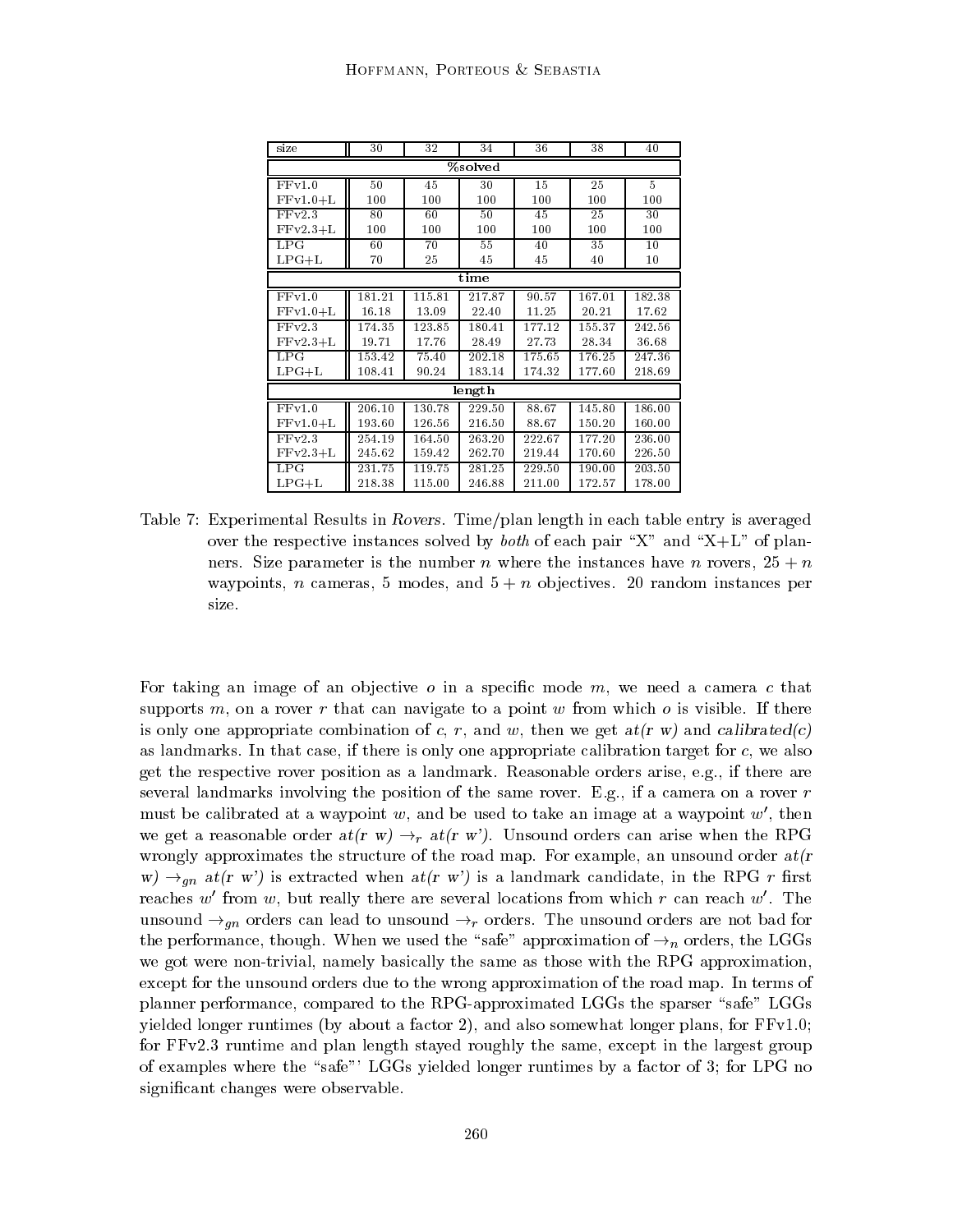As for completeness of our approximations, we did not check this in full detail but it seems that our techniques do not overlook any valid orders in Rovers. (Except, as above in Logistics, reasonable orders  $L \rightarrow r L'$  where there is a path of greedy necessary orders from L to  $L'$  anyway.) The only possible destructive interactions between landmarks are due to different positions of the same rover (which TIM detects as per fact inconsistency), or due to common delete effects of all achievers (as detected per condition 3 of Definition 6). The only possible reasons for (greedy) necessary orders, and for a fact being a landmark, lie in the form of the road maps of the individual rovers, and of their capabilities regarding taking rock/soil samples and images. All these structures are uncovered when using the RPG, i.e., for all facts  $P$ , the set of actions that can be used to achieve  $P$  (for the first time) is a superset of the set of achievers of  $P$  that appear (earliest) in the RPG.

In the presence of several rovers, where each rover can navigate to most of the waypoints as in the instances generated with Long and Fox's generator, only few landmarks and orders exist (because most of the time there are several alternative ways to do a certain job), making the decomposition imposed by our search control uninteresting. As said above, this is why we ran our experiments with instances featuring only a single rover.

#### 6.10 Tyreworld

The Tyreworld domain was first designed by Stuart Russel (Russell & Norvig, 1995). Flat wheels on a car must be exchanged with spare tyres, which involves a number of different working steps. Problem size scales with the number of flat wheels. There are 13 operators to open/close the boot, to fetch/put away something from/into the boot, to loosen/tighten nuts, to jack up/jack down hubs, to do up/undo nuts, to put on/remove wheels, and to inflate wheels. To exchange a single wheel, one has to open the boot, fetch the spare wheel and the pump and the jack and the wrench, in
ate the spare wheel, loosen the nuts on the right hub, jack up the hub, undo the nuts, remove the flat wheel, put on the spare wheel, do up the nuts, jack down the hub, and tighten the nuts. The tools must be put back into the boot at the end. There is only a single Tyreworld instance per size, and we used the generator provided on the FF homepage to generate examples with up to 30 flat wheels.<sup>23</sup> The results are very easy to interpret, so we do not include a detailed table here. FFv1.0 can solve tasks with up to 22 wheels within our 300 second time limit.  $FFv1.0+L$  comfortably scales up to the task with 30 wheels, which it solves in 14.28 seconds. For FFv2.3, which easily scales up to the task with 30 wheels (solved in 7.57 seconds) landmarks do not bring a runtime improvement (indeed, the runtimes become somewhat worse). For LPG, which also easily scales up to 30 wheels (14.55 seconds), the runtime behaviour is similar. As for plan length, this becomes somewhat longer for FFv1.0 and LPG when using landmarks; for FFv2.3, plan length remains the same.

Let us consider the (sub-)goals and orders in *Tyreworld* instances. Such instances have rather many top level goals. There are in-boot goals for all tools, and a closed-boot goal. For each flat wheel, we have an on goal for the respective spare wheel and hub, an *inflated* goal for the spare wheel, a tight goal for the nuts on the hub, and an in-boot goal for

<sup>23.</sup> It certainly sounds funny to encode a problem involving a car with 30 wheels all flat at the same time. But of course, what we are interested in here is the underlying structure of the problem, which does not depend on the names given to the predicates and operators.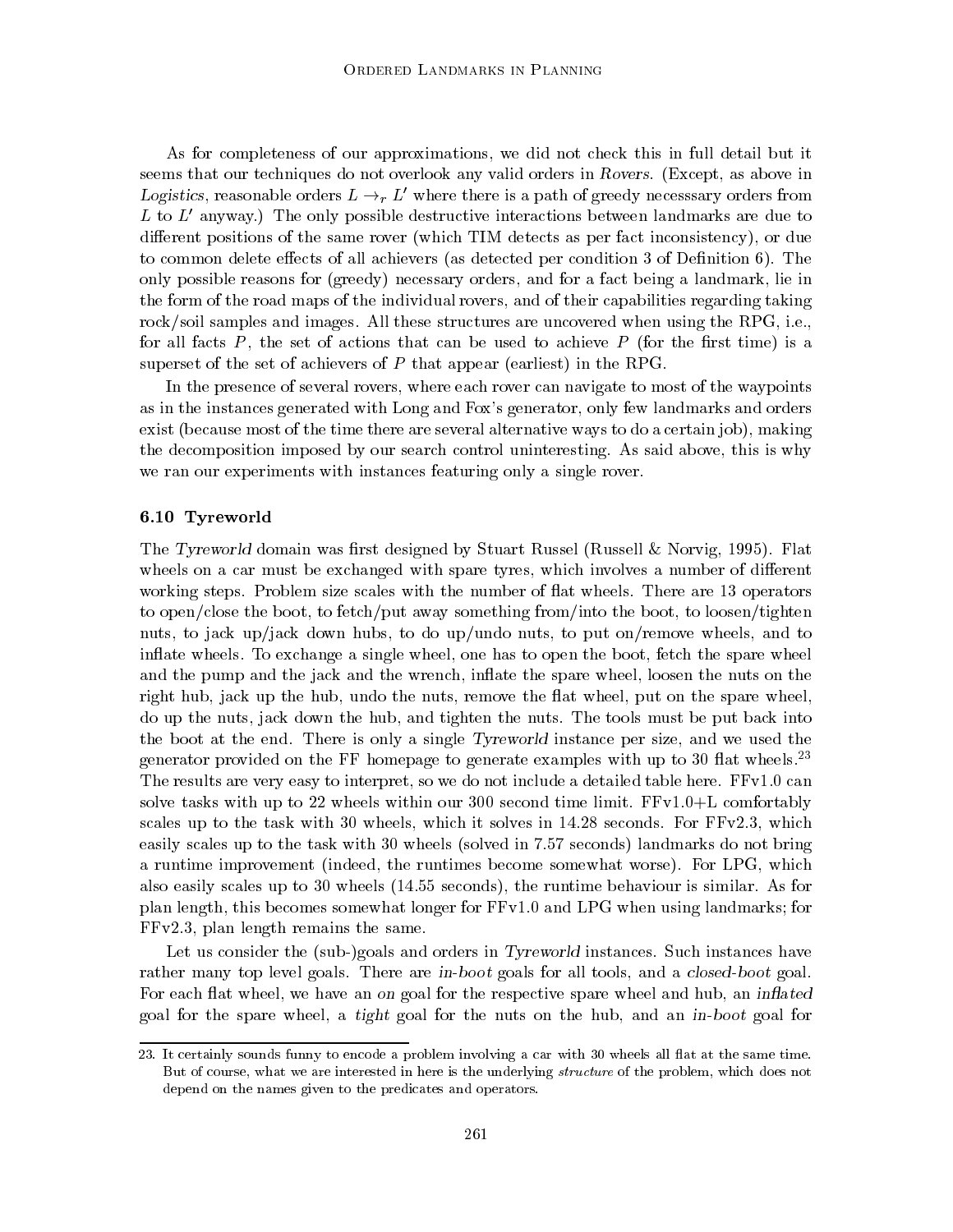the flat wheel. Reasonable orders between these goals tell us that, first, we should inflate the spare wheels, then mount these on their respective hubs, then tighten the nuts, then put the flat wheels and the tools into the boot, then close the boot. We do get some landmarks and orders beyond this, stating that at some point we must hold each spare wheel, and that at some point the hubs with at wheels on must be made free. But this additional information is apparently not enough to make a significant difference over the Goal Agenda technique (which works with reasonable orders on top level goals). This explains the behaviour of FFv1.0 and FFv2.3: remember that these planners are basically the same except that FFv2.3 uses the Goal Agenda. Using landmarks, FFv1.0 becomes roughly as efficient as  $FFv2.3$ , at the cost of longer plans. For  $FFv2.3$ , in contrast, nothing much changes by using landmarks on top of the Goal Agenda, except an additional overhead for the landmarks computation. For LPG, it seems that this planner is very efficient in Tyreworld even without any goal ordering techniques. Our approximation algorithms are sound in Tyreworld, which is easy to see from the simple structure of the operators and initial states, which imply that all the approximated  $\rightarrow_{qn}$  orders are, in fact,  $\rightarrow_{n}$  orders. We did not check completeness in full detail, but could not find a case of a valid order that wasn't found by our approximation methods.

## 6.11 Unsound Orders

Briefly summarised, our observations regarding (the effect of) unsound orders in the RPGapproximated LGG are the following:

- $\bullet$  *Diocksworld-arm*  $-$  *no unsound orders generated.*
- $\bullet$  *Blocksworld-no-arm –* no unsound orders generated.
- $\bullet$  *Depots*  $-$  no unsound orders generated.
- $\bullet$  -reecell  $\hspace{0.1mm}-$  unsound orders may be generated. With the sound approximation, one gets very few landmarks, but slightly more reliable behaviour.
- $\bullet$  Grid  $-$  unsound orders may be generated. With the sound approximation, one gets very few landmarks, but somewhat better runtime behaviour. This is probably due to con
icts between the individual sub-tasks associated with the individual goal keys, arising when using the richer, potentially unsound, LGGs.
- $\bullet$  *Logistics –* unsound orders may be generated, but are all removed prior to search since they refer to initial state facts. With the sound approximation, one gets very few landmarks, and a bad problem decomposition resulting in worse runtime and plan length behaviour.
- $\bullet$  Kovers  $-$  unsound orders may be generated. With the sound approximation, one gets only slighty smaller sets of landmarks, resulting in similar, or somewhat worse, performance in our experiments.
- $\bullet$  1 yreworld no unsound orders generated.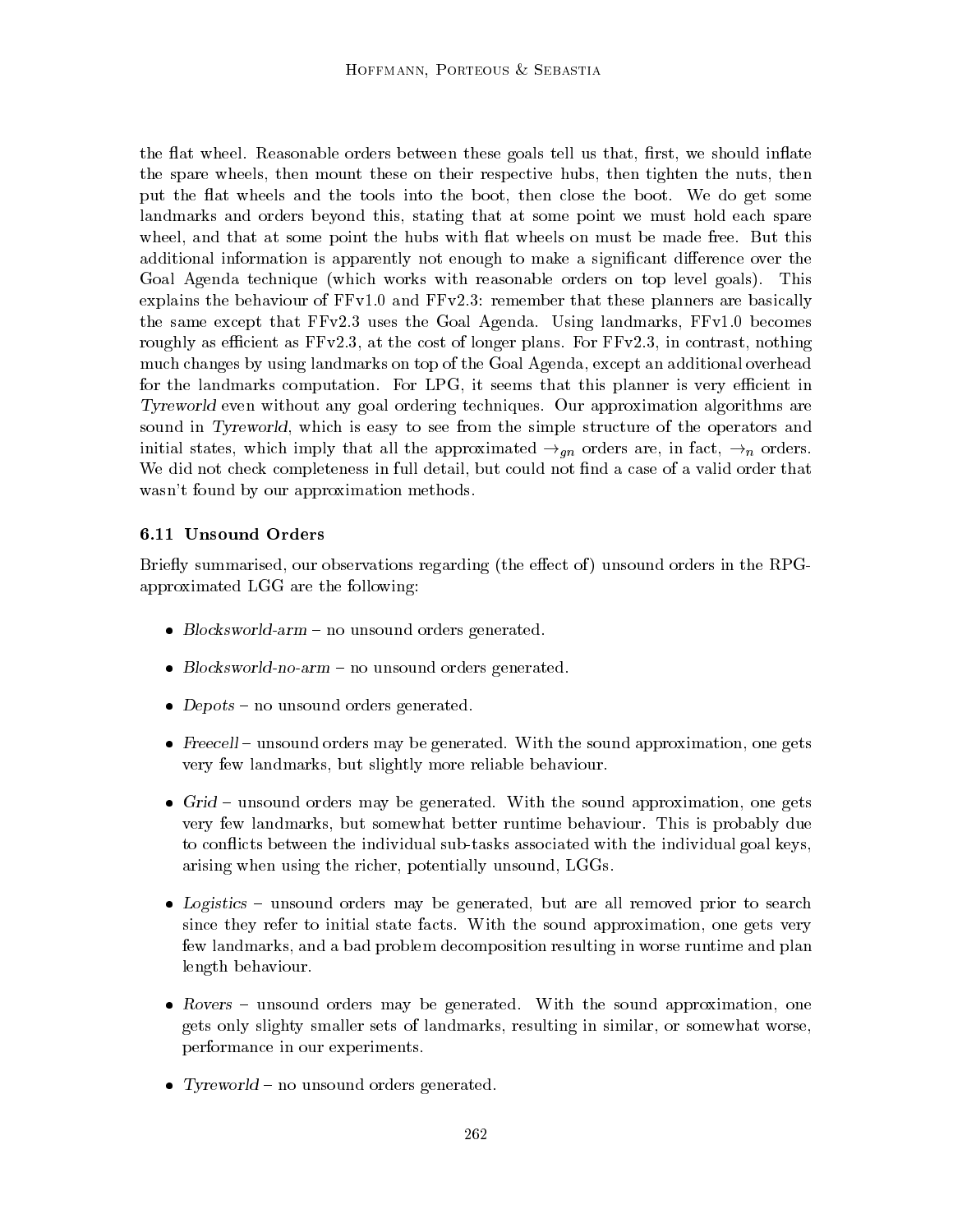## 7. Discussion

Various attempts have been made in the past to detect goal ordering constraints and use them for speeding up planning. All of these approaches differ considerably from our work. We list the most closely related ones. Irani and Cheng (1987) order a goal B after a goal A if, roughly speaking, A must be achieved before B can be achieved. The same authors later extended their notions to sets of goals (Cheng & Irani, 1989). In difference to our work, only top-level goals are considered. The same holds true for the work of Hullem et al. (1999) who define a number of different ordering relations between top-level goals, which they approximate using (non-instantiated) operator graphs (Smith & Peot, 1993). A similar idea is explored in the PRECEDE system of McCluskey and Porteous (1997). They look at identifying necessary orders between top level goals but the focus of their approach is different: they develop a method for the construction of planning domain models and, within this, orders are identified *once* only for a given domain (rather than being problem instance specic) and are then exploited both for further validation of the domain model and also at planning time. Knoblock (1994) describes the ALPINE system, which does consider problem sub-goals to compute an "abstraction hierarchy" for the Prodigy planner (Fink & Veloso, 1994). In ALPINE, a sub-goal A is ordered before a sub-goal B if A must possibly be achieved first in order to achieve B. This is different from our work where orders of this kind are inserted when A must *necessarily* be achieved first in order to achieve B (also, the way these orders are used to structure the search is very different). Further, in difference to our approach,  $\text{ALPINE}$  does not consider the possible *negative* interactions between sub-goals, which we use to extract reasonable orders.

Koehler and Hoffmann (2000) provide the formal notion of reasonable orders between top-level goals, which they approximate and use for (potentially) splitting a planning task into several smaller sub-tasks. We extend this approach by the new dimension of necessary sub-goals, landmarks. By doing so, we obtain (potentially) more ordering information, e.g. in domains such as Grid, Freecell, Logistics, and Rovers, where the approach previously could do nothing to structure the search (because the achievement of one top level goal does not, or only very subtly, affect the achievement of another one). We provide a natural formal extension of reasonable orders to landmarks, clarify the computational complexity of our notions, and describe domain-independent and planner-independent algorithmic methods to approximate our definitions and to exploit the resulting ordering information. Our experiments show that our technology often speeds FF up signicantly, sometimes dramatically, even when already using Koehler and Homann's goal ordering techniques. A preliminary implementation of landmarks to control LPG shows that runtime gains are obtainable for this planner, too.

Various interesting research questions are open. For example, it is unclear to us why our landmarks technique often has less runtime impact on LPG than on FF; it ought to be investigated how our techniques can be better integrated with the LPG code. It might also be that, overall, there are alternative ways of using landmarks (e.g. as a plan initialisation technique rather than as a disjunctive search control framework) that work better for LPG. As another open topic, as said before our current technology removes, prior to planning, all cycles in the ordering relations. Instead, it could be investigated if these cycles can contain useful structural information, and how to exploit this information. Alternatively it could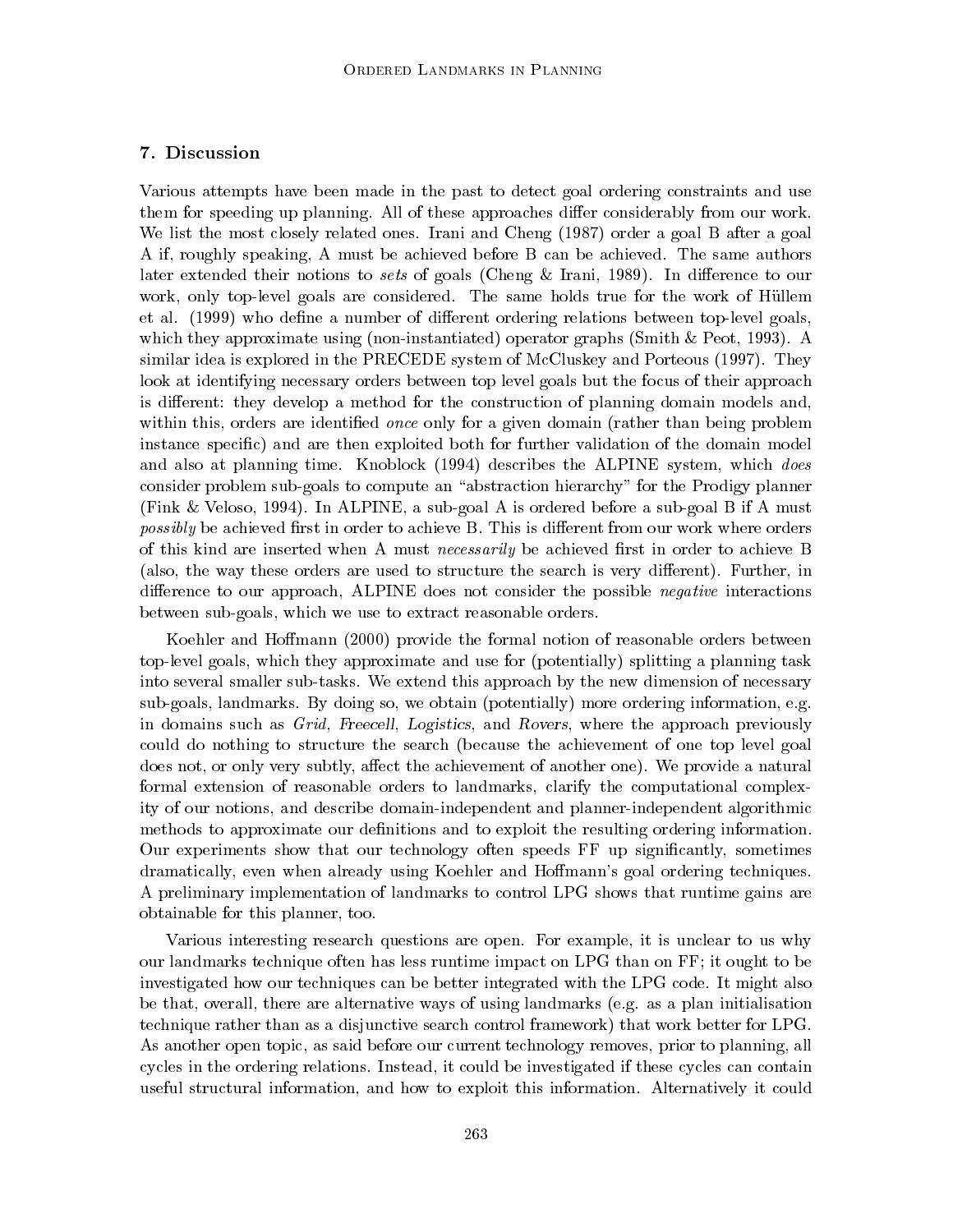be investigated how several distinct points of truth of the same fact could be taken account of in the LGG, thereby avoiding the cycle problem altogether (or at least to a certain extent). It remains open how to avoid the performance loss that can arise if the planner frequently "switches" between conflicting parts of the LGG (c.f. our observations in Grid, Section 6.7). It also remains open how to lift our techniques to more powerful planning paradigms, in particular ADL, numeric, and temporal planning. As for ADL, lifting our definitions is probably straightforward, but extending the approximation techniques (e.g. the computation of "shared precondition facts" when preconditions are complex formulas) seems difficult. It probably makes more sense to look at an extension of STRIPS with conditional action effects only (planners such as FF (Hoffmann  $\&$  Nebel, 2001) and IPP (Koehler et al., 1997) compile full-scale ADL down into such a format prior to planning). As for numeric planning, we believe that our definitions and approximation techniques can be naturally extended based on the \monotonicity" concept introduced with Metric-FF by Hoffmann (2003). Such techniques are likely to be useful in domains like Settlers (Long  $\&$ Fox, 2003) where the numeric variables carry most of the information of what is needed to solve the task. In temporal planning, it seems our techniques could, in principle, be used with no extensions whatsoever (except adjusting them to the new syntax). It might be possible, however, to enrich the landmarks graph (the LGG) with information about the time that is at least needed to get from one landmark (a shared precondition, e.g.) to another one. Such additional information can probably play a useful role in the temporal planning process.

Finally, staying within the STRIPS setting, there are two interesting topics opened up by our preliminary handling of "lookahead necessary" orders. Currently we order  $L \rightarrow_{ln} L'$ if L' is a landmark, and there is an intermediate fact set  $\{L_1,\ldots,L_m\}$  such that all achievers of  $L'$  have (at least) one fact  $L_j$  as precondition, and all achievers of any of the facts  $L_j$ share the precondition L. Now:

- 1. The intermediate set  $\{L_1,\ldots,L_m\}$  we use is a *disjunctive landmark* in the sense that  $L_1 \vee \ldots \vee L_m$  must be true at some point on every solution plan. While currently we use  $\{L_1,\ldots,L_m\}$  only to possibly find new landmarks L, disjunctive landmarks really are a generalisation of our approach. The landmarks we considered in this paper are the special case where the disjunctive landmarks are singleton sets. It remains to explore the general case. Interesting issues are to be resolved concerning the choice of disjunction candidates, and the definition of, e.g., reasonable orders.
- 2. While currently we look only one step ahead, in general one can look any number  $k$ of steps ahead: find  $k$  intermediate sets by backchaining over possible achievers, such that at the kth level there is a shared precondition. Obviously, doing so it would be critical to find good heuristics for selecting intermediate fact sets, and to trade the effort invested for the extended backchaining against the value of the obtained ordering information.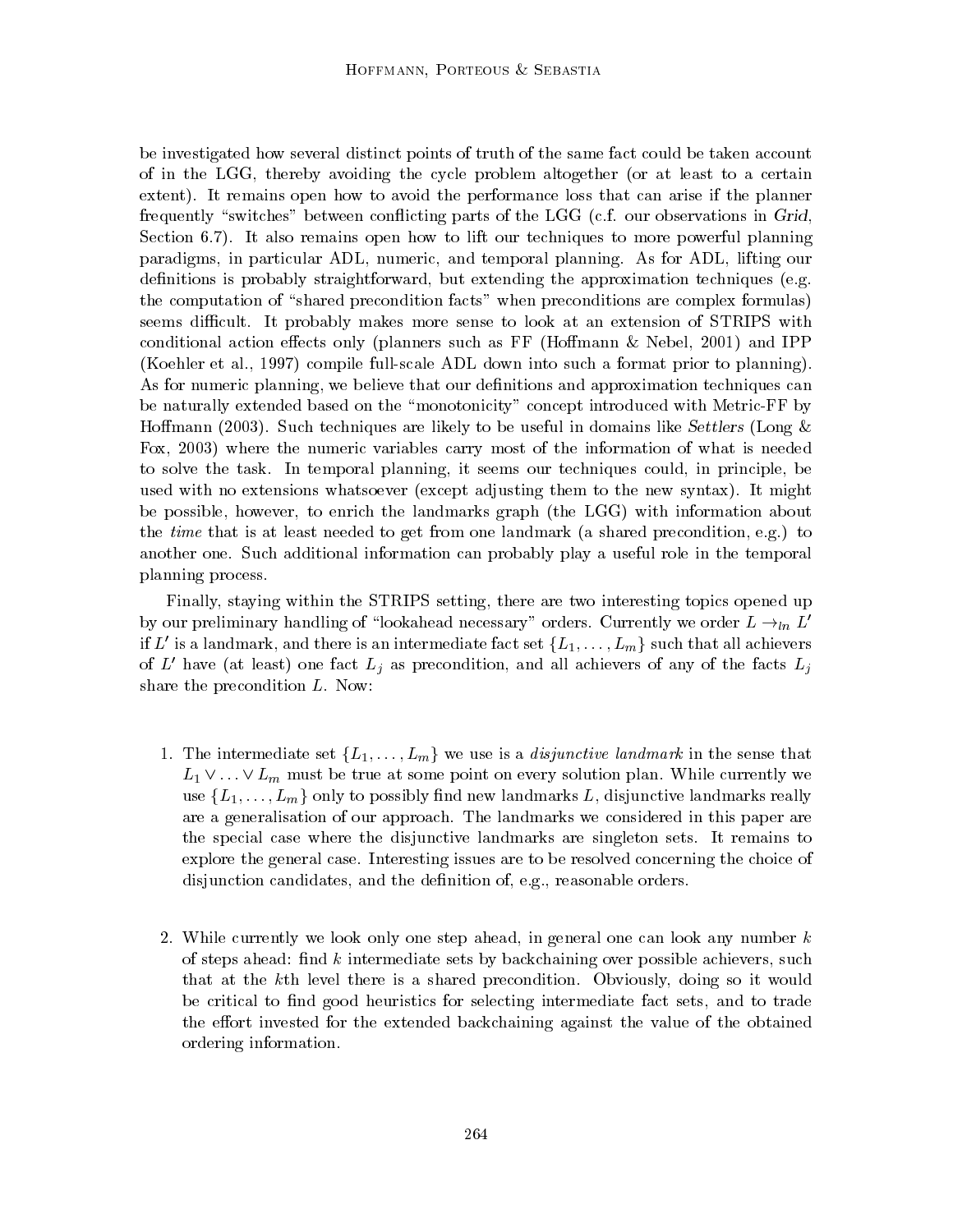#### Acknowledgments

The authors wish to thank Maria Fox and Derek Long for providing the TIM API. We are also very thankful to Alfonso Gerevini and Ivan Serina for their help with running/modifying the LPG system. We thank Malte Helmert for pointing out some NP-reductions. We finally wish to thank the anonymous reviewers for their comments, which were very helpful to improve the paper. This article is an extended and revised version of a paper (Porteous, Sebastia, & Hoffmann, 2001) that was published at ECP-01.

## Appendix A. Proofs

This appendix contains two kinds of proofs: first, statements about the computational complexity of deciding about our ordering relations; second, statements about our sufficient criteria for reasonable orders (i.e., implications from necessary orders and inconsistency to reasonable orders). Each kind of proofs is presented in one subsection.

#### A.1 Computational Complexity

**Theorem 1** Let LANDMARK denote the following problem: given a planning task  $(A, I, G)$ , and a fact L; is L a landmark?

#### Deciding LANDMARK is PSPACE-complete.

**Proof:** Hardness is proven by polynomially reducing the complement of PLANSAT – the decision problem of whether there exists a solution plan to a given arbitrary STRIPS planning task (Bylander, 1994) – to the problem of deciding LANDMARK. Given a planning task  $(A, I, G)$ , obtain the modified action set A' by adding the three actions

$$
(pre, add, del)
$$
  
\n
$$
(\{F\}, I, \{F\}),
$$
  
\n
$$
(\{F\}, \{L\}, \{F\}),
$$
  
\n
$$
(\{L\}, G, \emptyset)
$$

and obtain the modied initial and goal states by

$$
I':=\{F\},\; G':=G
$$

Here, F and L are new facts. In words, attach to  $(A, I, G)$  an artificial way of by-passing the task. On that by-pass,  $L$  must be added.  $L$  is a landmark in the modified task iff  $(A, I, G)$  is not solvable.

Membership follows because a fact is a landmark if and only if it is an initial- or goalfact, or the task becomes unsolvable when ignoring all actions that add the fact. Deciding unsolvability  $-$  the complement of PLANSAT $-$  is in PSPACE.  $\Box$ 

**Theorem 2** Let NECESSARY-ORD denote the following problem: given a planning task  $(A, I, G)$ , and two facts L and L'; does  $L \rightarrow_n L'$  hold?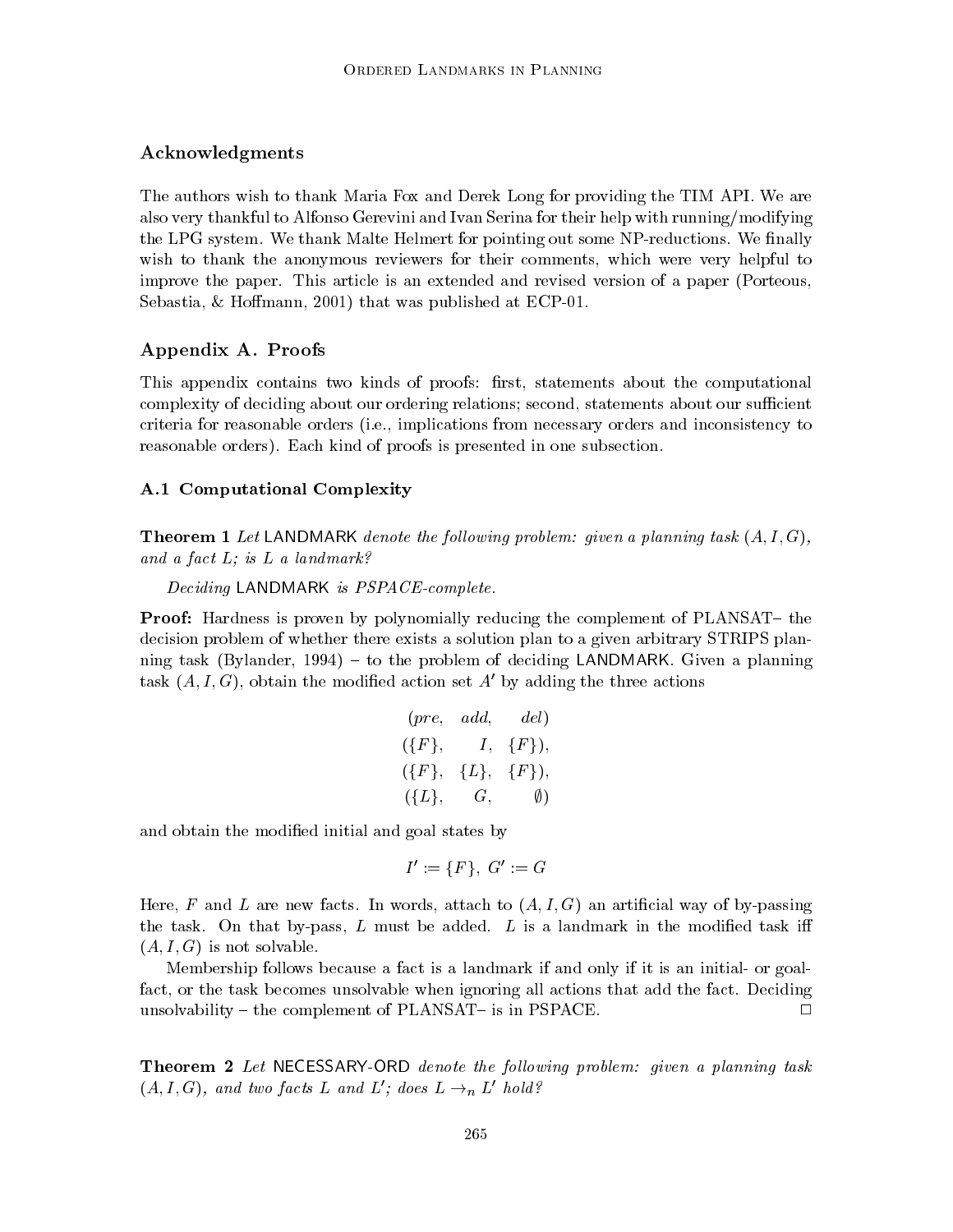#### Deciding NECESSARY-ORD is PSPACE-complete.

Proof: Hardness is proven by polynomially reducing the complement of PLANSAT to the problem of deciding NECESSARY-ORD. Given a planning task  $(A, I, G)$ , obtain the modified action set  $A'$  by adding the three actions

$$
\begin{array}{ccc} (pre, & add, & del) \\ ( \emptyset, & \{L\}, & \emptyset), \\ ( \{L\}, & \{L'\}, & \emptyset) \\ ( G, & \{L'\}, & \emptyset) \end{array}
$$

and obtain the modied initial and goal states by

$$
I':=I,\,\,G':=\{L,L'\}
$$

Here, L and L' are new facts. The only chance of achieving L' without having L true a priori is when the original goal  $G$  has been achieved. Thus, there is the necessary order  $L \rightarrow_n L'$  if and only if the original task is unsolvable.

A non-deterministic algorithm that decides the complement of NECESSARY-ORD in polynomial space is the following. Iteratively guess actions, keeping in memory always only the current state and its predecessor. If n is the total number of different facts in  $(A, I, G)$ , 2<sup>1</sup> such guessing steps sumce to visit all reachable states (one can use a counter to keep track of the number of guessing steps already made).  $L \rightarrow_n L'$  does not hold if and only if L' is true initially, or there is a state that contains L' such that the state's predecessor does not contain L. Finished with NPSPACE  $=$  co-PSPACE  $=$  PSPACE.  $\Box$ 

Note that L and  $L'$  are landmarks in the hardness part to the proof of Theorem 2.

**Theorem 3** Let GREEDY-NECESSARY-ORD denote the following problem: given a planning task  $(A, I, G)$ , and two facts L and L'; does  $L \rightarrow_{qn} L'$  hold?

Deciding GREEDY-NECESSARY-ORD is PSPACE-complete.

Proof: Hardness is proven by exactly the same argument as in the proof to Theorem 2. For membership, one can use the same algorithm except that now one must also remember whether or not  $L'$  has been true yet, and check only the predecessors of those states where  $L'$  is true the first time.

**Theorem 4** Let AFTERMATH denote the following problem: given a planning task  $(A, I, G)$ , and two facts L and  $L'$ ; is L' in the aftermath of  $L^2$ 

Deciding AFTERMATH is PSPACE-complete.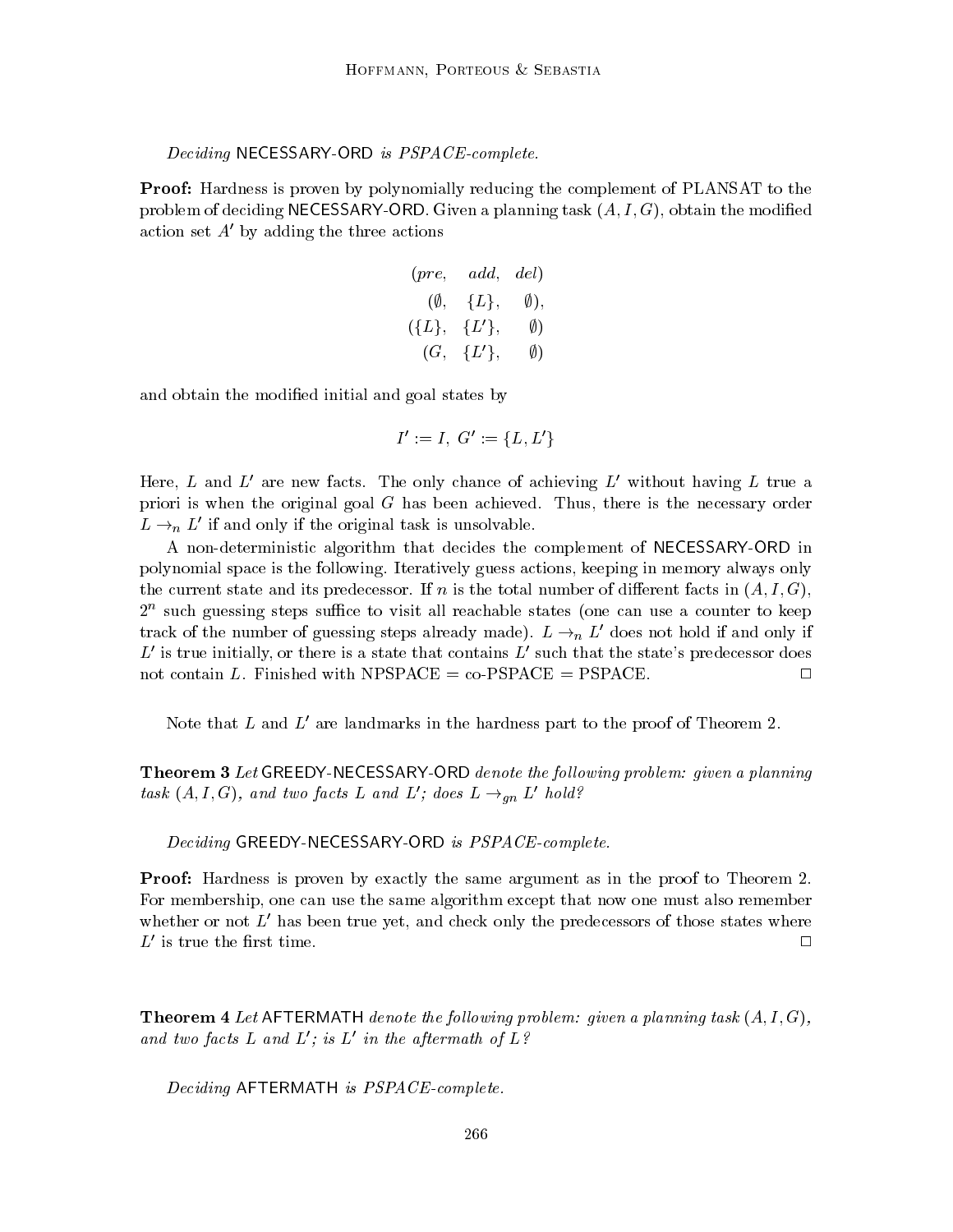Proof: Hardness is proven by reduction of the complement of PLANSAT. Given a planning task  $(A, I, G)$ , obtain the modified action set A' by adding the actions

$$
(pre, add, del)
$$
  
\n
$$
(\{F\}, \{L'\}, \{F\}),
$$
  
\n
$$
(\{L'\}, \{L\}, \{L'\}),
$$
  
\n
$$
(\{L\}, \{L\}, \{L\}),
$$
  
\n
$$
(\{L\}, \{L'\}, \emptyset),
$$
  
\n
$$
(\{L,L'\}, \{G, \emptyset\})
$$

and obtain the modied initial and goal states by

$$
I':=\{F\},\,\,G':=G
$$

Here,  $F$ ,  $L$ , and  $L'$  are new facts. In words, what happens is this. The only state in  $s \in S_{(L',-L)}$  is the one that results from applying the first new action to the initial state. One must then add L. Afterwards, there is the choice to either solve the original task, or achieve  $L'$  and solve the task using the last of the new actions. There is a plan from s on which  $L'$  is not true at some point after L if and only if the original task is solvable.

A non-deterministic algorithm that decides the complement of AFTERMATH in polynomial space is the following. Iteratively guess  $2<sup>n</sup>$  actions, where n is the total number of different facts in  $(A, I, G)$ . L' is not in the aftermath of L if and only if there is an action sequence that contains a state  $s \in S_{(L',-L)}$  and that achieves the goal, such that either L is not true between s and the first goal state, or  $L'$  is not true between L and the first goal state (checking  $s \in S_{(L', -L)}$  and points where L, L', or the goal are true the first time can be done by keeping appropriate flags). Finished with NPSPACE =  $co-PSPACE = PSPACE$ .  $\Box$ 

**Theorem 5** Let REASONABLE-ORD denote the following problem: given a planning task  $(A, I, G)$ , and two facts L and L' such that L' is in the aftermath of L; does  $L \rightarrow_r L'$  hold?

Deciding REASONABLE-ORD is PSPACE-complete.

**Proof:** The hardness proof is exactly the same that Koehler and Hoffmann (Koehler & Hoffmann, 2000) use for proving PSPACE-hardness of deciding about reasonable orders, proceeding by a polynomial reduction of (the complement of ) PLANSAT. Given an arbitrary planning task  $(A, I, G)$ , introduce new atoms L, L', F and F' and obtain the modified action set  $A'$  by adding the three actions

$$
(pre, \qquad add, \qquad del)\\ (\{F\}, \quad \{L',F'\}, \quad \{F\}),\\ (\{L',F'\}, \qquad \quad I, \quad \{F'\}),\\ (G, \qquad \{L\}, \qquad \emptyset)
$$

and modify the initial and goal states by

$$
l \; \text{states by} \; \; \\ I' := \{F\}, \; G' := G \cup \{L, L'\}
$$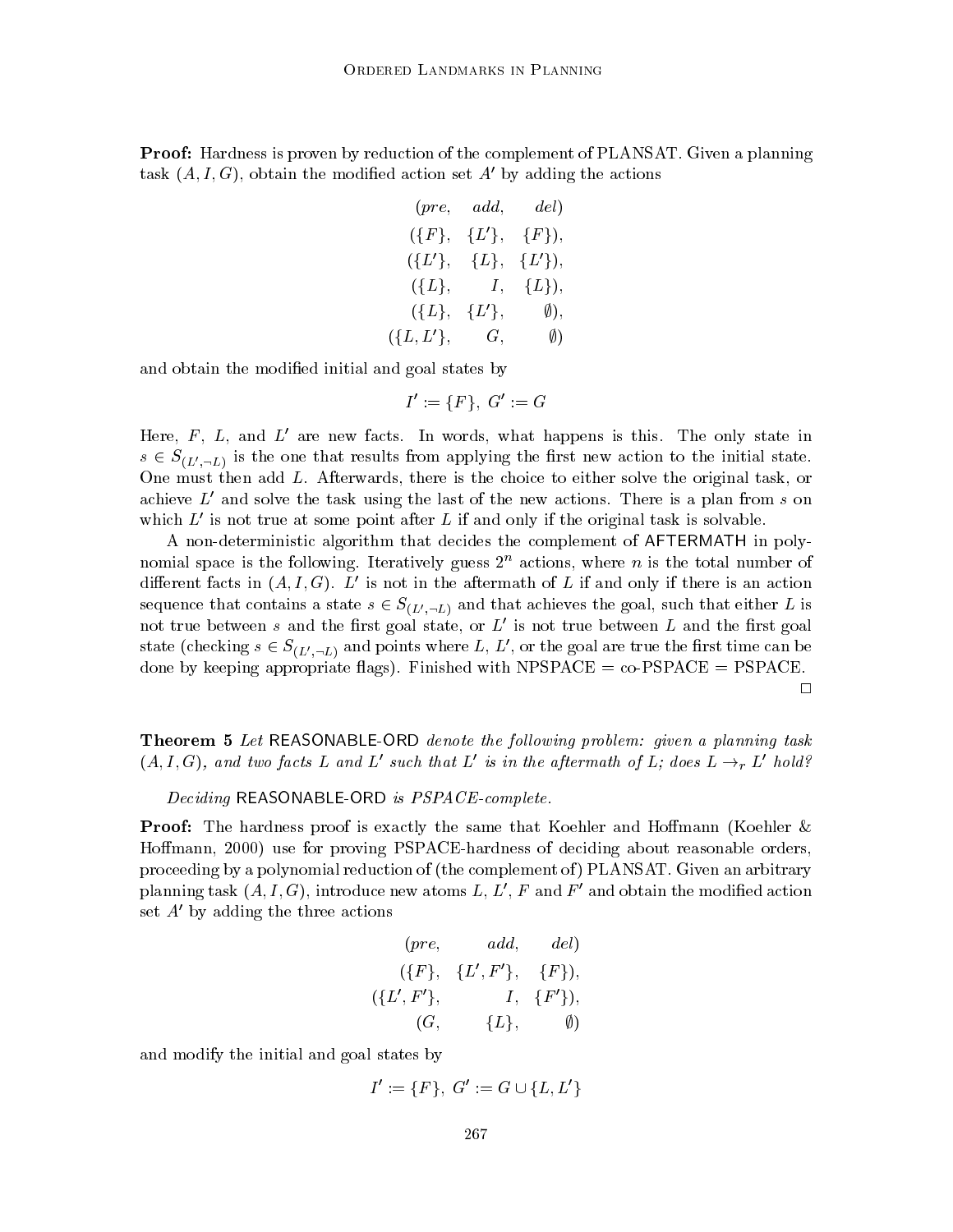Here, F, F', L, and L' are new facts. L and L' are goals in the modified task so in particular L' is in the aftermath of L. In the modified task,  $S_{(L',-L)}$  contains the single state  $\{L', F'\}$ . From there, all plans that achieve L delete  $L'$  if and only if there is no such plan, i.e., if and only if the original task is unsolvable.

A non-deterministic algorithm that decides the complement of REASONABLE-ORD in polynomial space is the following. Iteratively guess  $2^n$  actions, where n is the total number of different facts in  $(A, I, G)$ , and check whether there is an action sequence that contains a state  $s \in S_{(L',-L)}$ , such that, after s, L' does not get deleted before L gets achieved (the necessary information about the sequence can be stored in flags). Finished with NPSPACE  $=$  co-PSPACE  $=$  PSPACE.

#### A.2 Sufficient Criteria

**Lemma 1** Given a planning task  $(A, I, G)$ , and two landmarks L and L'. If either

- 1.  $L' \in G$ , or
- 2. there are landmarks  $L = L_1, \ldots, L_{n+1}, n \geq 1, L_n \neq L'$ , such that  $L_i \rightarrow_{qn} L_{i+1}$  for  $1 \leq i \leq n$ , and  $L' \rightarrow_{gn} L_{n+1}$ ,

then  $L'$  is in the aftermath of  $L$ .

**Proof:** The case where  $L' \in G$  is trivial. We prove the other case. Let  $s \in S_{(L', \neg L)}$ ,  $s = Result(I, P)$ , be a state where L' was achieved strictly before L on the action sequence P. As  $L = L_1$  has never been true on the path P from the initial state to s, neither has  $L_2$  been true, or we have a contradiction to  $L_1 \rightarrow_{qn} L_2$ :  $L_2$  is not true initially so it would have to be made true the first time at some point; immediately before this point,  $L_1$  would need to be true. The same argument applies iteratively upwards to all pairs  $L_i$  and  $L_{i+1}$ , implying that none of  $L_1,\ldots,L_n$  have been true yet on the path to s. Likewise,  $L_{n+1}$  can not have been true yet on the path to s.

Now, observe that, on any solution plan P' from s, L' is true one step before  $L_{n+1}$  is true the first time. This simply follows from the greedy necessary order between the two facts. Say  $P' = \langle a_1, \ldots, a_m \rangle$  is a solution plan from s,  $G \subseteq Result(s, P')$ . As  $L_{n+1}$  is a landmark, and  $L_{n+1}$  has not been true on the path to s, P' fulfills  $L_{n+1} \in Result(s, \langle a_1, \ldots, a_j \rangle)$ for some  $1 \leq j \leq n$ . Assume j is the lowest such index. Then  $L_{n+1}$  is made true the and  $L_{n+1}$  has not been true on the path to s, P' fulfills  $L_{n+1} \in Result(s, \langle a_1, \ldots, a_j \rangle)$ <br>for some  $1 \leq j \leq n$ . Assume j is the lowest such index. Then  $L_{n+1}$  is made true the<br>first time at the end of the path  $P \circ \langle a_1$  $L' \in Result(s, \langle a_1, \ldots, a_{j-1} \rangle)$ . So the first occurrence of  $L_{n+1}$  is at a point j while an occurrence of  $L'$  is at  $j - 1$ .

We now arrive at our desired property by a simple backward chaining on the sequence  $L_1, \ldots, L_n$ . We know that  $L_{n+1}$  is first true at point  $j > 0$  on the action sequence  $P' =$  $\langle a_1,\ldots,a_m\rangle$ . With  $L_n \to_{gn} L_{n+1}$ , we thus have that  $L_n$  is true at  $j-1$ . Because  $L_n$ has not been true on the path to s, it first becomes true at some point  $j'$  on the action sequence P', where  $j' < j$ . We can apply the same argument downwards to  $L_1$ , giving us  $L_1 = L \in Result(s, \langle a_1, \ldots, a_{j''} \rangle)$  for some  $j'' < j$ . This concludes the argument.  $\Box$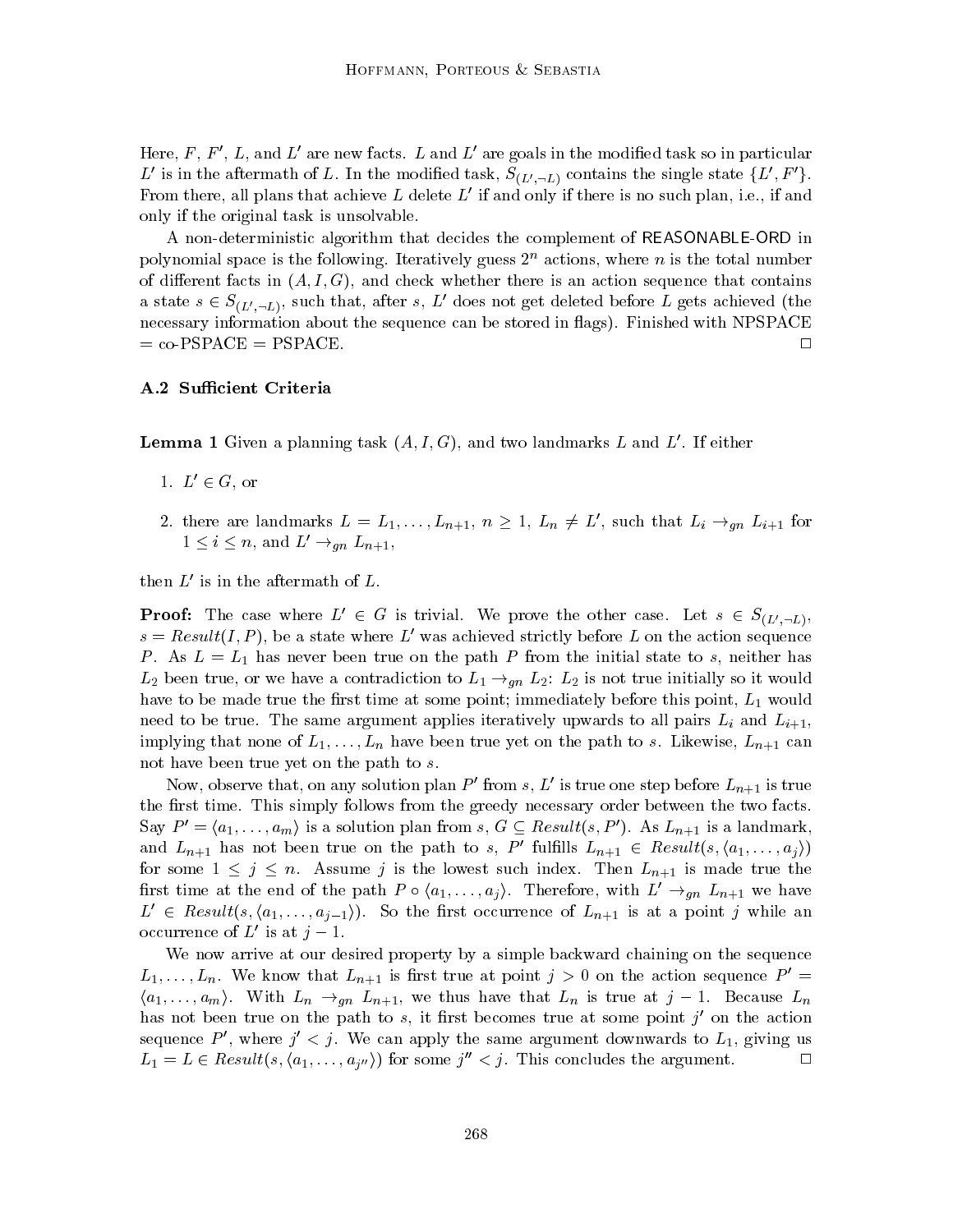**Theorem 6** Given a planning task  $(A, I, G)$ , and two landmarks L and L'. If L interferes with  $L'$ , and either

- 1.  $L' \in G$ , or
- 2. there are landmarks  $L = L_1, \ldots, L_{n+1}, n \geq 1, L_n \neq L'$ , such that  $L_i \rightarrow_{gn} L_{i+1}$  for  $1 \leq i \leq n$ , and  $L' \rightarrow_{\text{an}} L_{n+1}$ ,

then there is a reasonable order between L and  $L', L \rightarrow_r L'$ .

**Proof:** By Lemma 1, we know that L' is in the aftermath of L. Say  $s \in S_{(L', \neg L)}$ . We need to prove that any action sequence achieving  $L$  from  $s$  deletes  $L'$ . We need to cover four reasons for interference.

- 1. L is inconsistent with L': with inconsistency, from any reachable state were  $L'$  is true we must delete  $L'$  in order to achieve  $L$ .
- 2. there is a fact  $x \in \bigcap_{a \in A, L \in add(a)} add(a)$  such that x is inconsistent with  $L'$ : x will necessarily be true in the state after we achieved  $L$ , so  $L'$  must be deleted by some action on the way to that state.
- 3.  $L' \in \bigcap_{a \in A, L \in add(a)} del(a)$ : obvious, the action adding L will delete L'.
- 4. Say there is an x that is inconsistent with L', and  $x \rightarrow_{qn} L$ . We know that s is reachable,  $s = Result(I, P), L' \in s$ , and L is not true at any point on the path to s. As  $L' \in s$ , we have  $x \notin s$  with inconsistency. Say  $P' = \langle a_1, \ldots, a_n \rangle \in A^*$ is an action sequence such that  $L \in Result(s, P')$ , i.e.,  $L \in Result(s, \langle a_1, \ldots, a_i \rangle)$ such that i is minimal. Because L is achieved the first time on the sequence  $P \circ$  $\{a_1,\ldots,a_i\}$ , we can apply the greedy necessary order  $x \rightarrow_{an} L$ , so we know that such that *i* is minimal. Because *L* is achieved the first time on the sequence *P*  $\circ$   $\langle a_1, \ldots, a_i \rangle$ , we can apply the greedy necessary order  $x \to_{gn} L$ , so we know that  $x \in Result(I, P \circ \langle a_1, \ldots, a_{i-1} \rangle)$   $(i \geq 1$  becaus  $x \in Result(I, P \circ \langle a_1, \ldots, a_{i-1} \rangle)$   $(i \geq 1$  because  $L \notin s$ ). With inconsistency,  $L' \notin Result(I, P \circ \langle a_1, \ldots, a_{i-1} \rangle)$ , so  $i - 1 > 0$  and  $L' \in del(a_i)$  for some  $1 \leq j \leq i - 1$ .

 $\Box$ 

**Lemma 2** Given a planning task  $(A, I, G)$ , a set O of reasonable ordering constraints, and two landmarks  $L$  and  $L'$ . If either

- 1.  $L' \in G$ , or
- 2. there are landmarks  $L = L_1, \ldots, L_{n+1}, n \geq 1, L_n \neq L'$ , such that  $L_i \rightarrow_{gn} L_{i+1}$  or  $L_i \rightarrow_r L_{i+1} \in O$  for  $1 \leq i \leq n$ , and  $L' \rightarrow_{qn} L_{n+1}$ ,

then  $L'$  is in the obedient aftermath of  $L$ .

**Proof:** The case where  $L' \in G$  is trivial. We prove the other case. Let  $s \in S^O_{(L', \neg L)}$  be a state where  $L'$  has been achieved strictly before  $L$ ; let P be an obedient path from the initial state to s on which L has not yet been true, and L' has just been achieved. As  $L = L_1$  has never been true on the path, neither has  $L_2$  been true, or we have a contradiction to the order between  $L_1$  and  $L_2$ . The same argument applies iteratively upwards to all pairs  $L_i$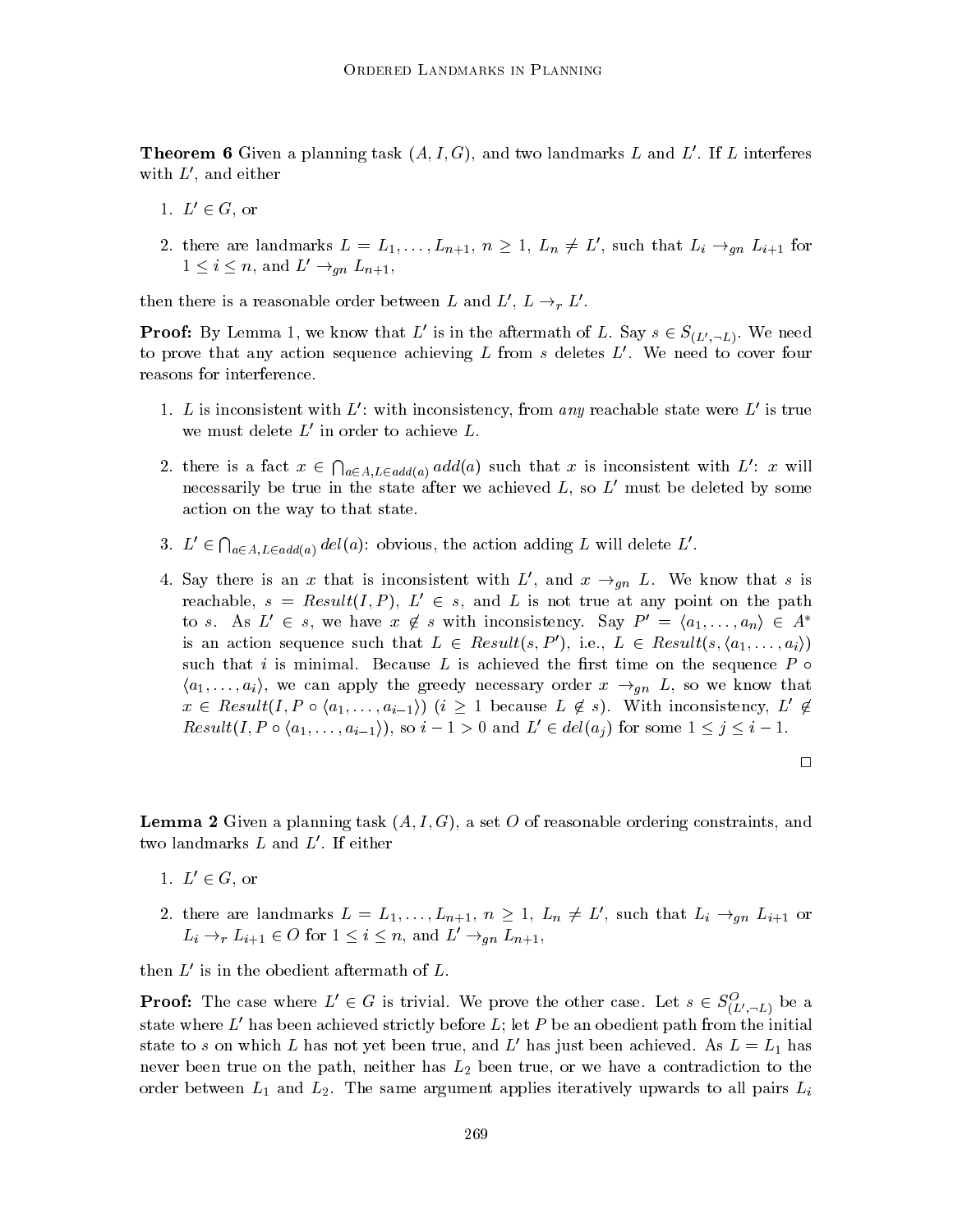and  $L_{i+1}$ , implying that none of  $L_1,\ldots,L_n$  have been true yet on the path to s. Likewise,  $L_{n+1}$  can not have been true yet on the path to s if the second case of the prerequisite holds. In particular, none of these facts is contained in s itself.

Now, observe that, on any solution plan P' from s, L' is true one step before  $L_{n+1}$  is true the first time. This simply follows from the greedy necessary order between the two facts. Say  $P' = \langle a_1, \ldots, a_m \rangle$  is a solution plan from s,  $G \subseteq Result(s, P')$ , such that  $P \circ P'$ is obedient. As  $L_{n+1}$  is a landmark, and  $L_{n+1}$  has not been true on the path to s, P' fulfills  $L_{n+1} \in Result(s, (a_1, \ldots, a_j))$  for some  $1 \leq j \leq n$ . Assume j is the lowest such index. Then is obedient. As  $L_{n+1}$  is a landmark, and  $L_{n+1}$  has not been true on the path to  $s$ ,  $P'$  fulfills  $L_{n+1} \in Result(s, \langle a_1, \ldots, a_j \rangle)$  for some  $1 \leq j \leq n$ . Assume  $j$  is the lowest such index. Then  $L_{n+1}$  is made true t  $L' \rightarrow_{qn} L_{n+1}$  we have  $L' \in Result(s, \langle a_1, \ldots, a_{i-1} \rangle)$ . So the first occurrence of  $L_{n+1}$  is at a point j while an occurrence of  $L'$  is at  $j - 1$ .

We now arrive at our desired property by a simple backward chaining on the sequence  $L_1,\ldots,L_n$ . We know that  $L_{n+1}$  is first true at point  $j>0$  on the action sequence  $P' =$  $\langle a_1,\ldots,a_m\rangle$ . If  $L_n \to_{gn} L_{n+1}$ , we thus have that  $L_n$  is true at  $j-1$ . If  $L_n \to_r L_{n+1} \in O$ , we have that  $L_n$  is true at some  $0 < j' < j$ , because  $P \circ P'$  is obedient and  $L_n$  has not been true on the path to s. In both cases, we know that  $L_n$  becomes true the first time at some point  $j'$  on the action sequence P', where  $j' < j$ . We can apply the same argument downwards to  $L_1$ , giving us  $L_1 = L \in Result(s, \langle a_1, \ldots, a_{i''}\rangle)$  for some  $j'' < j$ . This concludes the  $\Box$ are  $\overline{A}$  are  $\overline{A}$  and  $\overline{A}$  are  $\overline{A}$  and  $\overline{A}$  are  $\overline{A}$  are  $\overline{A}$  and  $\overline{A}$  are  $\overline{A}$  and  $\overline{A}$  are  $\overline{A}$  and  $\overline{A}$  are  $\overline{A}$  and  $\overline{A}$  are  $\overline{A}$  and  $\overline{A}$  and  $\overline{A}$ 

**Theorem 7** Given a planning task  $(A, I, G)$ , a set O of reasonable ordering constraints, and two landmarks  $L$  and  $L'$ . If  $L$  interferes with  $L'$ , and either

- 1.  $L' \in G$ , or
- 2. there are landmarks  $L = L_1, \ldots, L_{n+1}, n \geq 1, L_n \neq L'$ , such that  $L_i \rightarrow_{gn} L_{i+1}$  or  $L_i \rightarrow_r L_{i+1} \in O$  for  $1 \leq i \leq n$ , and  $L' \rightarrow_{gn} L_{n+1}$ ,

then there is an obedient reasonable order between L and  $L', L \leq^O_l L'$ .

**Proof:** By Lemma 2, we know that L' is in the obedient aftermath of L. Say  $s \in S^O_{(L', \neg L)}$ . We need to prove that any action sequence achieving  $L$  from s deletes  $L'$ . For the four reasons for interference, this can be proven with exactly the same arguments as in the proof to Theorem 6.  $\Box$ 

### Appendix B. Runtime Distribution Graphs

This appendix provides supplementary material to the experimental data presented in Section 6. In Figures 11, 12, and 13, we provide runtime distribution graphs for all the testing domains (except Tyreworld where, as described in Section 6.10, the results are very easy to interpret). We plot the number of solved instances against the elapsed runtime. We do not make a distinction between the different sizes of the instances in the example suites, i.e., the numbers of solved instances shown refer to the entire set of example instances in the respective domain. The graphs are (only) intended to foster understandability of the data presented in Section 6, and should be self-explanatory given the discussion in that section.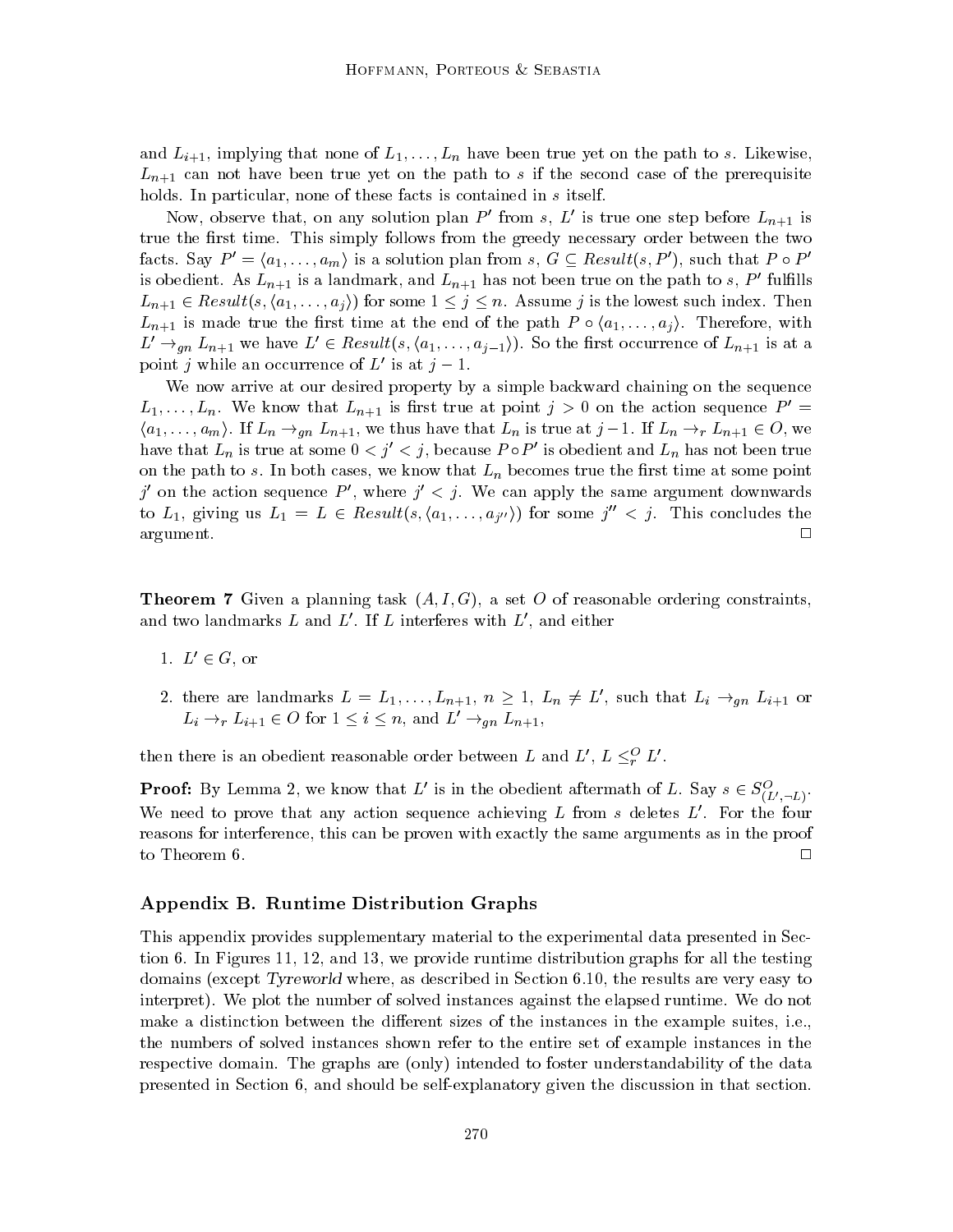

Figure 11: Number of solved instances  $(y\text{-axis})$  plotted against seconds runtime  $(x\text{-axis})$  for (a) FFv1.0 and FFv2.3, as well as for (b) LPG. Curves shown for each planner without landmarks control  $(\mathscr{X})$ , and for each planner with landmarks control  $(\kappa X+L^{\nu})$ , in the Blocksworld-arm, Blocksworld-no-arm, and Depots example suite from Section 6.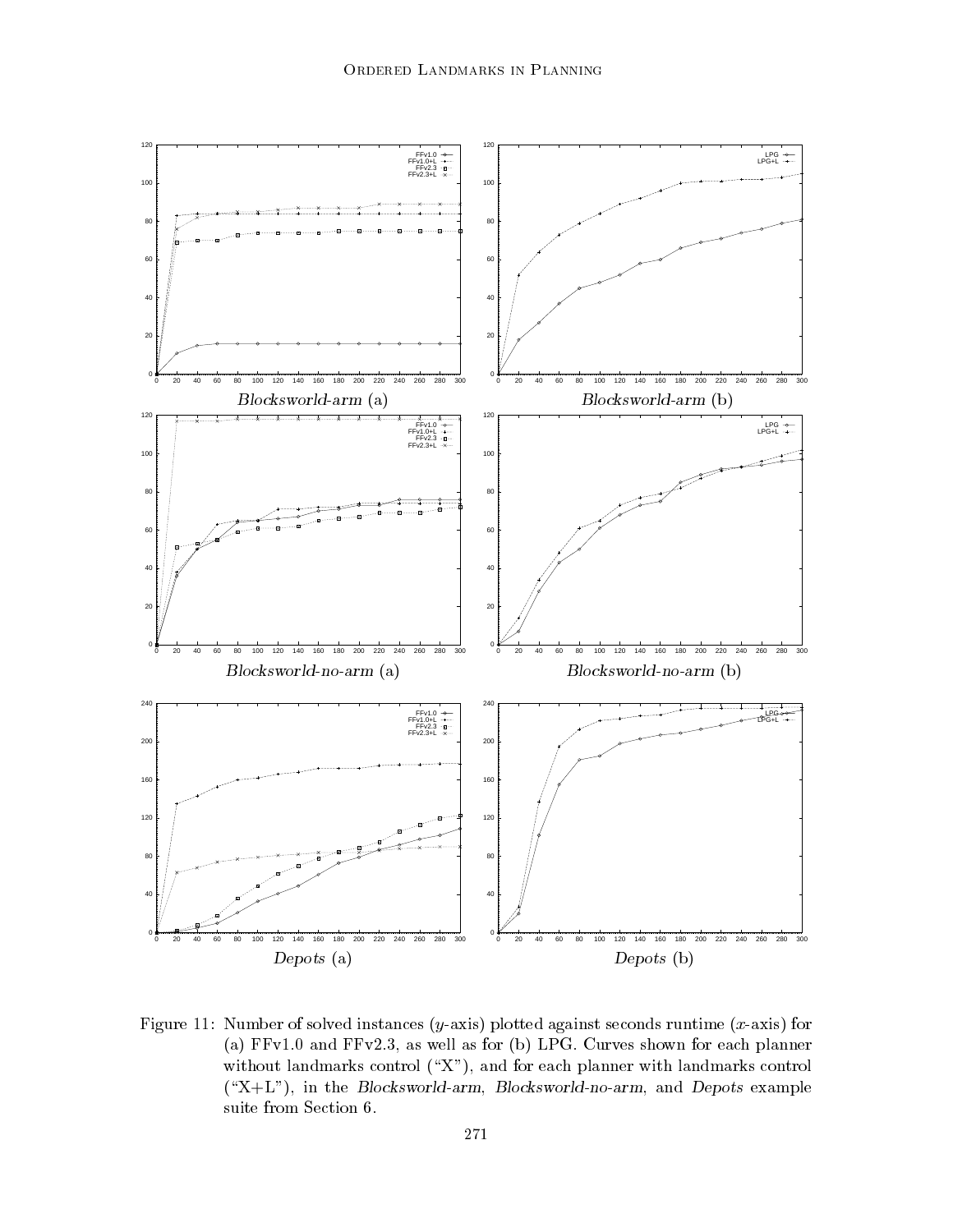

Figure 12: Number of solved instances  $(y\text{-axis})$  plotted against seconds runtime  $(x\text{-axis})$  for (a) FFv1.0 and FFv2.3, as well as for (b) LPG. Curves shown for each planner without landmarks control  $(\mathcal{X}^n)$ , and for each planner with landmarks control  $(\Upsilon X + L^*)$ , in the Freecell, Grid, and Logistics example suites from Section 6.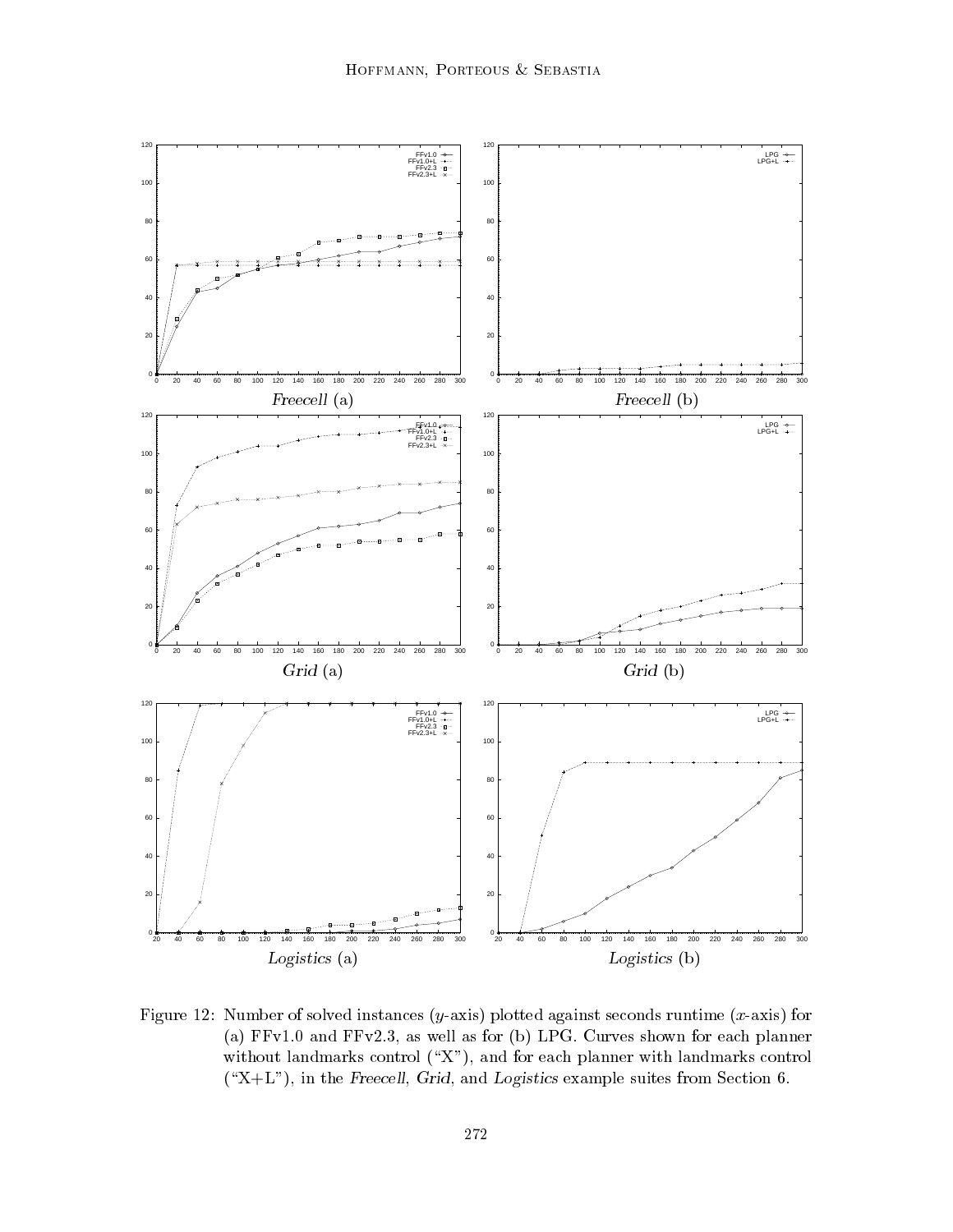

Figure 13: Number of solved instances  $(y\text{-axis})$  plotted against seconds runtime  $(x\text{-axis})$  for (a) FFv1.0 and FFv2.3, as well as for (b) LPG. Curves shown for each planner without landmarks control  $(\mathscr{X})$ , and for each planner with landmarks control  $(\Upsilon X+L^{\nu})$ , in the Rovers example suites from Section 6.

## Appendix C. Experimental LPG+L Implementation

In this appendix we discuss our experimental implementation of landmarks control around LPG. The implementation is preliminary in that it does not integrate landmarks control directly with LPG's code, but rather implements a simple control loop around an LPG executable. This causes a large runtime overhead due to the repetition of LPG's preprocessing machinery that computes fact (and action) inconsistencies. Our approach is to simply ignore this unnecessary overhead. This way, our experimental code produces the same results as a direct implementation that would do the pre-process only once  $-$  provided LPG's pre-process computes the same information throughout the control loop. We show that the latter is indeed the case in all our 8 testing domains except in Freecell. As explained in Section 6 already, because of these results in Freecell we measure total running time of our implementation, while in the other 7 domains we count the runtime for only the first one of LPG's inconsistency pre-processes.

Let us first discuss  $LPG$ 's overall architecture. As far as relevant for us here, it proceeds as follows:

- 1. Perform a pre-process that detects inconsistent facts and actions.
- 2. Build a planning graph where the mutex reasoning is replaced by inserting the precomputed inconsistencies.
- 3. Perform a local search in a space of sub-graphs of the resulting planning graph.

We need a little more detail about steps 1 and 2. We summarise the algorithms described by Gerevini et al.  $(2003)$ . Step 1 first computes inconsistent pairs of facts. The algorithm keeps track of sets  $F$  and  $A$  of reached facts and actions, and of a set  $M$  of potential inconsistencies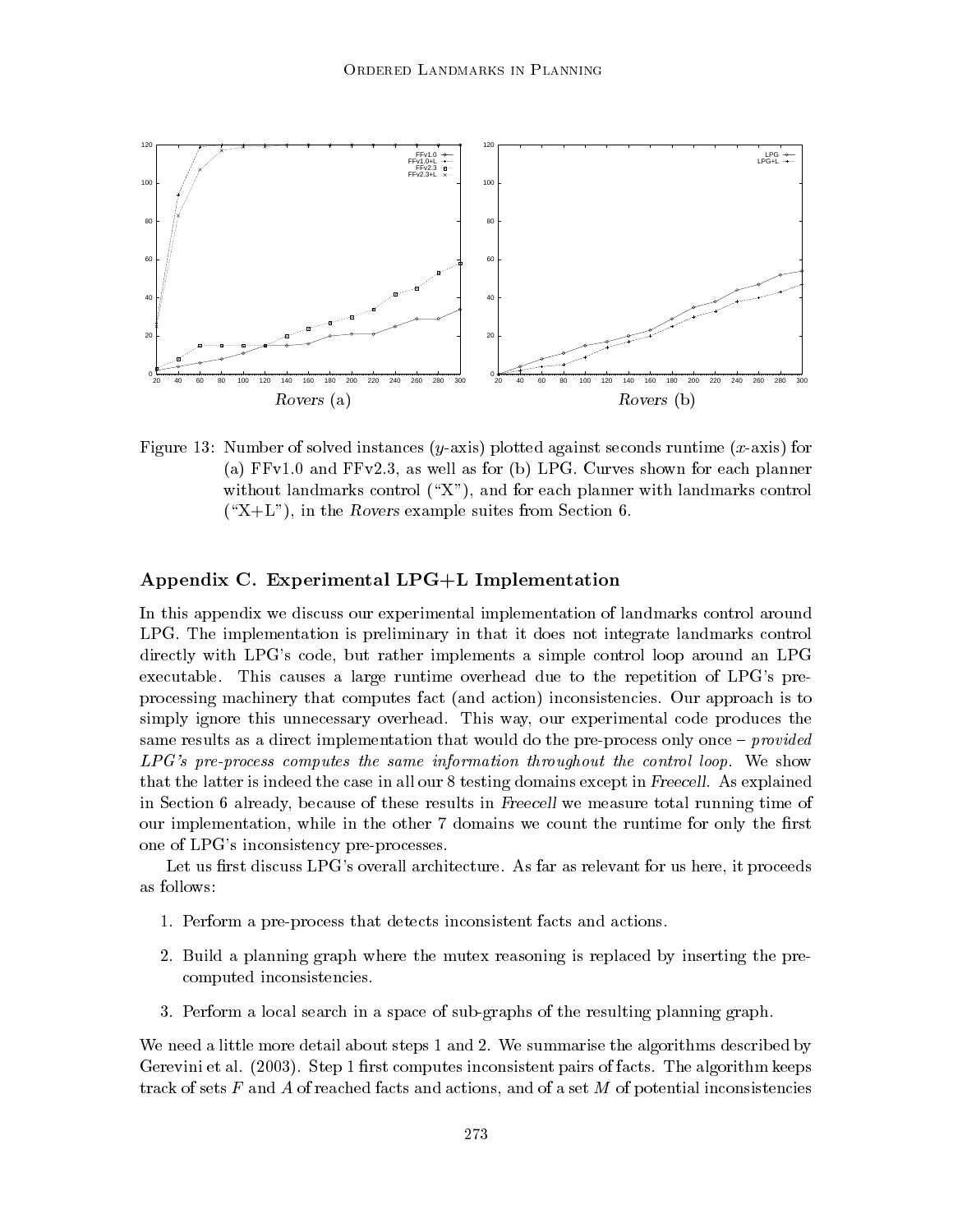(persistent mutex relations, in LPG's terminology).  $F$  is initialised with the initial state of the task that LPG is run on, A and M are initialised with the empty set. Then a fixpoint procedure iterates until there are no more changes to  $F$  and  $M$ . In each iteration, all actions are considered whose preconditions are in  $F$  without an inconsistency in  $M$ . Such actions are used to identify new potential inconsistencies (e.g., between the action's add and delete effects). Potential inconsistencies are removed when there are actions in  $A$  that either add both facts, or add one fact without deleting the other. When the fixpoint is reached, the fact pairs in  $M$  are proved to be inconsistent. The inconsistent actions are then computed as those that either interfere (delete each others add effects or preconditions), or have competing needs (inconsistent preconditions). Step 2 in LPG's architecture then builds a planning graph without mutex reasoning. Starting from the initial state, fact layers  $F_i$  and action layers  $A_i$  are built alternatingly, where  $A_i$  contains all actions whose preconditions are in  $F_i$ , and  $F_{i+1}$  contains all add effects of the actions in  $A_i$ . The process stops with a layer where no new facts come in, and the mutex pairs in the resulting graph are the inconsistent pairs computed by step 1.

As said, our experimental implementation repeatedly calls an LPG executable inside the landmarks control. So steps 1 and 2 are done over again, producing a large runtime overhead. In an implementation integrating the landmarks control directly into LPG's code, one could avoid much of this overhead by using an overall architecture that computes the inconsistencies only once, and (only) does steps 2 and 3 of LPG's architecture for every sub-task in the control loop. We henceforth refer to such a hypothetical implementation as direct-LPG+L, and to our experimental implementation as  $LPG+L$ . The idea is to simulate direct-LPG+L's behaviour by running LPG+L, and counting the runtime taken by LPG in step 1 only for the first iteration of the control loop.<sup>24</sup> The subtlety to be taken care of is that the result of step 1 depends on the start (initial) state that LPG is run on. Remember that the search control loop in LPG+L calls LPG on a sequence of consecutive start states s, where the first s is the initial state, and each successor start state s' results from the previous start state s by applying the plan that LPG found for the last sub-task. Now, different found inconsistencies (for different start states) in step 1 can result in different planning graphs at the end of step 2, and different planning graphs can result in different search behaviour in step 3. So we can only safely simulate direct-LPG+L in cases where the planning graph resulting from step 2 is always the same in LPG+L as it would be in direct-LPG+L. We found that the latter is indeed the case in 7 of our 8 testing domains. The reason for this is that state reachability is (largely, in some cases) invertible in these domains.

Consider a state s' that is reachable from a state s. Denote by  $F(s)$ ,  $A(s)$  and  $M(s)$ the sets  $F$ ,  $A$ , and  $M$  at the end of LPG's fact inconsistency fixpoint computation when started with initial state s, similarly for s'. Then  $F(s') \subseteq F(s)$ ,  $A(s') \subseteq A(s)$ , and  $M(s') \supset$  $M(s) \cap (F(s') \times F(s'))$  hold. The reason is simply that everything that is reachable from s' is also reachable from s. The fixpoint process from s will eventually "execute" the action sequence that leads from s to s', i.e., include these actions into the set A. At this point,

<sup>24.</sup> The LPG implementation interleaves the computations for step 1 and step 2, which is why the individual runtimes can not be separated, and our LPG+L implementation in fact ignores the overhead for both step 1 and step 2 except in the first iteration of the control loop. The time taken for step 2 is typically not signicant. See also the discussion at the end of this appendix.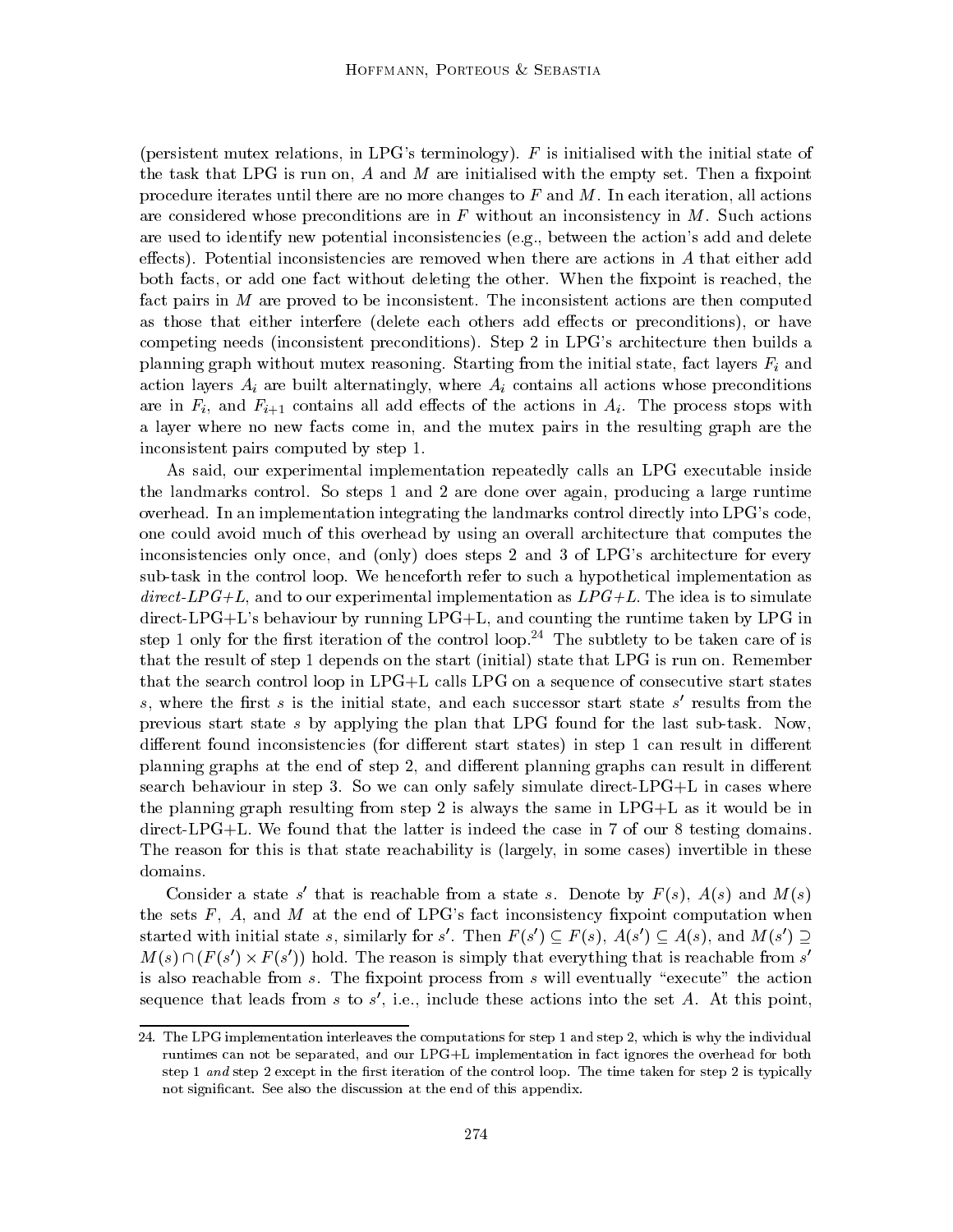s' will be contained in the set F, with no potential inconsistencies. It follows that every fact or action that the process reaches when started in  $s'$  will also be reached when started in s. It also follows that every potential inconsistency the process removes from  $M$  when started in s' will also be removed when started in s. This proves the claim. (Actually,  $M(s') \supset M(s) \cap (F(s') \times F(s'))$  already follows because every fact pair that is inconsistent below s must also be inconsistent below s'. We include the longer proof sketch to provide a better background for the proof arguments below.)

If LPG's step 1 finds the same fact inconsistencies for two states, then it trivially follows that the action inconsistencies identied willalso be the same. Thus, with the above, if states s and s' are both reachable from each other, then the outcome of step 1 is the same for both states. This immediately shows that in invertible domains  $-$  domains where to each action a there is an inverse action  $\bar{a}$  that undoes exactly a's effects – the outcome of LPG's step 1 remains the same throughout our landmarks control loop. Blocksworld-arm, Blocksworld-no-arm, Depots, and Logistics are all invertible.

The other three of our experimental domains where we can safely ignore the overhead caused by step 1 repetition are Grid, Rovers, and Tyreworld. For each of these domains, we show that the outcome of step 2 in direct-LPG+L is the same as the outcome of step 2 in LPG+L, for every iteration of the landmarks control loop. Let us start with the Tyreworld. Consider the information computed by LPG's steps 1 and 2 in states s and s'. where s' is reachable from s. Tyreworld is not invertible only because one can not "deflate" spare wheels that one has already inflated. From s' one can get to a state s'' that subsumes s except for, possibly, a set of not-inflated (?spare-wheel) facts. Such facts serve only as precondition for the actions that inflate ?spare-wheel, which actions only achieve inflated(?spare-wheel). These inflated(?spare-wheel) facts are already contained in s'. So the fact inconsistency fixpoint process can reach everything from  $s'$  that it can reach from s, except the inflate ?spare-wheel actions. It follows that the only difference of the outcome of step 1 in s' compared to its outcome in s is that from s there can be inconsistencies involving the inflate ?spare-wheel actions. But when step 2 is done in  $s'$ , these actions are never reached anyway as their *not-inflated*(?spare-wheel) preconditions are not reachable. So steps 2 in both LPG+L and direct-LPG+L end up with the same planning graphs for the state  $s'$ .

A similar argument as in Tyreworld applies to states s and s' in Grid tasks. The only thing that can not be undone in Grid tasks is the opening of locked locations. From  $s'$  one can get to a state s'' that subsumes s except, possibly, a set of locked(?location) facts. Such facts serve only as precondition for actions that unlock ?location, which actions only achieve unlocked(?location). These unlocked(?location) facts are already contained in  $s'$ , and the only difference of the outcome of step 1 in  $s'$  compared to its outcome in s is that from s there can be inconsistencies involving actions that unlock ?location. When direct-LPG+L does step 2 in  $s'$ , these actions are never reached anyway.

Finally, let's consider the Rovers domain. When reaching a state  $s'$  from a state s in Rovers, one can in general not get back to  $s$ , because once a soil or rock sample has been taken, it can not be put back to the waypoint it's been taken from. That is, from s' one can get to a state s'' that subsumes s except, possibly, a set of at-soil/rock-sample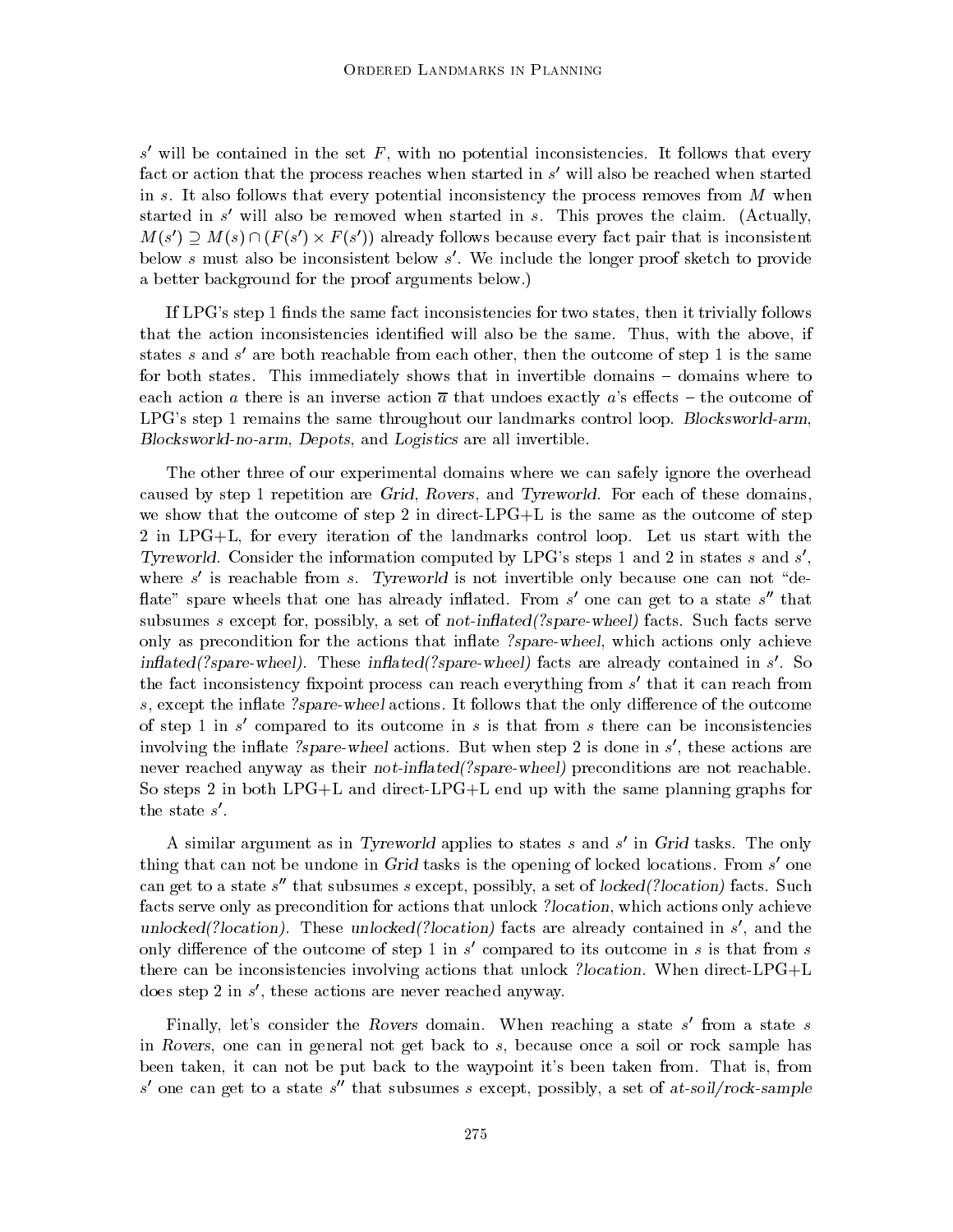facts.<sup>25</sup> This, in turn, can only affect the reachability of sample-soil/rock actions, havesoil/rock-sample facts, full-storage-space facts, communicate-soil/rock-data actions, and  $communicated-rock/soil-data$  facts. So the only difference of the outcome of step 1 in s' compared to its outcome in s is that from s there can be inconsistencies involving these facts and actions. But when direct-LPG+L does step 2 in  $s'$ , these facts and actions are never reached anyway.

We finally remark the following. The LPG implementation interleaves the computations for step 1 and step 2, and LPG outputs the runtime taken by step 1 together with step 2. So our LPG+L implementation in fact ignores the overhead for both step 1 and step 2 except in the first iteration of the control loop. In personal communication, Alfonso Gerevini and Ivan Serina informed us that step 2 typically takes only a small fraction (around 5%) of the time spent in pre-processing  $-$  which seems reasonable considering that step 2 is basically the same as building a relaxed planning graph, i.e., a single heuristic evaluation in, e.g., FF. Nevertheless, we reiterate that our LPG+L implementation is preliminary, and that the runtime results should be treated with care. In a direct implementation of landmarks in LPG, step 2 would have to be done for every iteration of the control loop, which runtime overhead we could not count due to the above implementational difficulties. On the other hand, in a direct implementation one could exploit various ideas regarding the computation of inconsistencies for different start states. Alfonso Gerevini suggested that, e.g., one could modify the inconsistency computation to only take account of the changes in a new state. One could also derive state invariants, like DISCOPLAN (Gerevini & Schubert, 2000) does, that are computed only once (independently of the initial state), and then pruned accordingly every time a new start state comes up (pruning amounts to removing those invariants that do not hold given a particular initial state). Finally, one could try to replace LPG's inconsistency reasoning with the TIM inconsistency function, thereby avoiding step 1 altogether. As we said before, exploring such possibilities is a topic for future work.

#### References

- Blum, A. L., & Furst, M. L. (1997). Fast planning through planning graph analysis. Artificial *Intelligence*,  $90(1-2)$ , 279-298.
- Bonet, B., & Geffner, H. (2001). Planning as heuristic search. Artificial Intelligence,  $129(1 2)$ , 5-33.
- Bylander, T. (1994). The computational complexity of propositional STRIPS planning. Artificial Intelligence,  $69(1-2)$ , 165-204.
- Cheng, J., & Irani, K. B. (1989). Ordering problem subgoals. In Sridharan, N. S. (Ed.), Proceedings of the 11th International Joint Conference on Artificial Intelligence (IJCAI- $89$ , pp. 931-936, Detroit, MI. Morgan Kaufmann.
- Fikes, R. E., & Nilsson, N. (1971). STRIPS: A new approach to the application of theorem proving to problem solving. Artificial Intelligence, 2, 189-208.

<sup>25.</sup> Taking an image deletes the calibration of the camera; but one can always re-calibrate the camera with the same calibration target as was used before  $-$  no camera is calibrated initially.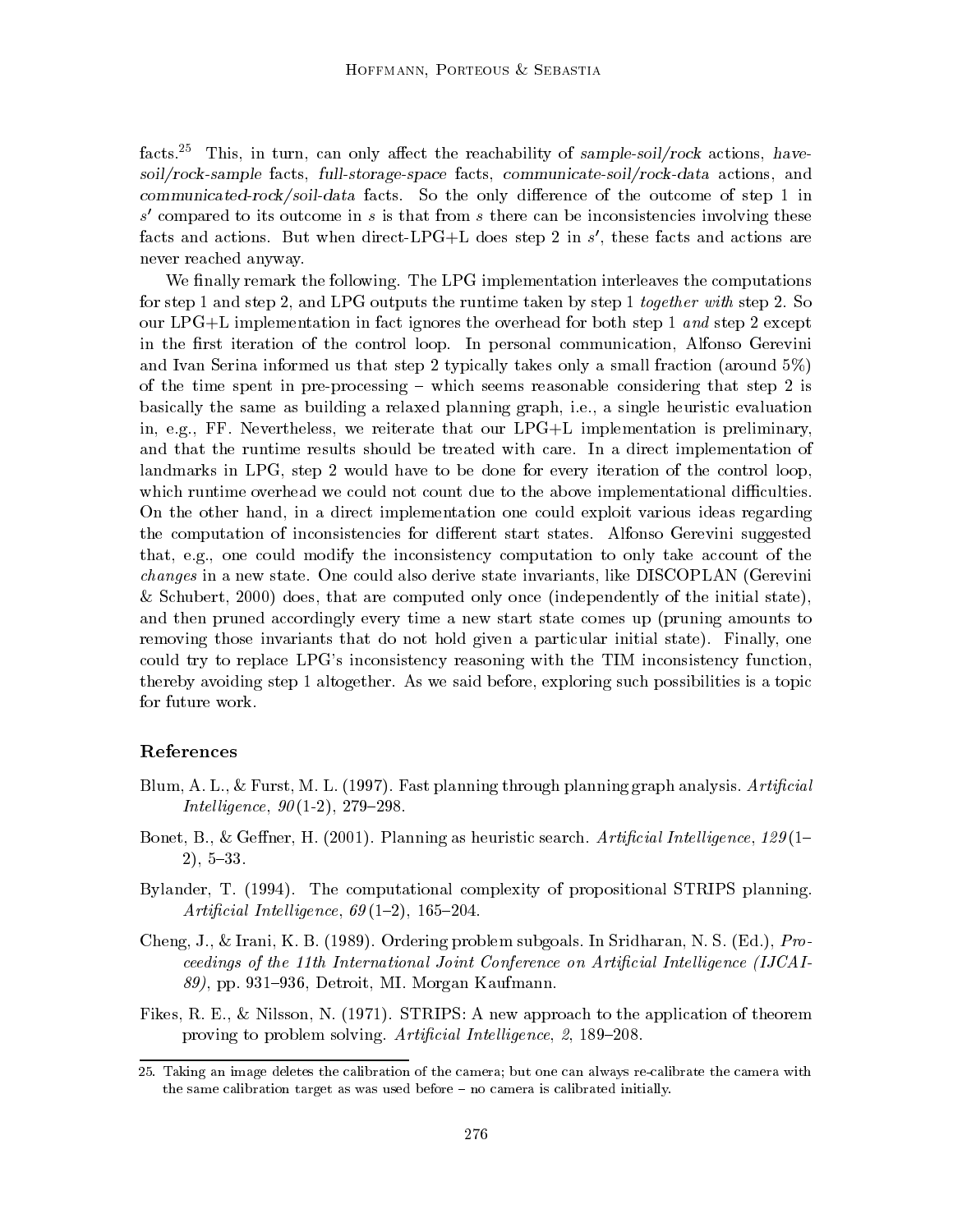- Fink, E., & Veloso, M. (1994). Prodigy planning algorithm. Technical report CMU-94-123, Carnegie Mellon University.
- Fox, M., & Long, D. (1998). The automatic inference of state invariants in TIM. Journal of Artificial Intelligence Research,  $9, 367-421$ .
- Garey, M. R., & Johnson, D. S. (1979). Computers and Intractability—A Guide to the Theory of NP-Completeness. Freeman, San Francisco, CA.
- Gazen, B. C., & Knoblock, C. (1997). Combining the expressiveness of UCPOP with the efficiency of Graphplan.. In Steel, & Alami (Steel & Alami, 1997), pp. 221–233.
- Gerevini, A., & Schubert, L. (2000). Inferring state constraints in DISCOPLAN: Some new results. In Proceedings of the 17th National Conference of the American Association for Artificial Intelligence  $(AAAI-00)$ , pp. 761–767, Austin, TX. MIT Press.
- Gerevini, A., Saetti, A., & Serina, I. (2003). Planning through stochastic local search and temporal action graphs. Journal of Artificial Intelligence Research, 20, 239–290.
- Haslum, P., & Geffner, H.  $(2000)$ . Admissible heuristics for optimal planning. In Chien, S., Kambhampati, R., & Knoblock, C. (Eds.), Proceedings of the 5th International Conference on Artificial Intelligence Planning Systems  $(AIPS-00)$ , pp. 140–149. AAAI Press, Menlo Park.
- Hoffmann, J. (2000). A heuristic for domain independent planning and its use in an enforced hill-climbing algorithm. In Proceedings of the 12th International Symposium on Methodologies for Intelligent Systems (ISMIS-00), pp. 216-227. Springer-Verlag.
- Hoffmann, J. (2002). Local search topology in planning benchmarks: A theoretical analysis. In Ghallab, M., Hertzberg, J., & Traverso, P. (Eds.), Proceedings of the 6th International Conference on Artificial Intelligence Planning and Scheduling (AIPS-02), pp. 92-100, Toulouse, France. Morgan Kaufmann.
- Hoffmann, J. (2003). The Metric-FF planning system: Translating "ignoring delete lists" to numerical state variables. Journal of Artificial Intelligence Research,  $20, 291-341$ .
- Hoffmann, J., & Nebel, B. (2001). The FF planning system: Fast plan generation through heuristic search. Journal of Artificial Intelligence Research, 14, 253-302.
- Hüllen, J., Muñoz-Avila, H., & Weberskirch, F. (1999). Extracting goal orderings to improve partial-order and Graphplan-based planning. Technical report, University of Kaiserslautern.
- Irani, K. B., & Cheng, J. (1987). Subgoal ordering and goal augmentation for heuristic problem solving. In McDermott, J. (Ed.), Proceedings of the 10th International Joint Conference on Artificial Intelligence (IJCAI-87), pp. 1018–1024, Milan, Italy. Morgan Kaufmann.
- Knoblock, C. (1994). Automatically generating abstractions for planning. Artificial Intelligence,  $68(2)$ , 243-302.
- Koehler, J. (1998). Solving complex planning tasks through extraction of subproblems. In Simmons, R., Veloso, M., & Smith, S. (Eds.), *Proceedings of the 4th International* Conference on Artificial Intelligence Planning Systems (AIPS-98), pp. 62–69. AAAI Press, Menlo Park.